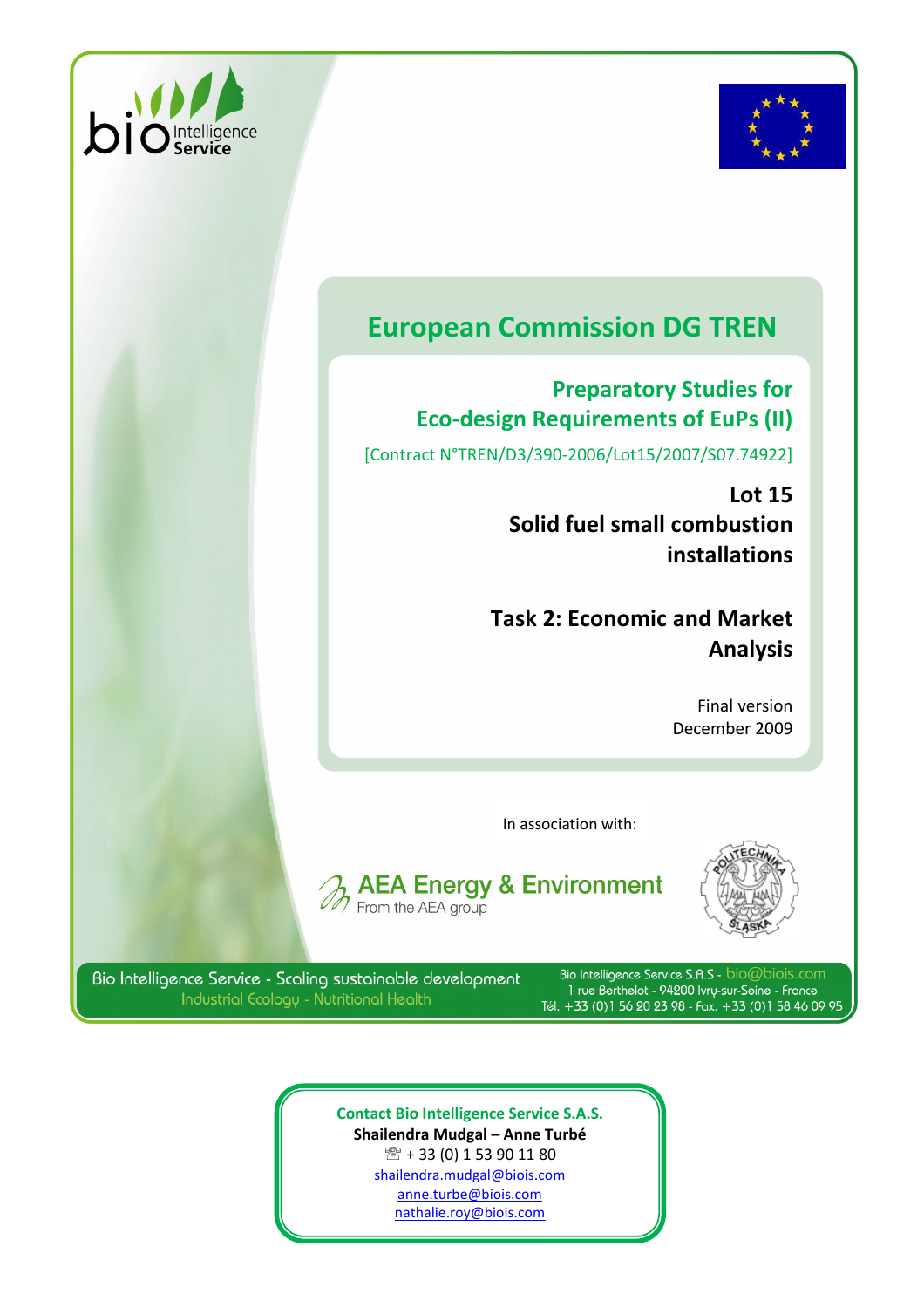

# **Project Team**

# **Bio Intelligence Service**

- Mr. Shailendra Mudgal
- Ms. Anne Turbé
- **AEA Technology Energy and Environment** 
	- Mr. Robert Stewart
	- Mr. Mike Woodfield
- Institute of Thermal Technology of the Silesian University of Technology
	- Ms. Krystyna Kubica
	- Mr. Robert Kubica

### **Disclaimer:**

The project team does not accept any liability for any direct or indirect damage resulting from the use of this report or its content.

This report contains the results of research by the authors and is not to be perceived as the opinion of the European Commission.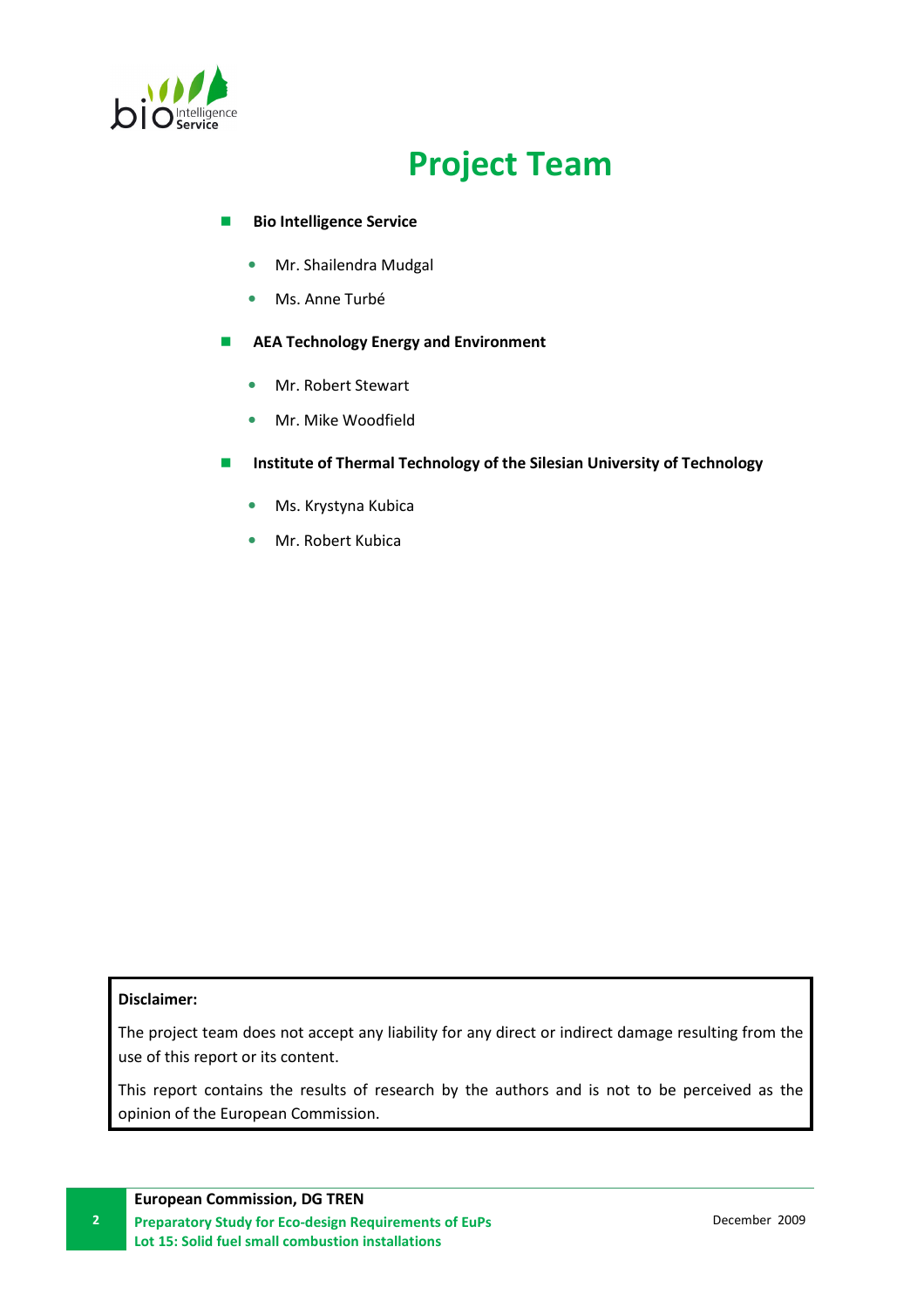

# **Contents**

| $\overline{2}$ |  |
|----------------|--|
| 2.1            |  |
| 2.2            |  |
| 2.2.1          |  |
| →              |  |
| →              |  |
| 2.2.2          |  |
| →              |  |
| →              |  |
| 2.2.3          |  |
| 2.2.4          |  |
| 2.3            |  |
| 2.3.1          |  |
| 2.3.2          |  |
| 2.3.3          |  |
| 2.4            |  |
| 2.4.1          |  |
| →              |  |
| $\rightarrow$  |  |
| 2.4.2          |  |
| →              |  |
| →              |  |
| $\rightarrow$  |  |
| 2.4.3          |  |
| 2.4.4          |  |
| 2.5            |  |
| 2.6            |  |
| 2.6.1          |  |
| 2.6.2          |  |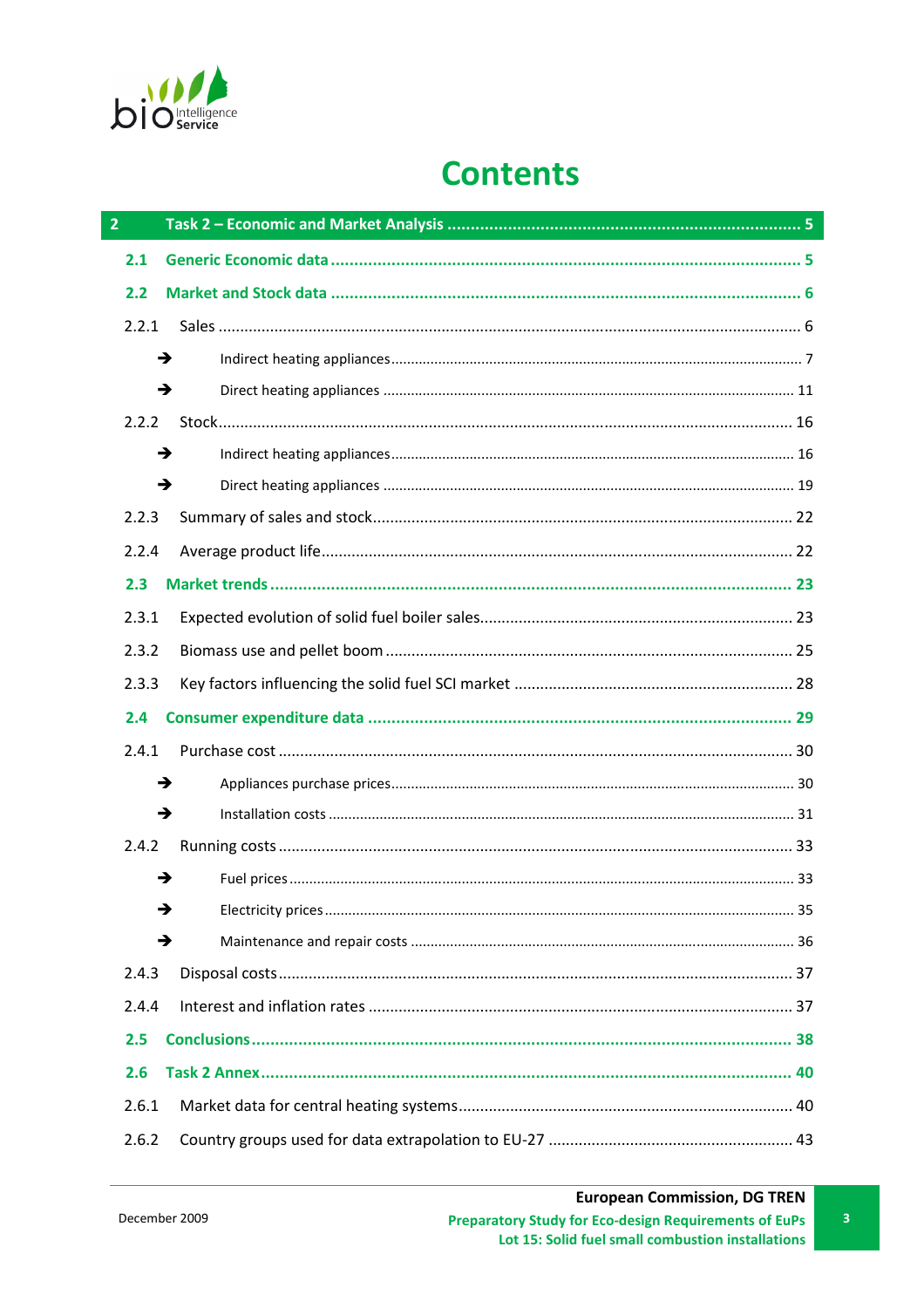

*This page is intentionally left blank.*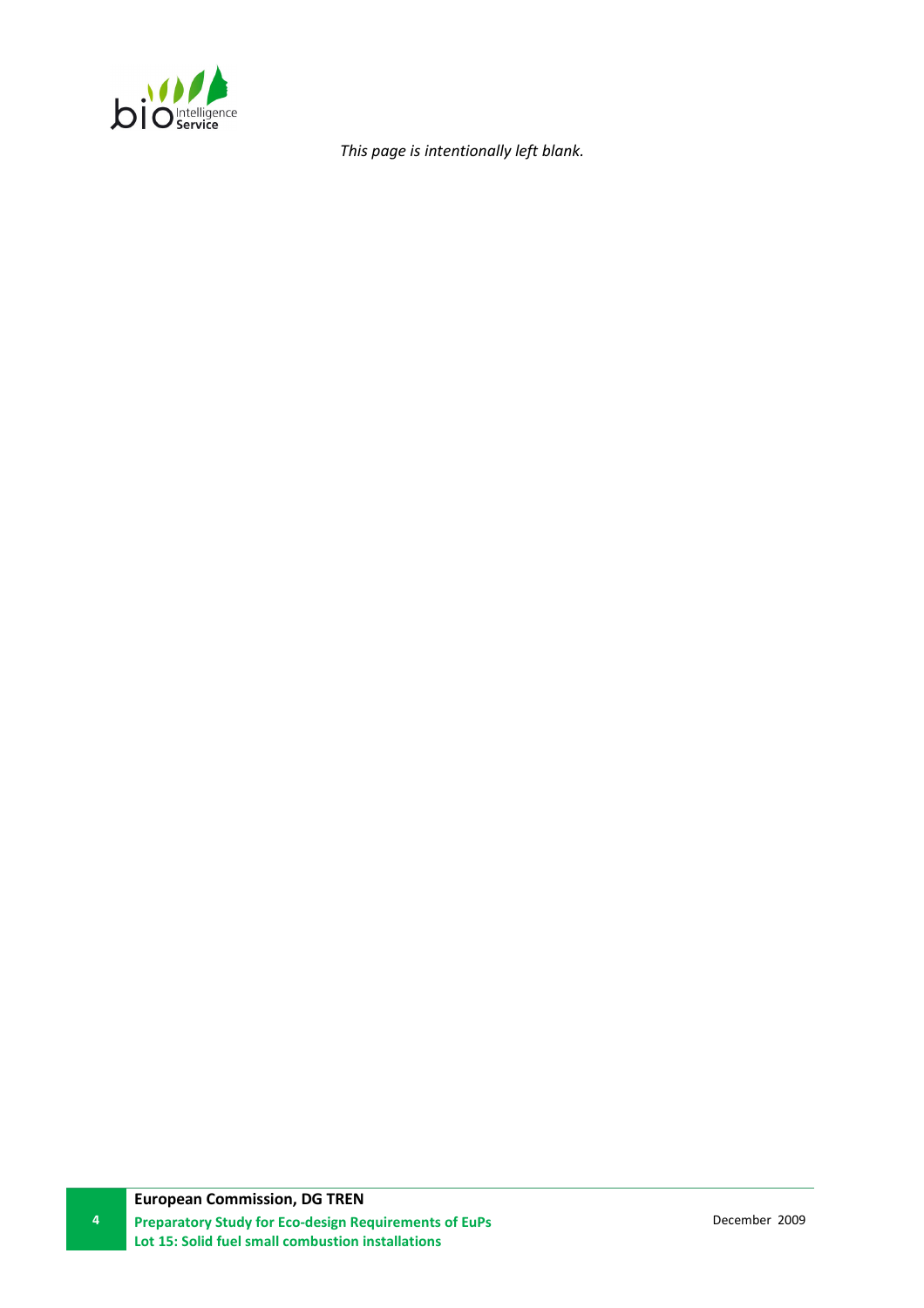

# **2 Task 2 – Economic and Market Analysis**

The purpose of this task is to present the economic and market analysis related to solid fuel small combustion installations (SCIs) for the purpose of the lot 15 EuP preparatory study. The aim is, firstly to place this product group within the context of EU industry and trade policy. Secondly, it provides market (stock) and cost inputs for the assessment of EU-wide environmental impact of the product group. Thirdly, it aims at providing insights into the latest market trends in order to identify market structures and ongoing trends in product design. This market data will serve as an input for subsequent tasks such as base-case analysis and improvement potential (Tasks 5 and 7 respectively). Finally, the data on consumer prices and rates is provided to be used later in the study in Life Cycle Cost (LCC) calculations.

# **2.1 GENERIC ECONOMIC DATA**

Ideally, official EU statistics on import, export and production of SCIs in the EU would be presented here, so as to be coherent with official data used in EU industry and trade policy. PRODCOM, the system for the collection and dissemination of statistics on the production of manufactured goods in EU, mentions 18 categories of products referring to combustion installations. However, these categories do not cover Lot 15 products explicitly; many categories concern appliances that could be fired by all types of fuel (including gas, oil) and not only solid fuels, and some of the categories aggregate different types of appliances.

The PRODCOM categories covering some of the products in the scope of the EuP Lot 15 preparatory study are listed in the Annex of Task 1 report (section 1.4.3).

Only two categories relate exclusively to solid fuel appliances, namely 29.72.11.50 and 29.72.12.70. For these categories, the EU production data<sup>1</sup> is presented in Table 2-1 below.

<sup>1</sup> Data retrieved on Eurostat website: http://epp.Eurostat.ec.Europa.eu.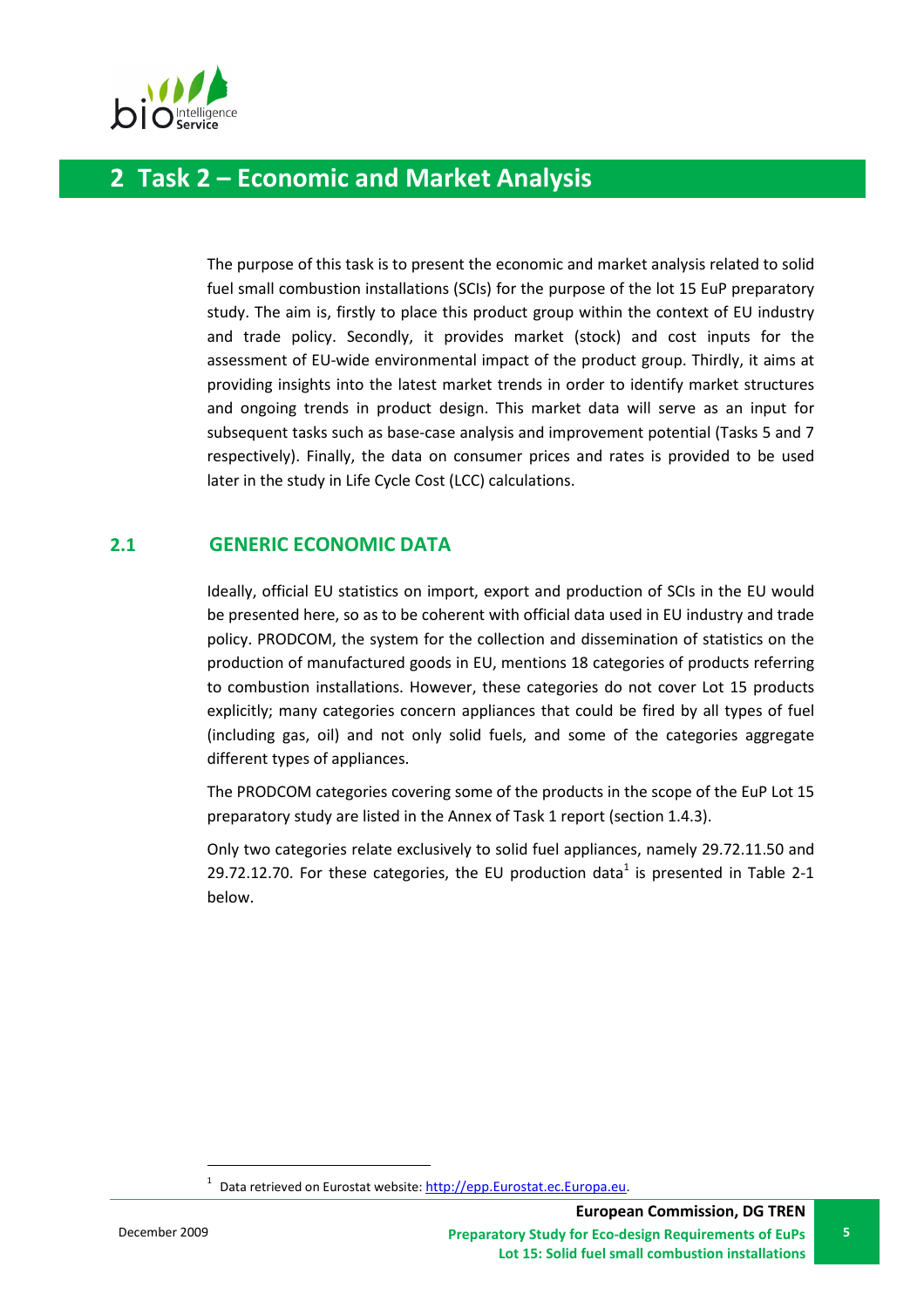

| <b>PRODCOM code</b>              | 29.72.11.50                                                                                                                                      | 29.72.12.70                                                                                                                                                 |
|----------------------------------|--------------------------------------------------------------------------------------------------------------------------------------------------|-------------------------------------------------------------------------------------------------------------------------------------------------------------|
| description                      | Iron or steel solid fuel<br>domestic cooking appliances<br>and plate warmers (including<br>those with subsidiary boilers<br>for central heating) | Iron or steel solid fuel<br>domestic appliances<br>(including heaters, grates,<br>fires and braziers; excluding<br>cooking appliances and plate<br>warmers) |
| 2007 EU-27 production<br>[units] | 992 244                                                                                                                                          | 2 008 249                                                                                                                                                   |

PRODCOM has the advantage of being the official EU source that is also used and referenced in other EU policy documents regarding trade and economic policy, guaranteeing consistency. However, as this classification is not detailed enough and does not cover all the products identified in Task 1, PRODCOM does not serve as a useful market data source for this study and it was necessary to investigate other sources of sales and stock data. Hence, PRODCOM data have been supplemented by data derived from existing market analysis reports and data collected from the responses of a questionnaire sent to the EuP lot 15 registered stakeholders namely manufacturers, industry associations, experts, Member States' representatives, etc.

# **2.2 MARKET AND STOCK DATA**

The heating appliance market, in general, is characterised by its diversity and complexity. Solid fuel SCIs do not derogate from this fact, rather they add further complexities: they cover a wide range of product types and operations, which can furthermore differ largely from one Member State (MS) to another, and even between different regions of the same MS. Moreover, the market in most of these products is very fragmented and no previous attempt has been made to make an EU-wide estimate of sales and stock figures.

At a macro level, distinction is made between **indirect heating (or central heating) appliances** using a single energy converter to heat a dwelling(s) and **direct heating appliances** which are normally used to heat a single room. Cooking appliances and stoves which can be connected to a hot water tank and can provide central space heating are considered to belong to the direct heating appliances category.

### **2.2.1 SALES**

The aim of this section is to assess the sales volume (i.e. number of units sold in the EU) of different type of SCIs discussed in Task 1 report.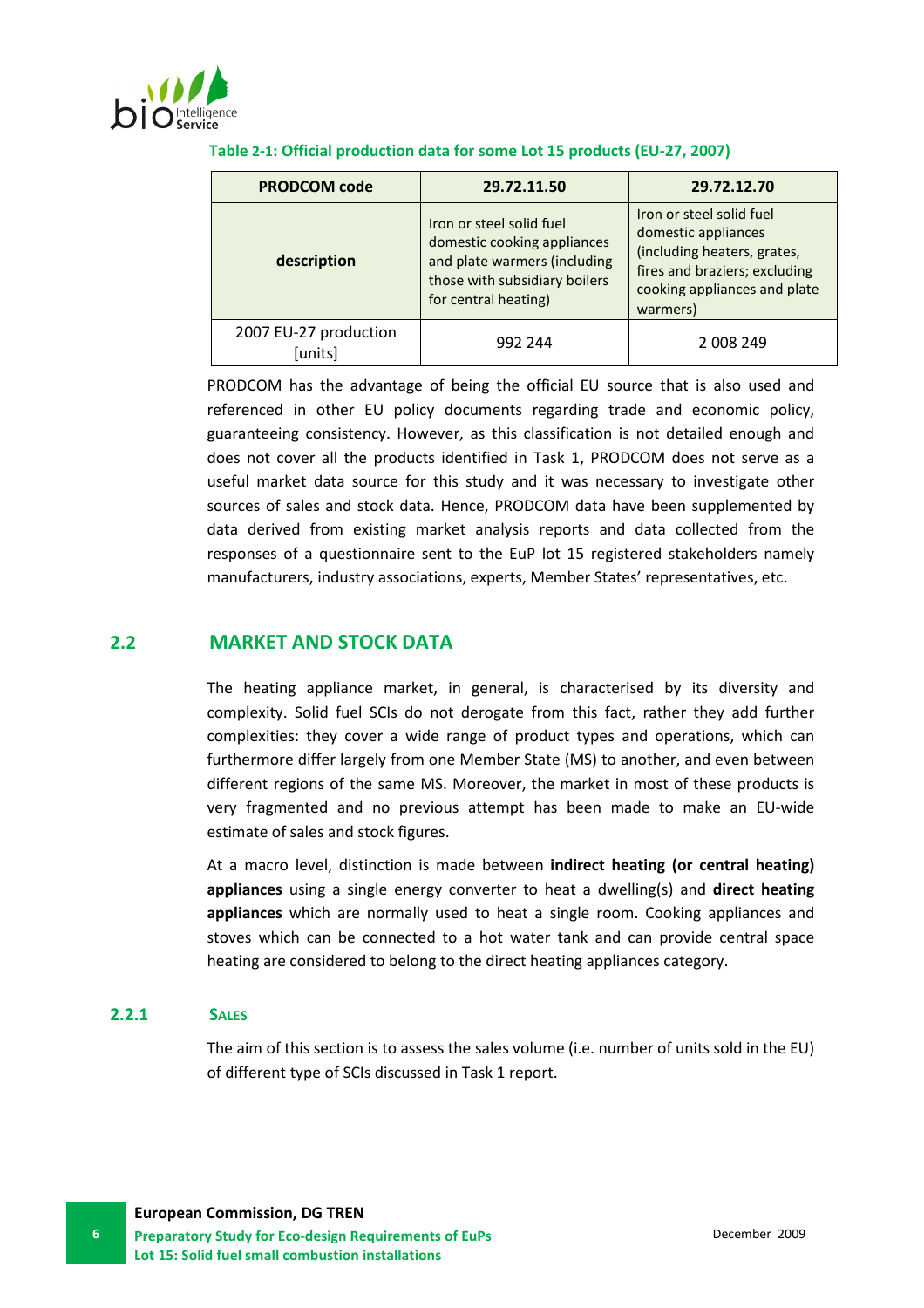

# - **Indirect heating appliances**

European solid fuel boiler sales in domestic output range<sup>2</sup> went down drastically in the 1990's, phenomenon largely due to the fall in demand in the countries of the former "Eastern Block" (Poland, Czech Republic, Hungary, Slovakia, Estonia, Latvia, Lithuania, and also former East Germany and Slovenia). Since year 2000, sales have steadily increased (Figure 2-1) partly as a result of measures encouraging the use of biomass as renewable energy (including pellets)<sup>3</sup>. Annual sales of solid fuel boiler sales per MS over the period 1990-2004 are presented in Annex 2-1.





The market for modern solid fuel boilers (wood logs, chips and pellets) has been continuously expanding.

Table 2-2 presents solid fuel boilers sales in EU-27 which are derived either from data directly obtained from the industry or calculated based on a number of available data sources.

| <b>Member State</b>  | Sales [units] | Data source                |
|----------------------|---------------|----------------------------|
| Austria <sup>1</sup> | 11700         | Industry <sup>2</sup>      |
| Belgium              | 300           | Industry                   |
| <b>Bulgaria</b>      | 21 500        | Extrapolation <sup>3</sup> |
| Cyprus               | 100           | Extrapolation              |
| Czech Republic       | 44 000        | Industry                   |
| Denmark              | 10 000        | Industry                   |
|                      |               |                            |

**Table 2-2: Solid fuel boiler sales in EU-27, 2007** 

 $2$  For boilers, the threshold of the "individual domestic" appliances varies between MS. For example: 35kW in Italy, 50 kW in Germany, Spain and UK, 35 kW in the Netherlands and Belgium, 70 kW in France.  $3$  BRG Consult (2006) The Boiler and Heating System Market in the European Union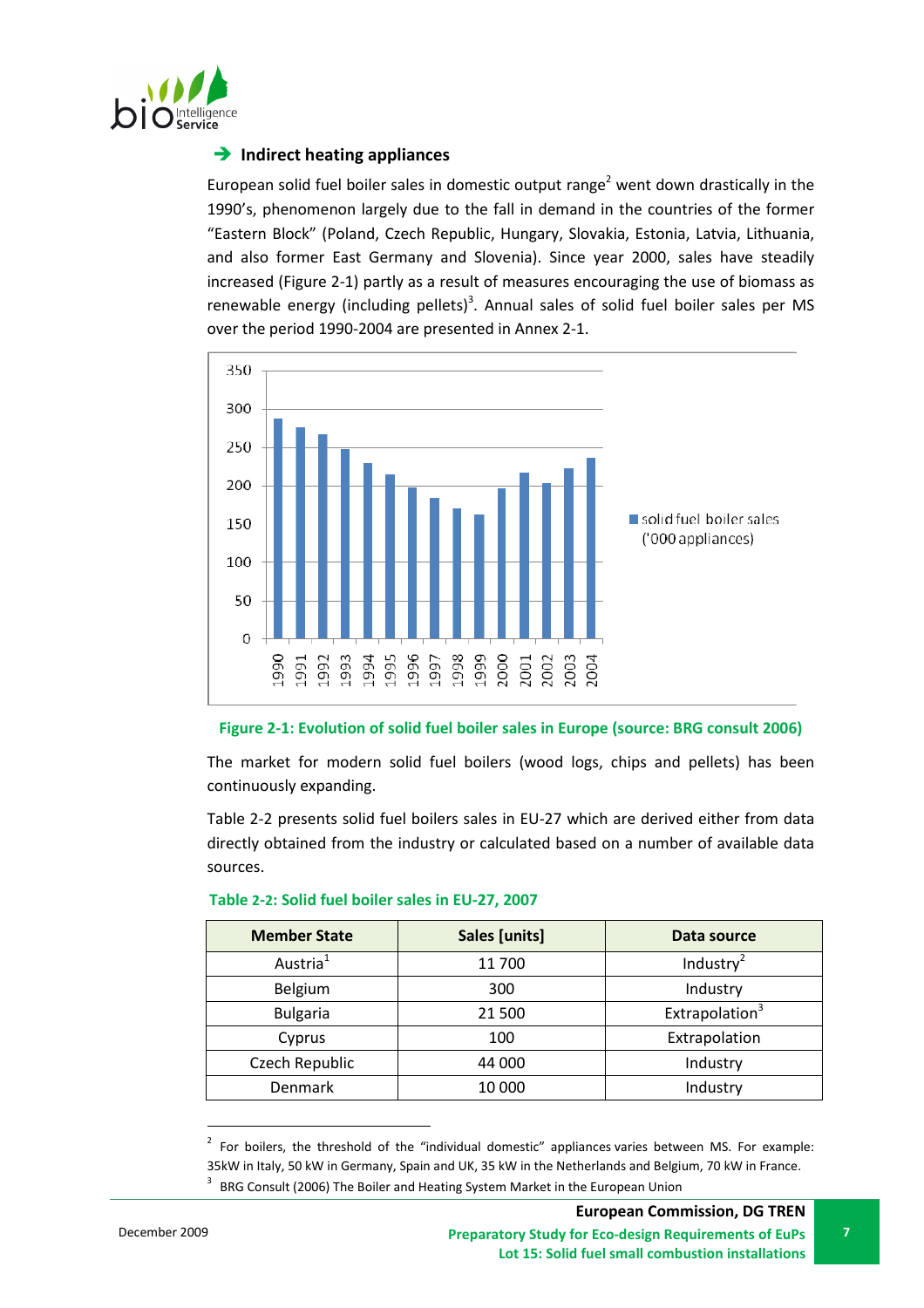

| <b>Member State</b> | Sales [units] | Data source             |
|---------------------|---------------|-------------------------|
| Estonia             | 1800          | Extrapolation           |
| Finland             | 7700          | Extrapolation           |
| France              | 20 000        | Industry                |
| Germany             | 20 000        | Industry                |
| Greece              | 1500          | Extrapolation           |
| Hungary             | 24 300        | Extrapolation           |
| Ireland             | 3 500         | Estimation <sup>4</sup> |
| Italy               | 7 500         | Industry                |
| Latvia              | 2 900         | Extrapolation           |
| Lithuania           | 3800          | Extrapolation           |
| Luxembourg          | 100           | Extrapolation           |
| Malta               | 50            | Extrapolation           |
| Netherlands         | 800           | Industry                |
| Poland              | 50 000        | Industry                |
| Portugal            | 1500          | Extrapolation           |
| Romania             | 47800         | Extrapolation           |
| Slovakia            | 10 000        | Extrapolation           |
| Slovenia            | 600           | Extrapolation           |
| Spain               | 5 800         | Extrapolation           |
| Sweden              | 10 000        | Industry                |
| UK                  | 6 0 0 0       | Estimation              |
| <b>TOTAL EU-27</b>  | 313 000       |                         |

1 Austrian boiler sales in 2007 were anomalous and are not indicative of market size, 2006 sales were approximately 21000 units.

2 Based on (confidential) data or estimations provided by product manufacturers and industry associations via questionnaire or direct contacts.

3 Data calculated through the country group extrapolation (see Annexes in Section 2.6), from direct data. 4 Data assessed from 2004 figure and forecast 2010, given in BGR Consult (2006) The Boiler and Heating System Market in the European Union.

### ◆ Sales by appliance type and capacity range

According to industry associations, boilers sales can be divided as below:

- 80% of hand stoked appliances, i.e. 250 400 boilers in total,
- 20% of automatically stoked appliances, i.e. 62 600 boilers in total.

Table 2-3 presents the estimated distribution of sales according to the capacity range for these two types of appliances.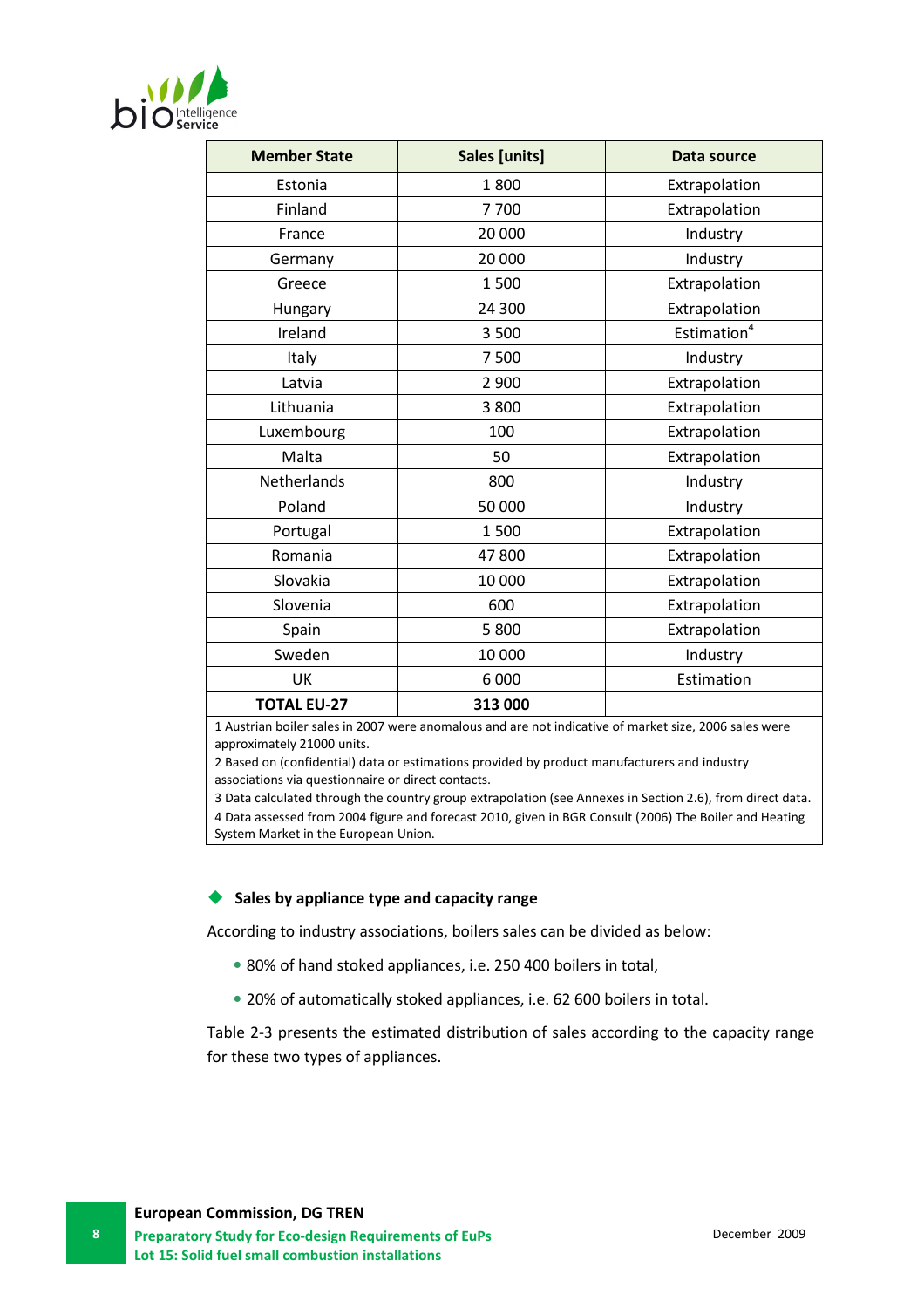

# **Table 2-3: Boiler sales by capacity range<sup>4</sup>**

|                          | Division by capacity range [%] |          |          |              |               |               |  |
|--------------------------|--------------------------------|----------|----------|--------------|---------------|---------------|--|
| <b>Type of</b><br>boiler | 0-10 kW                        | 10-25 kW | 25-50 kW | 50-100<br>kW | 100-200<br>kW | 200-500<br>kW |  |
| automatically<br>stoked  | 5                              | 55       | 15       | 15           |               |               |  |
| hand stoked              |                                | 10       | 60       | 10           | 10            |               |  |

### **Sales by fuel type**

Wood (wood logs, wood shavings and chips) fuelled boilers dominate the European solid fuel boiler market. Table 2-4 presents the most common fuels used in boilers according to capacity range.

|  |  |  | Table 2-4: Fuel used in boiler by capacity range <sup>4</sup> |  |
|--|--|--|---------------------------------------------------------------|--|
|  |  |  |                                                               |  |

| <b>Boiler</b><br>capacity<br>range | 0-10 kW | 10-25 kW                             | 25-50 kW                                   | 50-100<br>kW                                           | 100-200<br>kW             | 200-500<br><b>kW</b>      |
|------------------------------------|---------|--------------------------------------|--------------------------------------------|--------------------------------------------------------|---------------------------|---------------------------|
| Most<br>common fuel<br>type        | pellets | wood<br>logs,<br>pellets<br>and coal | wood<br>logs,<br>wood<br>chips and<br>coal | wood<br>logs,<br>pellets,<br>wood<br>chips and<br>coal | wood<br>chips and<br>coal | wood<br>chips and<br>coal |

Data about wood boiler sales per Member State have been derived from available data about the share of these sales in the total solid fuel boiler sales. Data about pellet boiler sales have been obtained either directly through the questionnaire or indirectly from various data, including data about the share of pellet sales in the total solid fuel boiler sales as well. Table 2-5 presents compiled data for the Member States for which information has been available to date.

<sup>4</sup> Source: stakeholder consultation.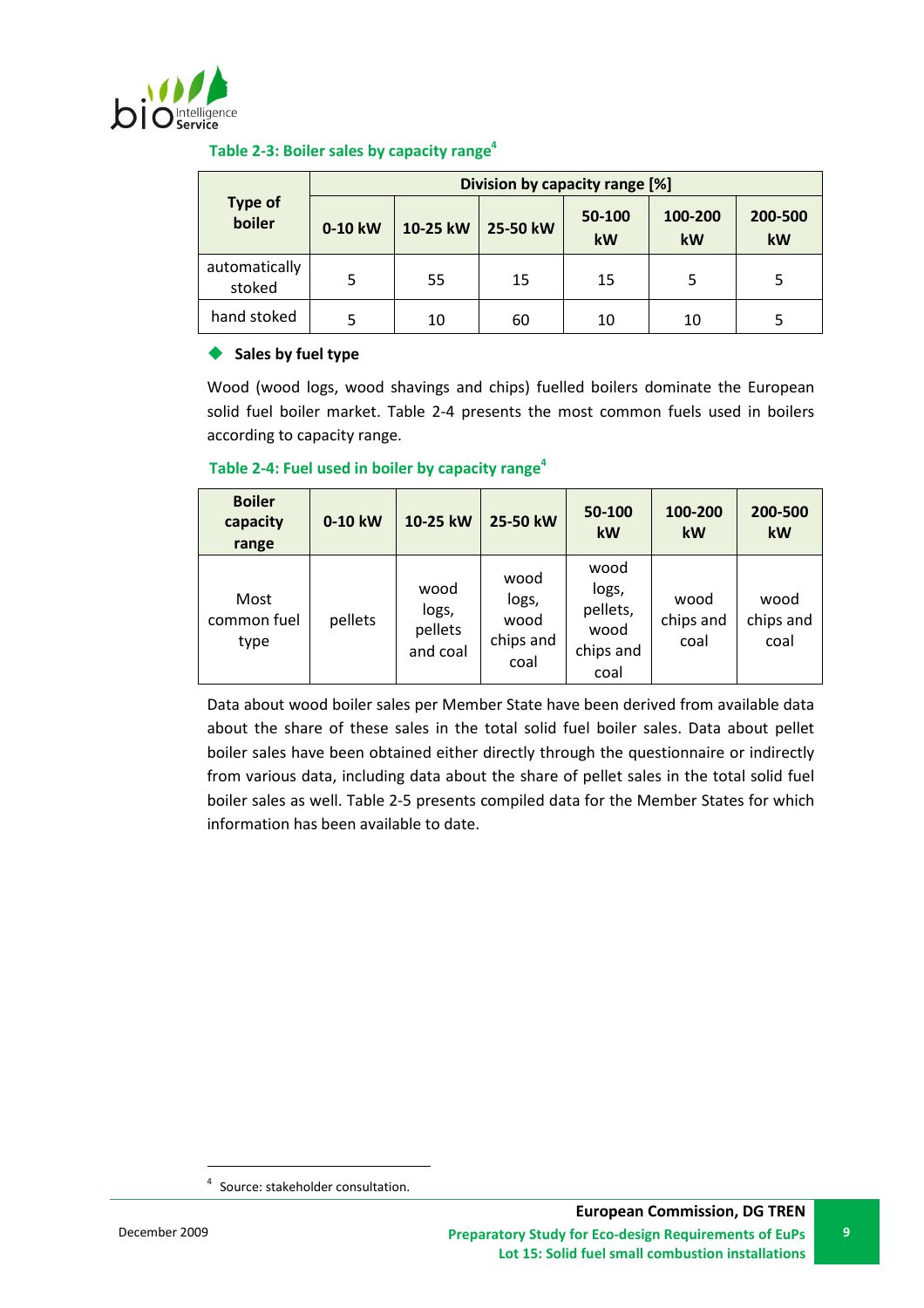

| <b>Member</b><br><b>State</b> | 2007 sales [unit]<br>(Share of the total solid fuel boiler sales [%]) |                                      |                     |                         |  |  |  |
|-------------------------------|-----------------------------------------------------------------------|--------------------------------------|---------------------|-------------------------|--|--|--|
|                               | <b>Wood log</b><br><b>boilers</b>                                     | <b>Wood pellet</b><br><b>boilers</b> | <b>Coal boilers</b> | <b>Other</b>            |  |  |  |
| Austria <sup>1</sup>          | 4 800 (41%)                                                           | 3 900 (33%)                          |                     | 3 000 $(26%)^2$         |  |  |  |
| Czech<br>Republic             | 19 400 (44%)                                                          | 900 (2%)                             | 23 700 (54%)        |                         |  |  |  |
| Finland                       | 6 200 (80%)                                                           | 200 (3%)                             |                     | 1 300 $(17%)^2$         |  |  |  |
| Germany                       | 8 600 (43%)                                                           | 6 000 (30%)                          | 1 800 (9%)          | 3 600 $(18\%)^3$        |  |  |  |
| Italy                         | 6 900 (92%)                                                           | 450 (6%)                             | $-$ (0%)            | 150 $(2%)^4$            |  |  |  |
| Sweden                        | 6 100 (61%)                                                           | 1700 (17%)                           | $- (0%)$            | 2 200 $(22%)^3$         |  |  |  |
| UK                            | 1 400 (24%)                                                           |                                      | 1700 (28%)          | 2 900(48%) <sup>5</sup> |  |  |  |

### **Table 2-5: Boiler sales by fuel in some Member States, 2007**

1 Austrian pellet boiler sales in 2007 are not indicative of the norm. The five years preceding 2007 showed 44% of sales as pellet boilers Austria, increasing each year.

2 wood chips/wood shavings

3 unspecified

4 other biomass

5 other fossil fuel (coke, anthracite, solid smokeless fuel...)

Sales of pellet boilers have generally increased since 2000. About 20 000 pellet boilers were sold in Europe in 2005, which represents about 7% of the total solid fuel boiler sales, and an increase of almost 50% compared to 2004. As a result of government subsidies and rising heating oil and natural gas prices, sales in Germany and Austria climbed from 7 000 to 11 000 and from 6 000 to 7 000 pellet boilers in 2004 - 2005 respectively. These two MS with Sweden and Denmark seem to lead the pellet boiler markets in Europe. These markets present a significant growth potential in the future (see also market trends in section 2.3). Other markets with significant growth potential are Italy, France, UK, Ireland, and Netherlands.

### **Share of new sales**

Sales can be divided in two different categories: new sales and replacement sales. New sales correspond to boilers which are installed in new buildings or in existing buildings that were not previously equipped with boilers, or to boilers which replace existing boilers working with fuels other than solid fuels. The share of new sales can be used to estimate the number of appliances which will contribute to the growth of the total stock.

Table 2-6 presents available data on the share of new sales versus replacement sales for EU-22.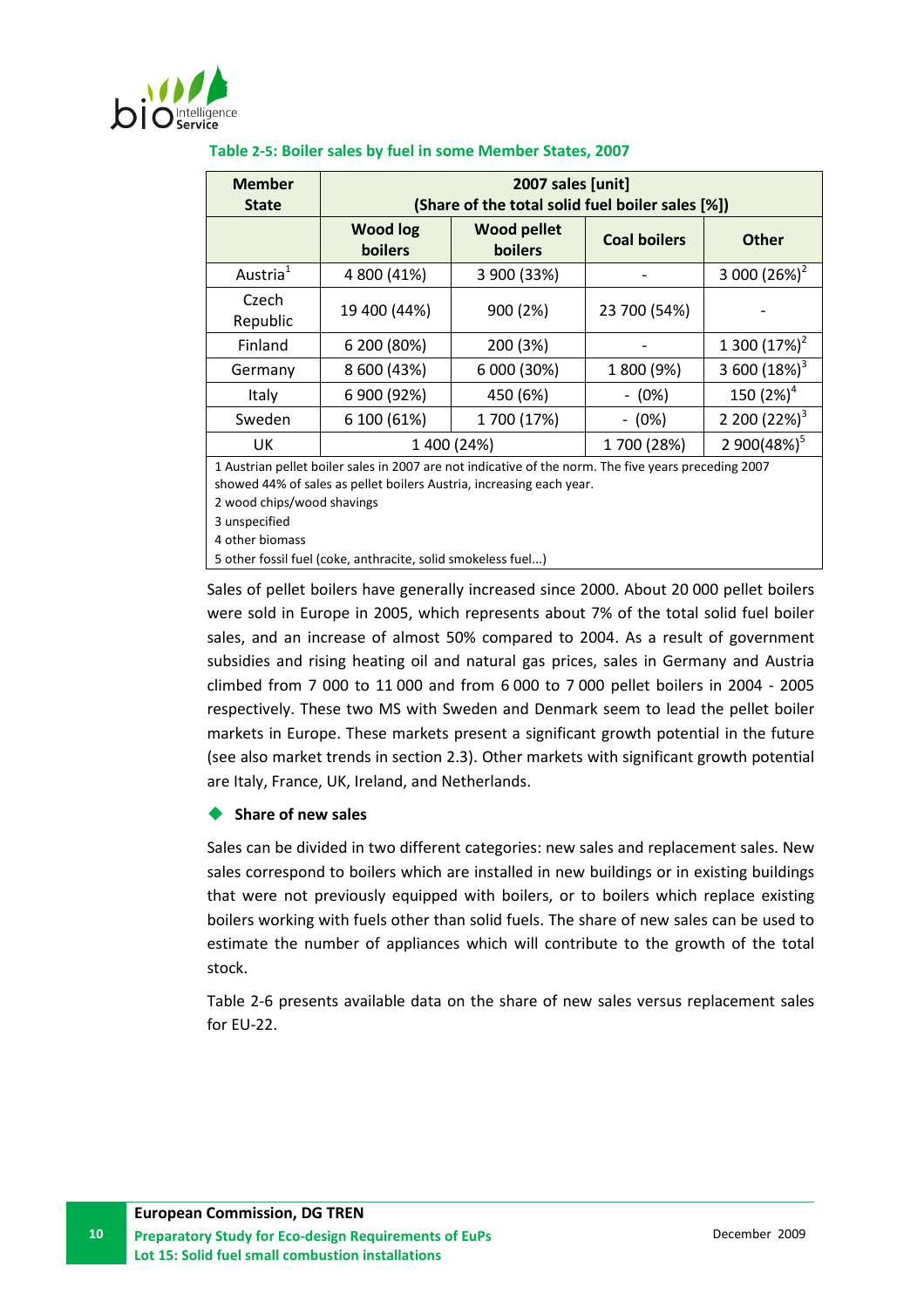

| <b>Total sales</b><br>2004                                                     | <b>New housing</b> | <b>First time</b><br>installation in<br>existing housing | Replacement | <b>Non</b><br>housing* |  |
|--------------------------------------------------------------------------------|--------------------|----------------------------------------------------------|-------------|------------------------|--|
| 237 000                                                                        | 43 100             | 30 500                                                   | 147 000     | 16 100                 |  |
| 18.2%<br>12.9%<br>62.1%<br>6.8%<br>100%                                        |                    |                                                          |             |                        |  |
| * This category corresponds to installations that heat more than one dwelling. |                    |                                                          |             |                        |  |

### **Table 2-6: Solid fuel boiler sales by type of sales for EU-22 in 2004<sup>3</sup>**

The share of replacement sales can slightly vary according to the type of fuel: it seems to be lower for pellet boilers than for wood chips or wood logs boilers. However, the figure of 62% in the table above can be considered as an average for all solid fuel boilers.

The new sales here encompass "new housing", "first time installation" and "non housing" categories listed above. Thus, it can be assumed that about 38% of all boilers sales in 2004 were new sales. Even if there can be small variations between Member States (e.g. in Sweden the percentage can be a bit higher if we consider the retrofitting of oil boiler with pellet boiler included in the "new sales" category), this percentage is assumed to be valid for EU-27 in 2007.

# - **Direct heating appliances**

Note: Based on the existing harmonised standards, in principle, a fireplace/fireplace insert is installed in a masonry structure, while a stove is a stand-alone appliance. Consequently, the safety requirements are different (e.g. the temperature of the outer side of the appliance). However, the discussions with the industry on market data have revealed that while the standards define clearly the different appliance types, notably fireplaces and inserts vs. stoves, the use of these terms (and their equivalents in national languages) varies between the MS.

In this context, the best attempt has been made to attribute the market data into the right category. For some countries, some doubts have been expressed concerning the distribution of sales between closed fireplaces/inserts and stoves, but in general the total of these two categories is agreed upon.

### **Open fireplaces**

The analysis shows that while many open fireplaces can hardly be considered a product in the sense of EuP (they are built on-site as part of the building based on owners' requirements and not traded as individual products), others are available in product catalogues of SCIs manufacturers. Furthermore, in some countries (e.g. in UK) open fireplaces with a heat exchanger/water tank are rather common and can achieve relatively high efficiencies. Unfortunately, market data is very scarce on open fireplaces. As a best estimate, annual sales/installations of open fireplaces would be assumed to be roughly equal to the sales of closed fireplaces and inserts i.e. around 850 000.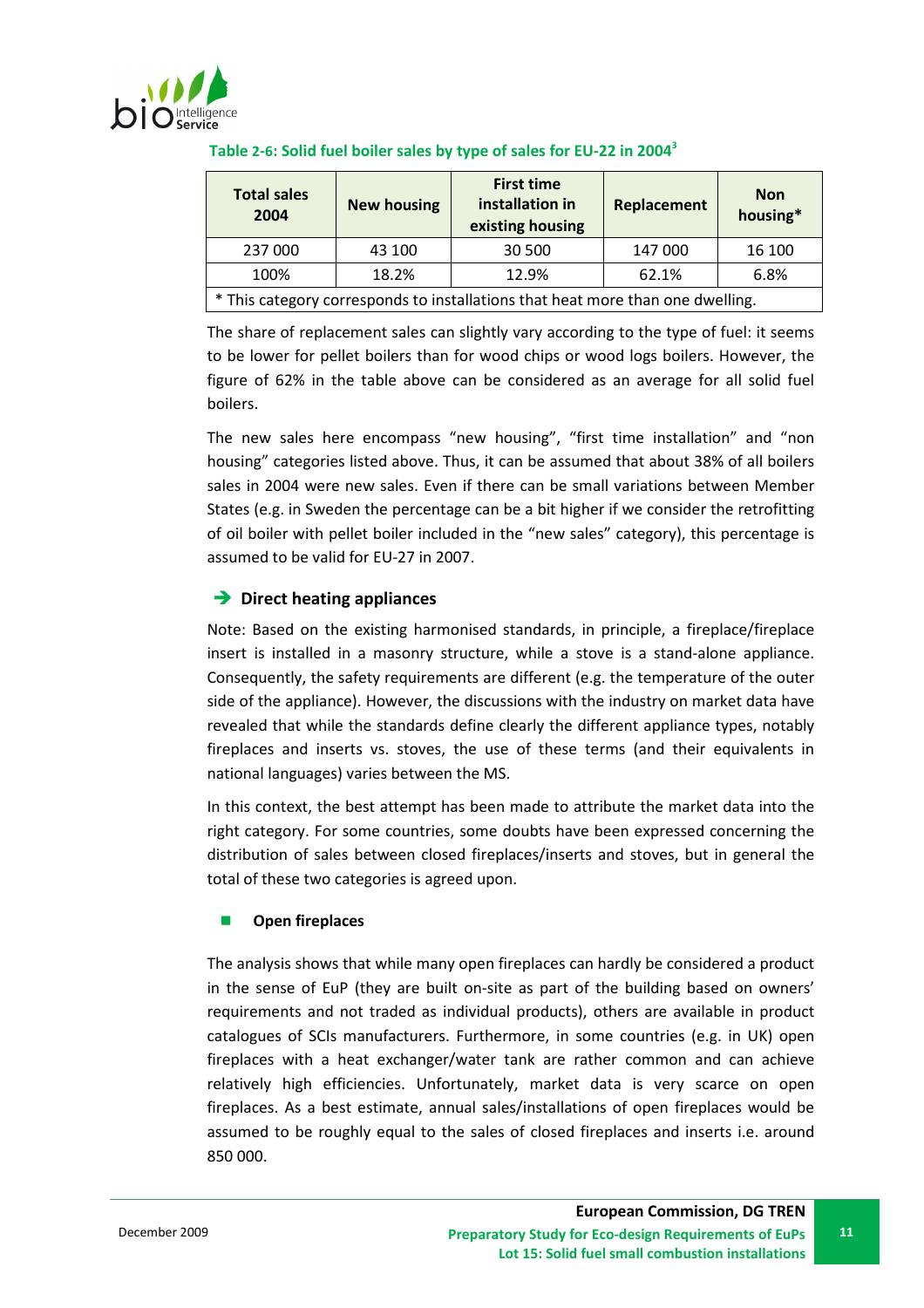

### **Closed fireplaces and inserts**

Solid fuel closed fireplace and insert sales have been estimated on the basis of data received in response to the questionnaire and discussions with industry (Table 2-7). Where data were not directly available for a MS, the sales have been estimated through the country group extrapolation<sup>5</sup>.

| <b>Member State</b> | <b>Sales</b> [units] | Data source                |
|---------------------|----------------------|----------------------------|
| Austria             | 5 0 0 0              | Industry <sup>1</sup>      |
| Belgium             | 17 000               | Industry                   |
| <b>Bulgaria</b>     | 16 500               | Extrapolation <sup>2</sup> |
| Cyprus              | 1500                 | Extrapolation              |
| Czech Republic      | 13 000               | Industry                   |
| Denmark             | 5 0 0 0              | Industry                   |
| Estonia             | 1 300                | Extrapolation              |
| Finland             | 1800                 | Industry                   |
| France              | 275 000              | Industry                   |
| Germany             | 57 000               | Industry                   |
| Greece              | 27 900               | Extrapolation              |
| Hungary             | 18 600               | Extrapolation              |
| Ireland             | 4000                 | Industry                   |
| Italy               | 189 000              | Industry                   |
| Latvia              | 2 000                | Industry                   |
| Lithuania           | 2 000                | Industry                   |
| Luxembourg          | 1 000                | Industry                   |
| Malta               | 700                  | Extrapolation              |
| Netherlands         | 5 0 0 0              | Industry                   |
| Poland              | 59 000               | Industry                   |
| Portugal            | 27 200               | Extrapolation              |
| Romania             | 36 600               | Extrapolation              |
| Slovakia            | 7600                 | Extrapolation              |
| Slovenia            | 1 200                | Extrapolation              |
| Spain               | 58 000               | Industry                   |
| Sweden              | 12 700               | Industry                   |
| UK                  | 3 500                | Industry                   |
| <b>TOTAL EU-27</b>  | 849 100              |                            |

### **Table 2-7: Sales of solid fuel closed fireplaces and inserts (built-in appliances) in EU-27, 2007**

1 Based on (confidential) data or estimations provided by product manufacturers and industry associations via questionnaire or direct contacts.

2 Data calculated through the country group extrapolation (see Annexes in Section 2.6), from direct data.

### **Sales by capacity**

The large majority of closed fireplaces and inserts have a capacity between 0 and 15kW. According to the stakeholder responses to the questionnaire, 50 - 90% (this percentage varies among Member States) of closed fireplaces and inserts sold

 $5$  See Annex 2-2.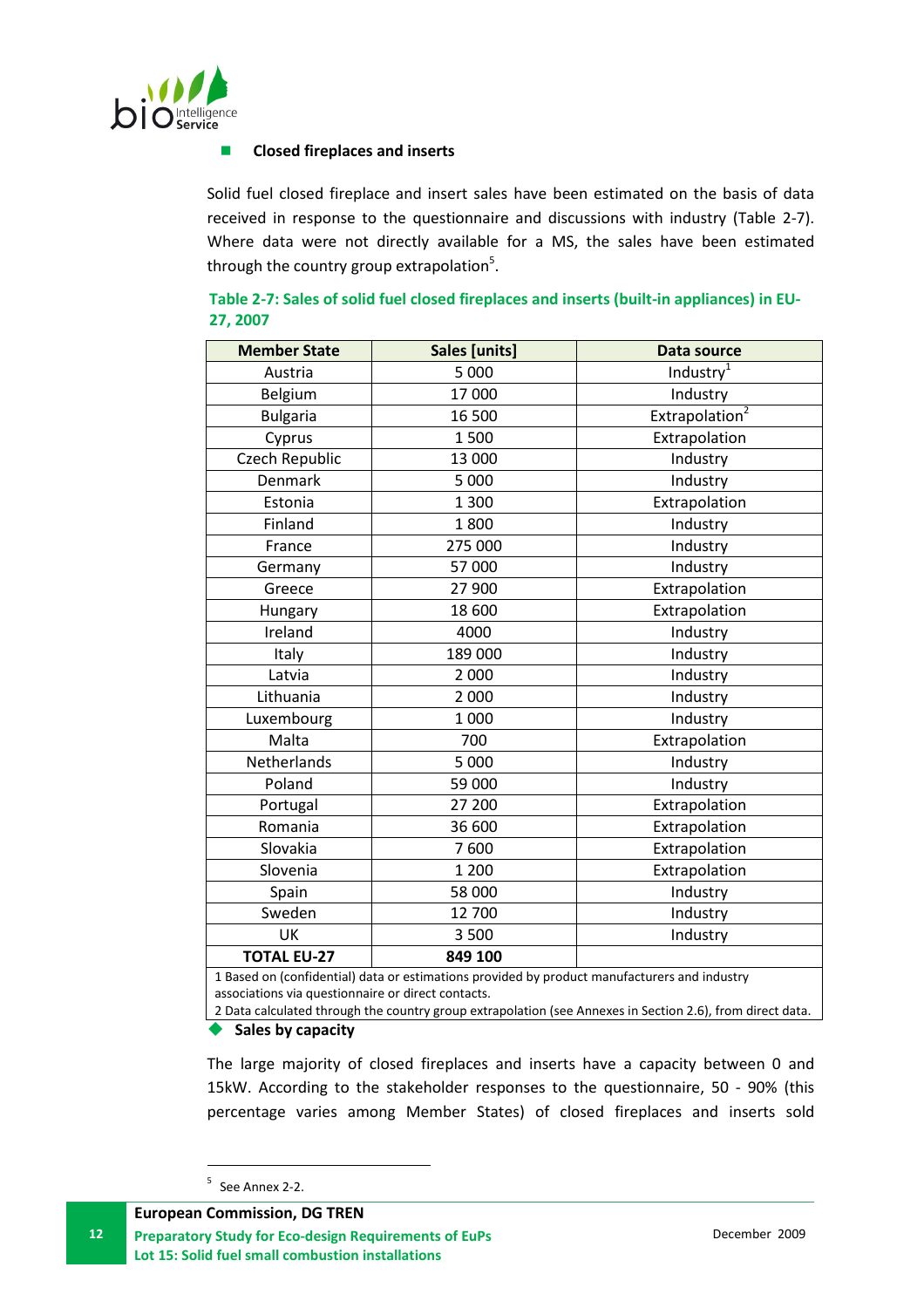

nowadays in Europe have a capacity below 10 kW. There seems to be very small number of fireplaces or inserts at the European market with capacity beyond 15  $kW^6$ . In that case, the capacity is likely not to go past 25 kW.

### **Sales by fuel type**

In principle, different bulky solid fuels (i.e. wood logs, coal briquettes, etc.) can be used interchangeably. In practice, interchangeability of fuels is predominantly for closed fireplaces with or without inserts and hand stoked stoves which have incorporated appropriate design measures for this function. Even pellets can be burnt in these appliances using an additional pellet basket. As a result, the sales data cannot be differentiated by fuel type.

Nevertheless, log wood is assumed to be the sole fuel used in these appliances except for the few countries where coal fuels play a significant role (see coal production table in Annexes in Section 2.6.2). The use of pellets, although possible, is assumed negligible.

### **Sales growth rate and share of replacement sales**

For these appliances, the annual sales growth rates in Europe (based on EU-25 data) fluctuated between 5% and 16% between 2000 and 2006; average annual rate being close to 10%. However, in 2007 the sales went down by around 2.5% compared to the previous year. $<sup>7</sup>$ </sup>

The share of replacement sales for fireplaces and inserts is estimated to be around 10%.

### **Hand stoked stoves**

Table 2-8 presents 2007 sales for hand stoked solid fuel stoves (free-standing). A comprehensive single source for market data for these appliances is not available. The data has been presented on the basis of data received from industry via questionnaire and direct contacts. When no data was provided for a MS, the sales have been estimated through the country group extrapolation<sup>8</sup>.

| <b>Member State</b> | Sales [units] | Data source                |
|---------------------|---------------|----------------------------|
| Austria             | 26 600        | Extrapolation <sup>1</sup> |
| Belgium             | 23 000        | Industry $2$               |
| <b>Bulgaria</b>     | 18 500        | Extrapolation              |
| Cyprus              | 700           | Extrapolation              |
| Czech Republic      | 41 000        | Industry                   |
| <b>Denmark</b>      | 20 000        | Industry                   |

### **Table 2-8: Sales of hand stoked solid fuel stoves (free-standing) in EU-27, 2007**

<sup>6</sup> Except in Italy, where the share of appliances whose capacity is above 15 kW is estimated at 40%.

<sup>7</sup> Based on a stakeholder contribution

<sup>&</sup>lt;sup>8</sup> See Annex 2-2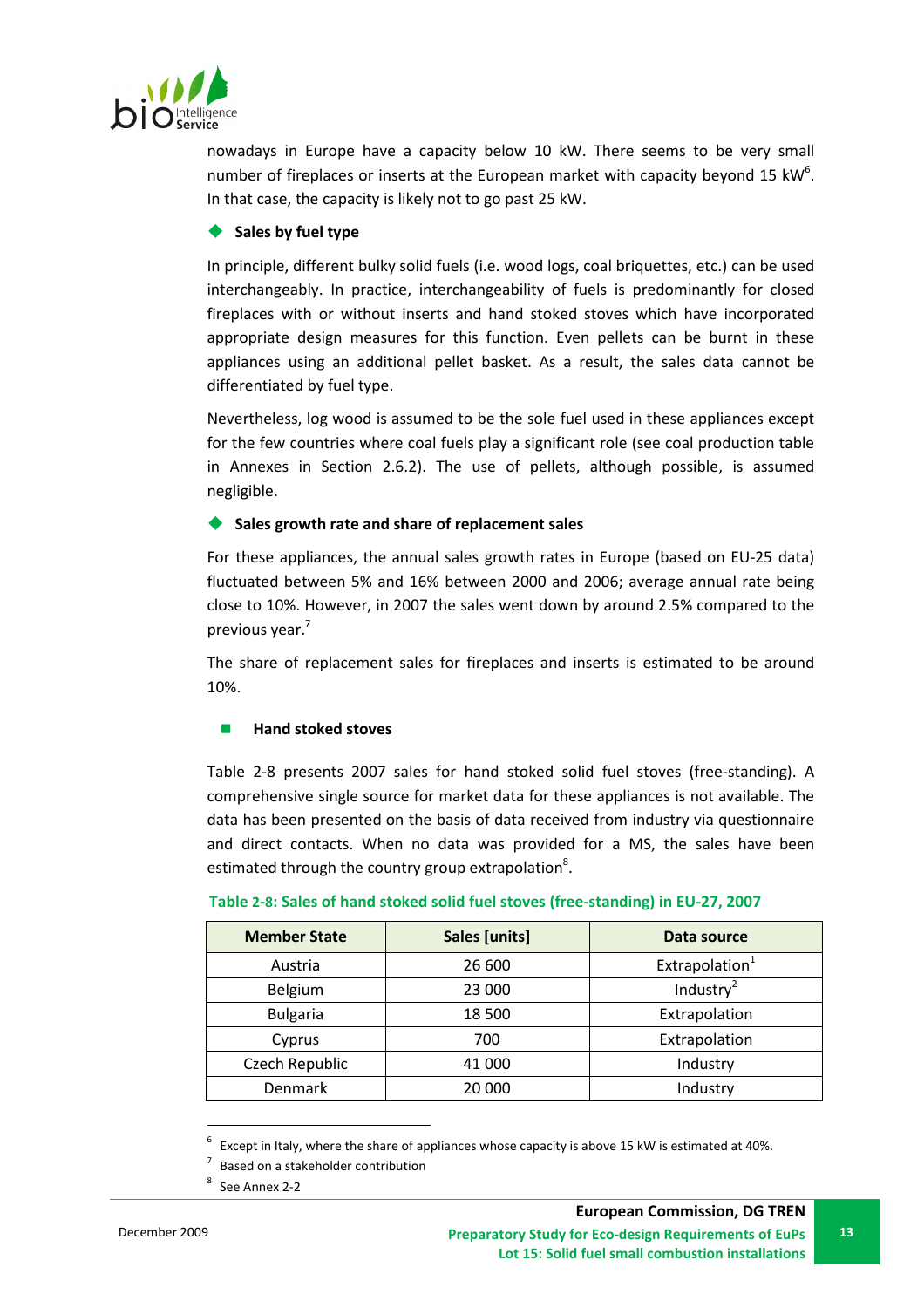

| <b>Member State</b> | Sales [units] | Data source   |
|---------------------|---------------|---------------|
| Estonia             | 5 100         | Extrapolation |
| Finland             | 35 000        | Industry      |
| France              | 205 000       | Industry      |
| Germany             | 305 000       | Industry      |
| Greece              | 12 300        | Extrapolation |
| Hungary             | 20 900        | Extrapolation |
| Ireland             | 3 500         | Extrapolation |
| Italy               | 79 000        | Industry      |
| Latvia              | 9 0 0 0       | Industry      |
| Lithuania           | 8 0 0 0       | Industry      |
| Luxembourg          | 1 0 0 0       | Extrapolation |
| Malta               | 300           | Extrapolation |
| Netherlands         | 10 000        | Industry      |
| Poland              | 40 000        | Industry      |
| Portugal            | 12 000        | Extrapolation |
| Romania             | 41 200        | Extrapolation |
| Slovakia            | 8600          | Extrapolation |
| Slovenia            | 6 200         | Extrapolation |
| Spain               | 30 000        | Industry      |
| Sweden              | 22 900        | Industry      |
| UK                  | 52 500        | Industry      |
| <b>TOTAL EU-27</b>  | 1 037 200     |               |

1 Data calculated through the country group extrapolation (see Annexes in Section 2.6), from direct data. 2 Based on (confidential) data or estimations provided by product manufacturers and industry associations via questionnaire or direct contacts.

### **◆ Sales by capacity range and fuel type**

Hand stoked stoves typically have a nominal output capacity of 5 - 10 kW. According to stakeholder's answers to the questionnaire, appliances with a capacity below 5 kW, represent about 5% of the market, whereas the share of appliances of a capacity between 5 to 10 kW varies from 50 to 80%. Stoves with a capacity beyond 15 kW represent a limited share of the EU market (5 - 20%).

As for fireplaces/inserts, hand stoked stoves are not usually fuel specific from the technical point of view, although they are mostly marketed for log wood. Again, it is assumed that except for countries where coal production is significant (see Annexes in Section 2.6.2), log wood is the sole fuel used in these appliances.

### **Sales growth rate and share of replacement sales**

On average, the annual sales growth rate of stoves in Europe (based on EU-25 data) between 2000 and 2006 was 11.5%, but fluctuated between 24% and 2.5%. After a very high growth rate of 24% in 2005-2006, the sales in 2006-2007 went down by 15% compared to the previous year.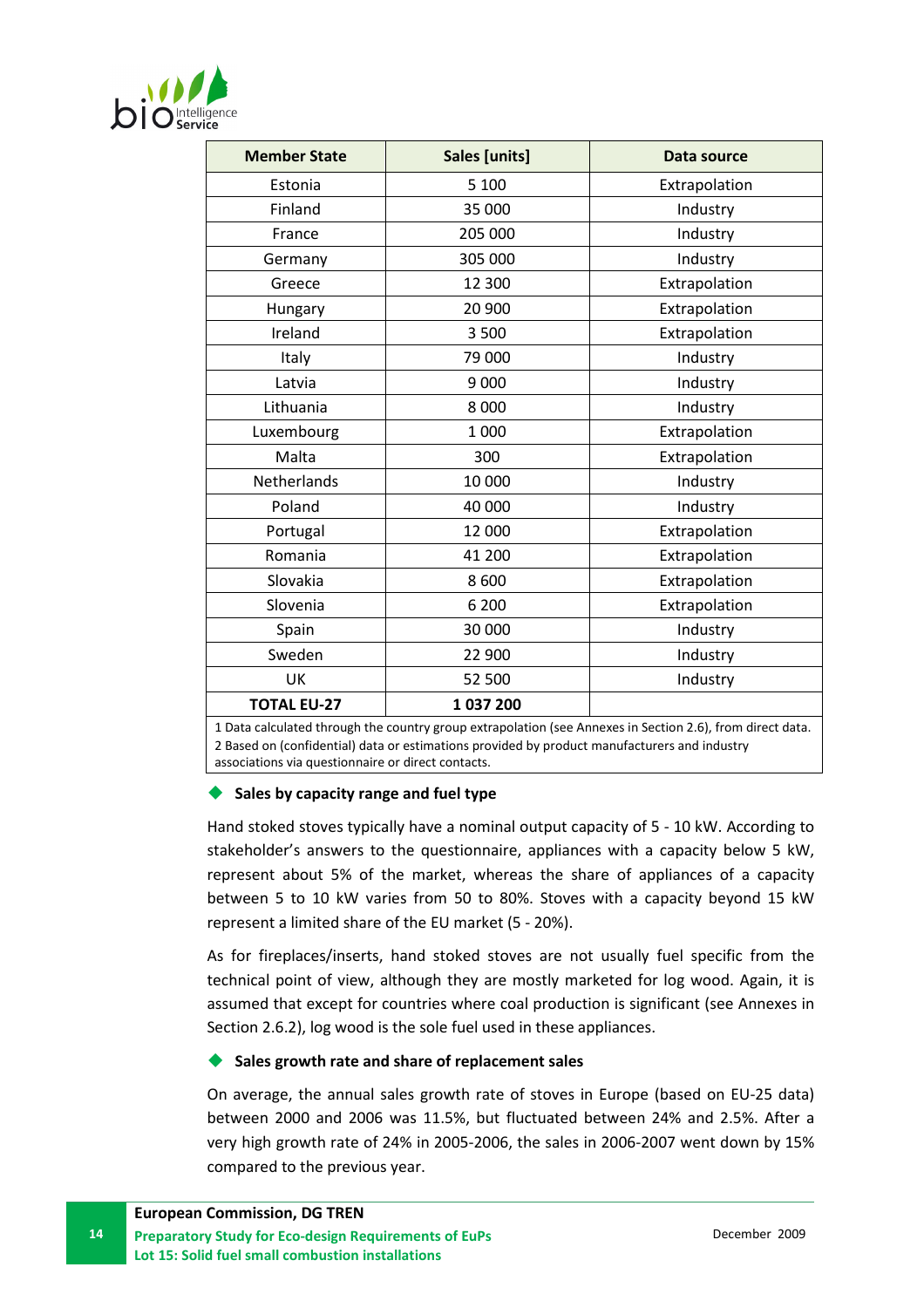

The share of replacement sales for stoves seems to be in the range of 5 - 20%.

### **Automatically stoked stoves , i.e. pellet stoves**

In principle, a pellet stove could be manually stoked. However, in practice, practically all pellet stoves are automatically stoked, which provides ease of use to the consumer and is one of the advantages of a pellet stove. Furthermore, an automatically stoked stove can only be fuelled with pellets, since bulky solid fuels (e.g. log wood) do not allow automatic stoking in a stove-like appliance.

Despite the increasing interest in pellet stoves and significant sales developments in certain MS, the main market of these appliances seems still to be limited to only a few MS, notably Austria, France, Germany and Italy (**Table** 2**-**9). For other MS, the current sales are either reported to be negligible or no data is available, in which case the sales are also estimated insignificant. Hence, the EU-27 total is considered to be a conservative estimate.

### **Table 2-9: Pellet stove sales**<sup>9</sup>

| <b>Member State</b>                                                                                                | Sales [units]     |
|--------------------------------------------------------------------------------------------------------------------|-------------------|
| Austria                                                                                                            | 12 000            |
| France                                                                                                             | 10 000            |
| Germany                                                                                                            | 25 500            |
| Italy                                                                                                              | 127 000           |
| Sweden                                                                                                             | 2 000             |
| Belgium, Bulgaria, Cyprus, Czech Republic, Estonia,<br>Hungary, Ireland, Latvia, Lithuania, Malta, Poland, Romania | negligible        |
| For Denmark, Finland, Greece, Luxembourg, Netherlands,<br>Portugal, Slovakia, Slovenia, Spain and UK               | no data available |
| TOTAL EU-27*                                                                                                       | 176 500           |
| * estimate based on the available information.                                                                     |                   |

The development of pellet market is shortly described in section 2.3.2 ("market trends").

### **Cookers**

Very little data were available regarding cooker sales in Europe and the figures presented in Table 2-10 are to be considered rough estimates.

### **Table 2-10: Solid fuel cooker sales in some MS, 2006-2007<sup>4</sup>**

| <b>Member State</b> | Sales [units] | <b>Fuel</b> |
|---------------------|---------------|-------------|
| Austria             | 10 000        | wood        |
| Finland             | 2 0 0 0       | wood        |
| France              | 10 000        | wood        |

<sup>&</sup>lt;sup>9</sup> Based on data provided by stakeholders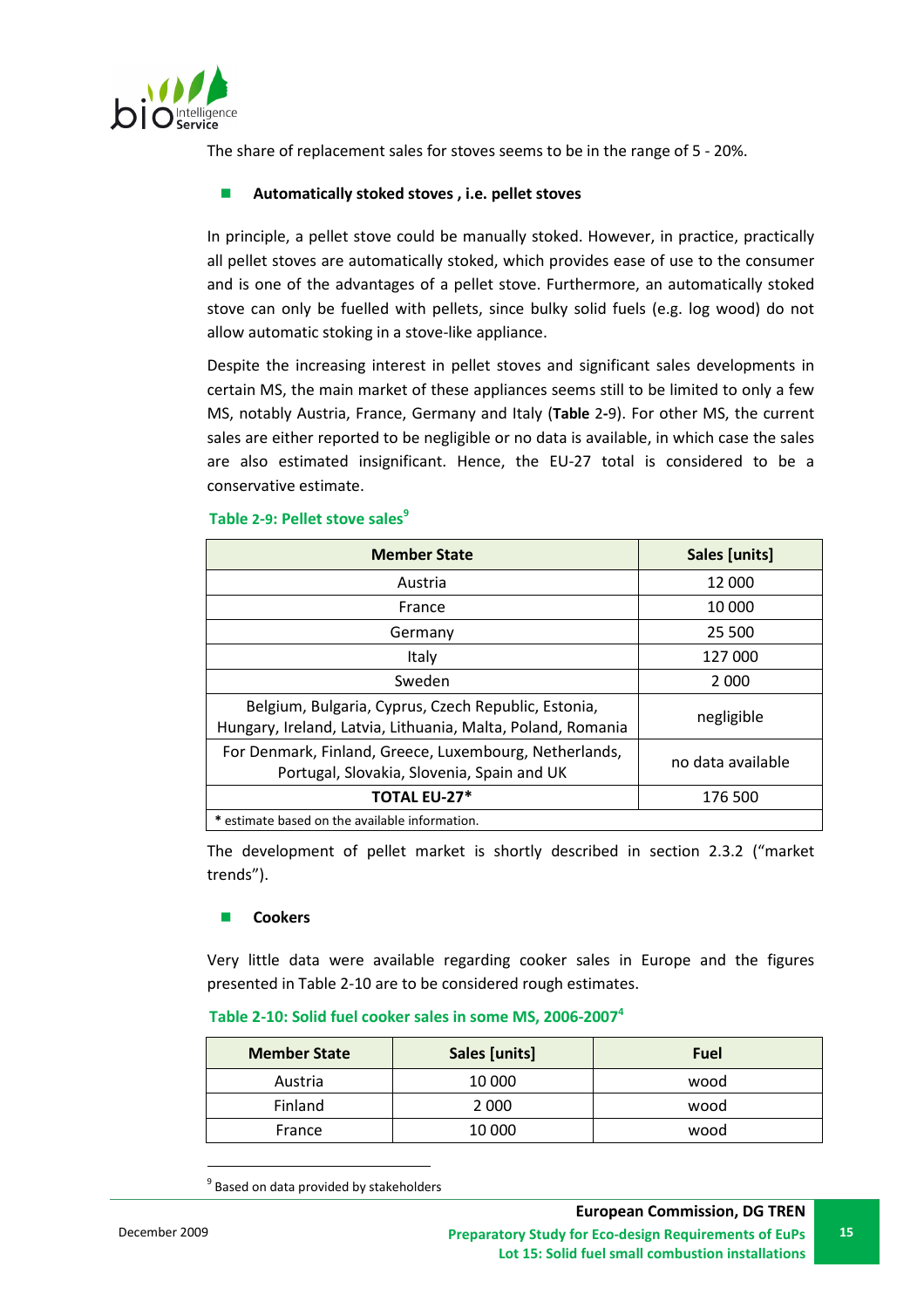

| <b>Member State</b> | Sales [units] | <b>Fuel</b>              |
|---------------------|---------------|--------------------------|
| Germany             | 20 000        | wood, lignite            |
| Ireland             | 10 000        |                          |
| Italy               | 166 000       | wood                     |
| Netherlands         | negligible    | $\overline{\phantom{0}}$ |
| Poland              | 7 100         |                          |
| UK                  | 20 000        | wood; SSF <sup>10</sup>  |

Extrapolation of the above results to other Member States via the country groups (Section 2.6.2) gives a total number of annual cooker sales in Europe of **464 200**.

Based on more detailed data for some Member States (e.g. Germany and Italy), 50-60% of the sold solid fuel cookers have a capacity of 5 to 10 kW, and between 10 to 15 kW for about 40% of the appliances. Appliances whose capacity is above 15 kW are rather rare.

Almost all the solid fuel cookers are hand stoked. According to industry, there are only 1-2 models of automatic, wood pellet cookers available at the European market.

The share of replacement sales for cookers is assumed to be similar as for stoves, i.e. between 5 and 20%.

### **2.2.2 STOCK**

'Stock' is the installed base of existing appliances, i.e. the number of units in operation in Europe. Various approaches are possible to calculate the existing stock of such appliances. The first analysis presented here rests upon an estimation of the number of dwellings equipped with central/non central heating appliances.

# - **Indirect heating appliances**

A recent study<sup>3</sup> estimates that at EU-22 level<sup>11</sup>, the number of dwellings equipped with solid fuel boilers, reached the following values:

- 8 864 000 dwellings in 1990
- 6 202 000 dwellings in 2004

These figures indicate a number of dwellings and not a number of appliances. Nevertheless, as these figures refer mostly to individual, domestic systems, the number of appliances can be assumed to be of a similar order of magnitude.

The number of dwellings equipped with a solid fuel central heating system per Member State is presented in Annexes in Section 2.6.1.

<sup>&</sup>lt;sup>10</sup> Solid Smokeless Fuel

 $^{11}$  EU-27 except Cyprus, Luxembourg, Malta, Bulgaria and Romania.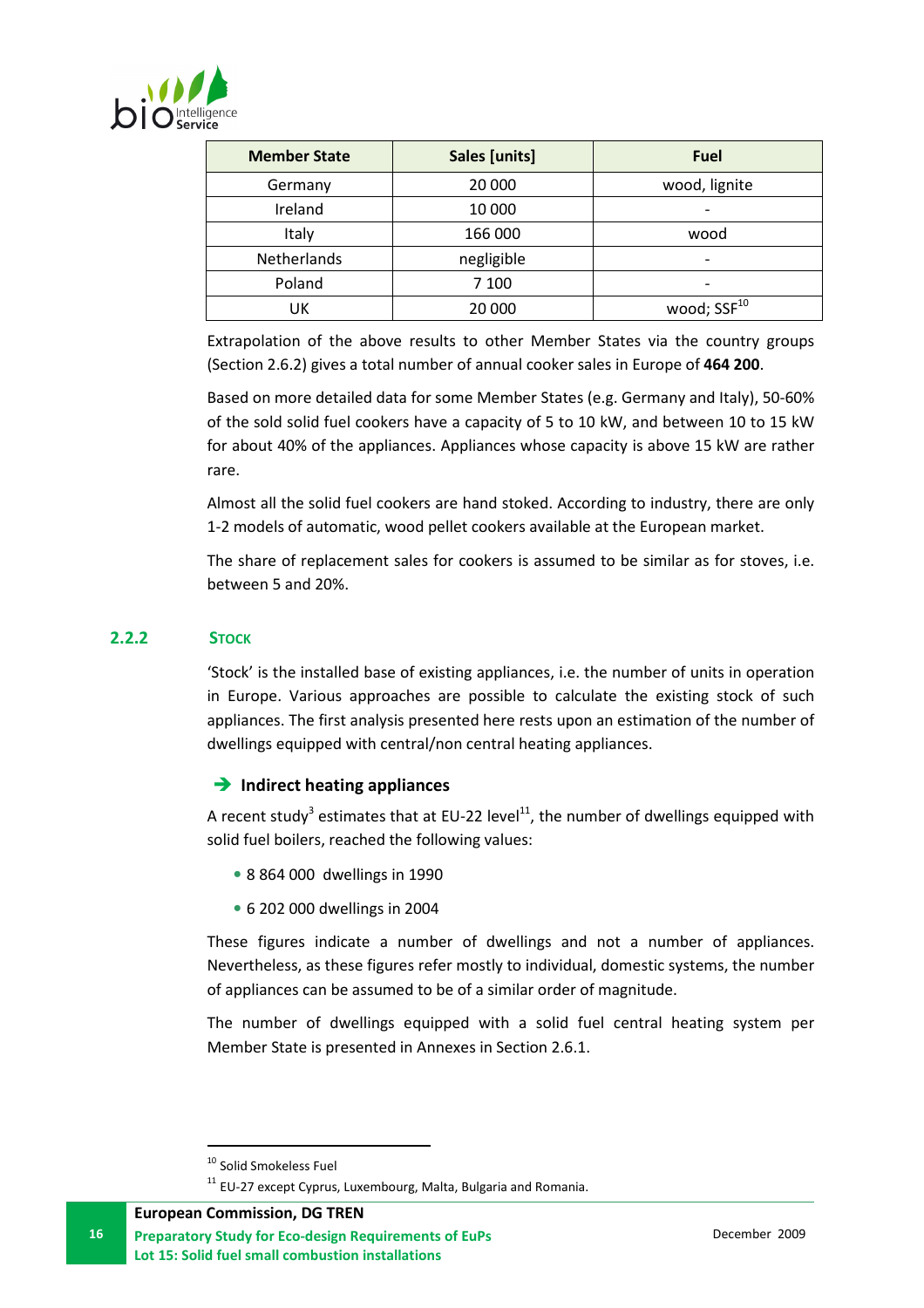

Solid fuel appliances make up a modest share of the total stock of central heating boilers, as at the EU-22 level, they represented 4.9% of all boilers in 1990 and 3.0% in 2004.

Table 2-11 presents the stock of boilers in operation in each Member States, either directly obtained from data, or calculated through the country group extrapolation.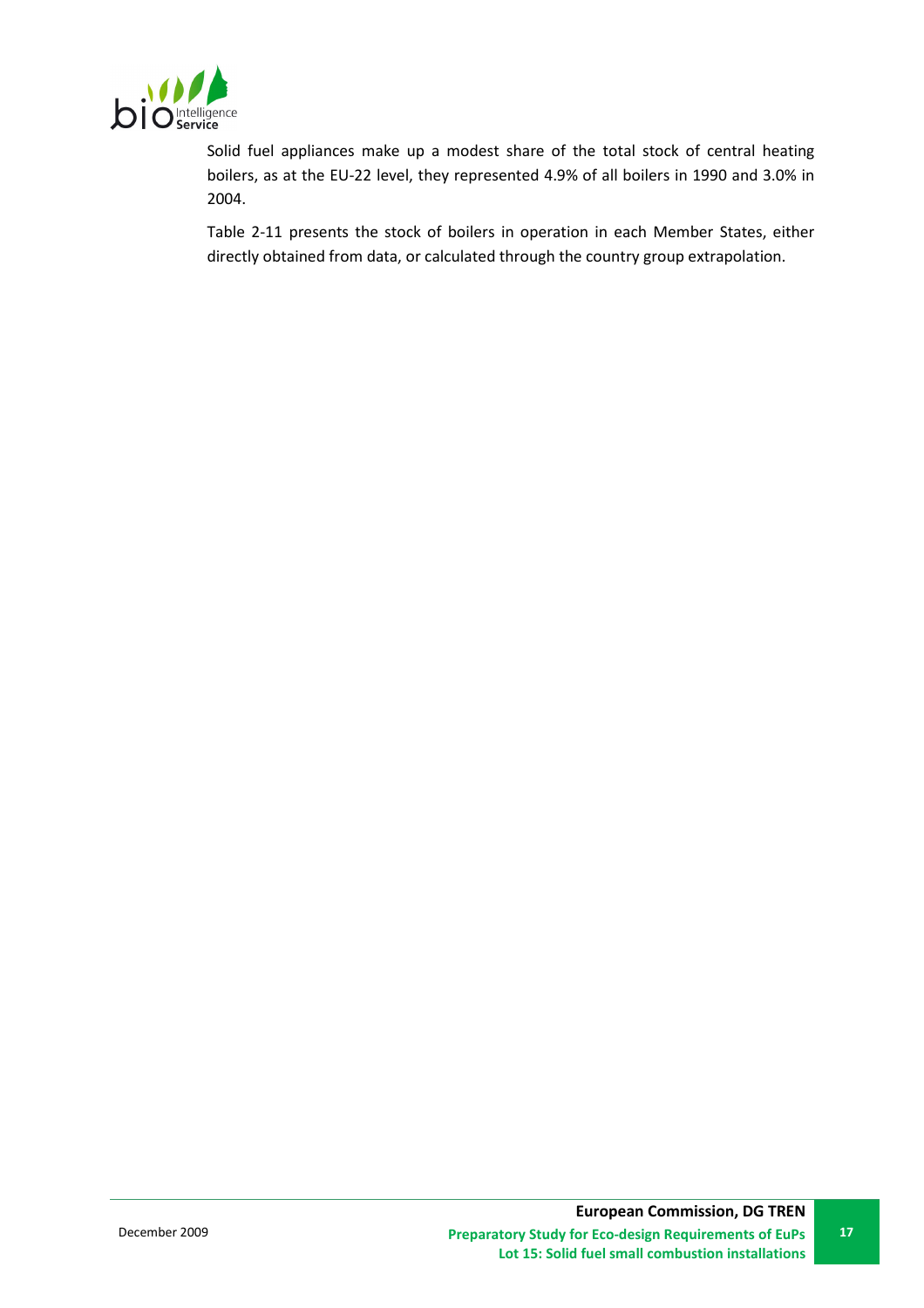

| <b>Member State</b> | <b>Total stock of solid fuel</b><br>boilers [units] | Data source                |
|---------------------|-----------------------------------------------------|----------------------------|
| Austria             | 600 000                                             | Direct data <sup>1</sup>   |
| Belgium             | 61 500                                              | Extrapolation <sup>2</sup> |
| <b>Bulgaria</b>     | 435 900                                             | Estimation <sup>3</sup>    |
| Cyprus              | 2 700                                               | Estimation                 |
| Czech Republic      | 532 000                                             | Estimation                 |
| <b>Denmark</b>      | 100 000                                             | Direct data                |
| Estonia             | 51 500                                              | Extrapolation              |
| Finland             | 330 000                                             | Direct data                |
| France              | 390 000                                             | Direct data                |
| Germany             | 577 600                                             | Direct data                |
| Greece              | 48 800                                              | Estimation                 |
| Hungary             | 492 800                                             | Estimation                 |
| Ireland             | 34 200                                              | Estimation                 |
| Italy               | 244 200                                             | Estimation                 |
| Latvia              | 81 100                                              | Extrapolation              |
| Lithuania           | 106 200                                             | Extrapolation              |
| Luxembourg          | 2 2 0 0                                             | Extrapolation              |
| Malta               | 1 100                                               | Estimation                 |
| Netherlands         | 86 800                                              | Extrapolation              |
| Poland              | 1 373 700                                           | Estimation                 |
| Portugal            | 47 600                                              | Estimation                 |
| Romania             | 968 300                                             | Estimation                 |
| Slovakia            | 202 000                                             | Estimation                 |
| Slovenia            | 22 000                                              | Extrapolation              |
| Spain               | 187 400                                             | Estimation                 |
| Sweden              | 349 000                                             | Direct data                |
| UK                  | 517 500                                             | Estimation                 |
| <b>TOTAL EU-27</b>  | 7846100                                             |                            |

### **Table 2-11: Solid fuel boiler stock by Member State**

1 Based on data provided by stakeholders or given in published studies.

2 Data calculated through the country group extrapolation (see Section 2.6.2), from direct data. 3 Data calculated through the country group extrapolation, from the share of dwellings equipped with a solid fuel boiler in the total number of dwellings, available in BRG Consult (2006), The boiler and Heating system market in Europe.

Given the results presented above, there are around 8 million solid fuel boilers installed in EU-27 in 2007.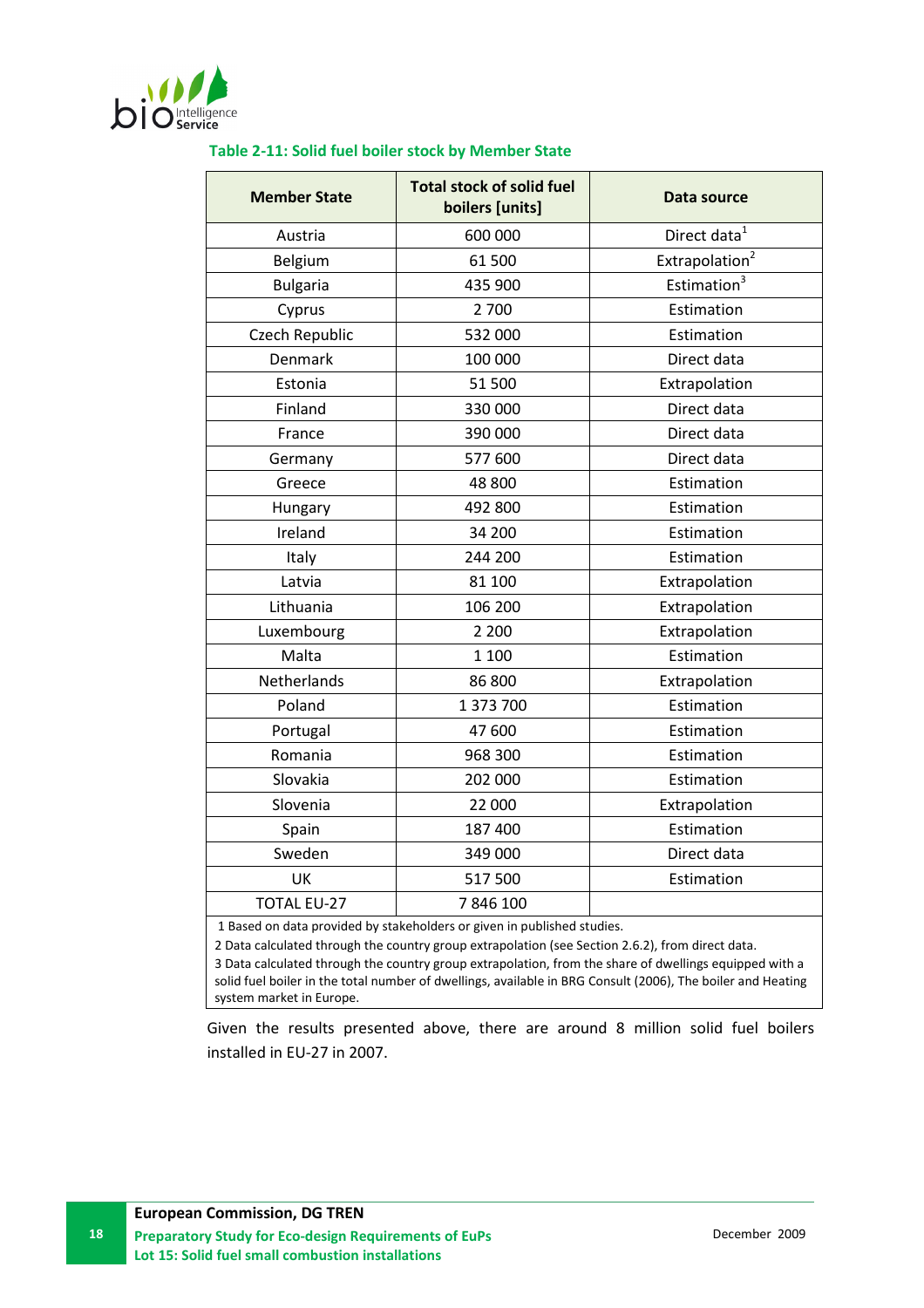

### **◆ Stock by capacity range**

On the basis of available data from Germany<sup>12</sup>, the division of stock by capacity range in Europe is assumed to be as presented in Table 2-12.

### **Table 2-12: Boiler stock according to the capacity range**

| <b>Boiler capacity range</b> |         |    |  |
|------------------------------|---------|----|--|
| $< 25$ kW                    | > 50 kW |    |  |
| 55%                          | 37%     | 8% |  |

For boilers whose capacity is above 50 kW (non-domestic appliances), the average observed capacity is around 90 kW for manual boilers and pellet boilers, and around 160 kW for wood chips boilers.

### **Stock of pellet boilers**

Table 2-13 gives an overview of pellet boiler stock in Member States where this product presents a significant market share. Data for other MS has not been available and their stock is considered negligible.

### **Table 2-13: Pellet boiler stock in a few Member States<sup>4</sup>**

| <b>Member State</b> | <b>Stock of pellet boilers [units]</b> |  |  |
|---------------------|----------------------------------------|--|--|
| Austria             | 51 300                                 |  |  |
| <b>Denmark</b>      | 30 000                                 |  |  |
| Germany             | 39 000                                 |  |  |
| Sweden              | 84 000                                 |  |  |
| <b>TOTAL EU-27*</b> | 204 600                                |  |  |
| $\mathbf{a}$        | .                                      |  |  |

**\*** conservative estimate, based on the available information from AT, DE, DK and SE.

# - **Direct heating appliances**

The direct heating appliance category includes appliances such as fireplaces and stoves, including combined cookers-heaters.<sup>13</sup>

Stock data about non-central heating appliances is scarce. Table 2-14 provides first estimations for the total number of direct heating appliances (fireplaces, stoves and cookers) in the MS where relatively good stock data is available. But even in these MS the split into the different sub-categories is not always known. For other MS, only anecdotal, if any, data is available. Hence, the stock estimates are subject to an unavoidable uncertainty. In particular, note that below are reported data about the

<sup>&</sup>lt;sup>12</sup> Struschka, M. et al. (2007) Effiziente Bereitstellung aktueller Emissionsdaten für die Luftreinhaltung (Efficient provision of updated emission data for air quality control), Institute of Process Engineering and Power Plant Technology (IVD), University of Stuttgart, for the German Federal Environmental Agency

 $13$  It is acknowledged that some of these appliances may be connected to a central heating system and thus have both a non-central and central heating function. However, at this stage of the analysis, the differentiation is made based on the capability of the appliance to provide direct heat or not.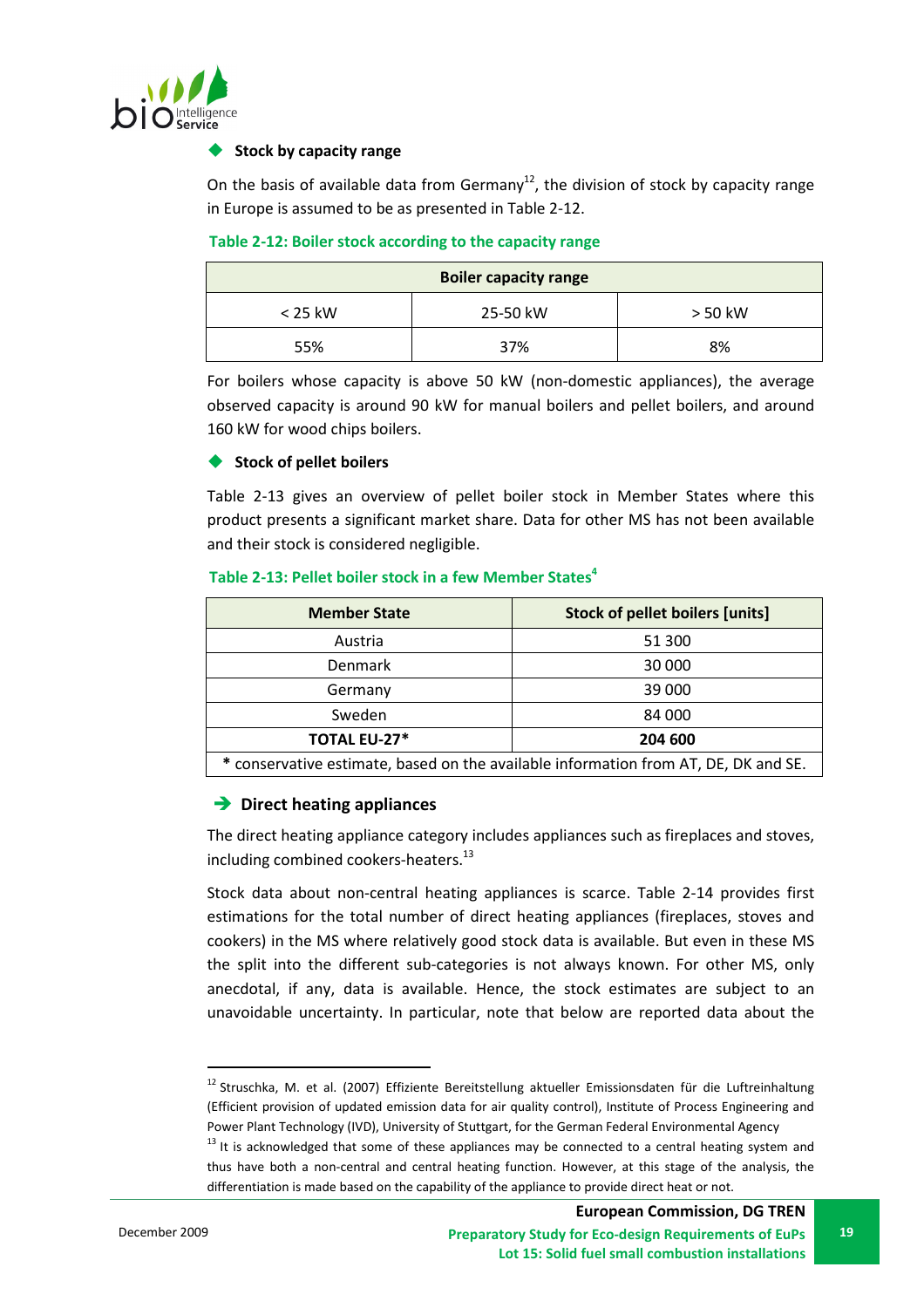

number of appliances installed, which can be different from the number of appliances really used.

| <b>Member State</b>                                                                                      | <b>Total number of direct heating appliances</b> |  |
|----------------------------------------------------------------------------------------------------------|--------------------------------------------------|--|
| Austria                                                                                                  | 480 000                                          |  |
| <b>Denmark</b>                                                                                           | 551 000                                          |  |
| Finland                                                                                                  | 1870000                                          |  |
| France                                                                                                   | 6 110 000                                        |  |
| Germany                                                                                                  | 14 000 000*                                      |  |
| Italy                                                                                                    | 10 500 000*                                      |  |
| <b>Netherlands</b>                                                                                       | 863 000                                          |  |
| Sweden                                                                                                   | 1 450 000                                        |  |
| * For these countries, the number of appliances that are really used have been assessed to be 12 700 000 |                                                  |  |

### **Table 2-14: Direct heating appliances stock per Member State<sup>4</sup>**

\* For these countries, the number of appliances that are really used have been assessed to be 12 700 000 (Germany) and 5 500 000 (Italy).

### $D$  Open fireplaces

On the basis of results obtained for France and Italy, the number of open fireplaces has been assumed to be on a similar order of magnitude that the number of closed fireplaces and inserts; this leads to a number of around **16 million** installed open fireplaces in Europe (see below).

### **Closed fireplaces and inserts**

Based on available data about stock of closed fireplaces and inserts in a limited number of Member States, the total number of such appliances installed in Europe has been estimated at around **16 139 000**.

### **Stoves**

Based on available data about stock of stoves in a limited number of Member States, the total number of such appliances installed in Europe has been estimated at around **25 901 000** (comprising hand stoked and automatic pellet stoves and heat retaining and tiled stoves).

Of the total, pellet stoves are estimated to represent at least around 637 000 units (Table 2-15).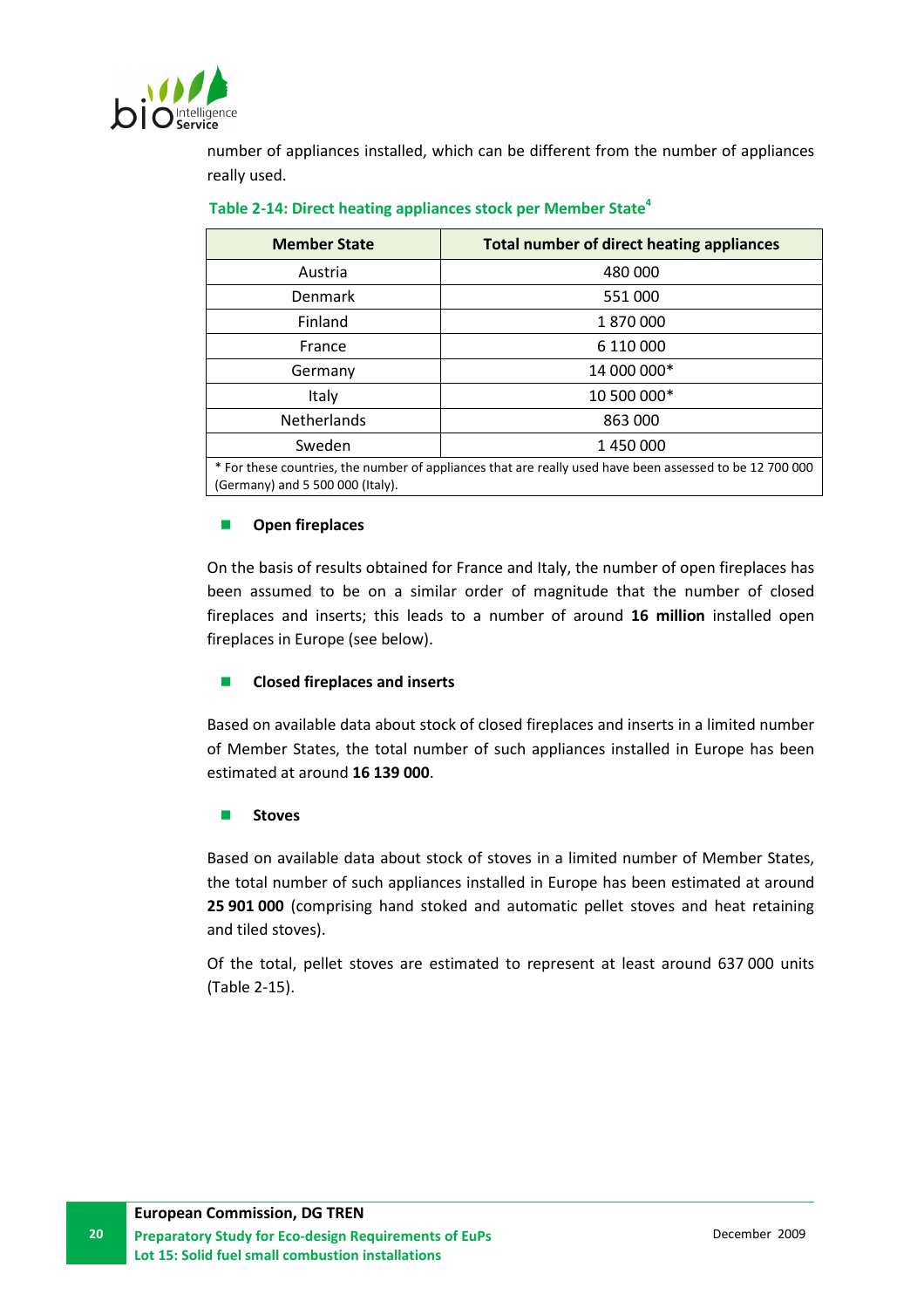

| <b>Member State</b>                                  | <b>Stock of pellet stoves [units]</b> |
|------------------------------------------------------|---------------------------------------|
| Austria                                              | $>12000*$                             |
| France                                               | 50 000                                |
| Germany                                              | 39 500                                |
| Italy                                                | 525 400                               |
| Sweden                                               | 20 000                                |
| <b>TOTAL EU-27*</b>                                  | 634 900                               |
| *rough estimate, based on the available information. |                                       |

### **Table 2-15: Pellet stove stock in key Member States<sup>9</sup>**

**Heat retaining or tiled stoves** play an important role at least in Germany, Austria, Finland and Sweden. In Germany 43% of the stoves are estimated to be so called "Kachelöfen" $^{12}$ . It is assumed that this share is also reasonable for Austria. For Finland practically all appliances in the stove category can be classified as heat retaining stoves, where as for Sweden at least 50% of appliance could fall into this category. Hence, a conservative estimate for this product sub-group is around **6 million** installed appliances.

### **Cookers**

Based on available data about stock of cookers in a few Member States, the total number of such appliances installed in Europe has been estimated at around **7 594 000**.

### **Stock estimations compared to the number of dwellings**

Based on the estimated stock number presented above, the number of installed direct heating appliances in EU-27 amounts to around 65 million.

Considering that around 20% of the 208 million dwellings in the EU did not have a central heating system (2004); and among them, an estimated 20% are without any form of heating (mostly located in areas with a favourable climate in Spain, Italy, Portugal and Greece); and among the remaining 80% (which are also the dwellings in which at least one room heating appliance is used), solid fuel accounts for 40-50% with a predominance of wood over coal (or peat)<sup>3</sup>, the number of dwellings using solid fuel direct room heating appliances as the primary source of heat was at least 15 million in 2004. Extrapolation for EU-27 in 2007 gives the figure of more than 16 millions. These dwellings are likely to have more than one such appliance. Hence, the number of direct room heating appliances installed in these dwellings could easily reach at least 20 million.

Considering the estimate of the total stock of 65 million, this would leave around 45 million appliances installed as secondary heat source. Around 20% of the dwellings could thus be estimated to have such an appliance. This can be considered a feasible figure.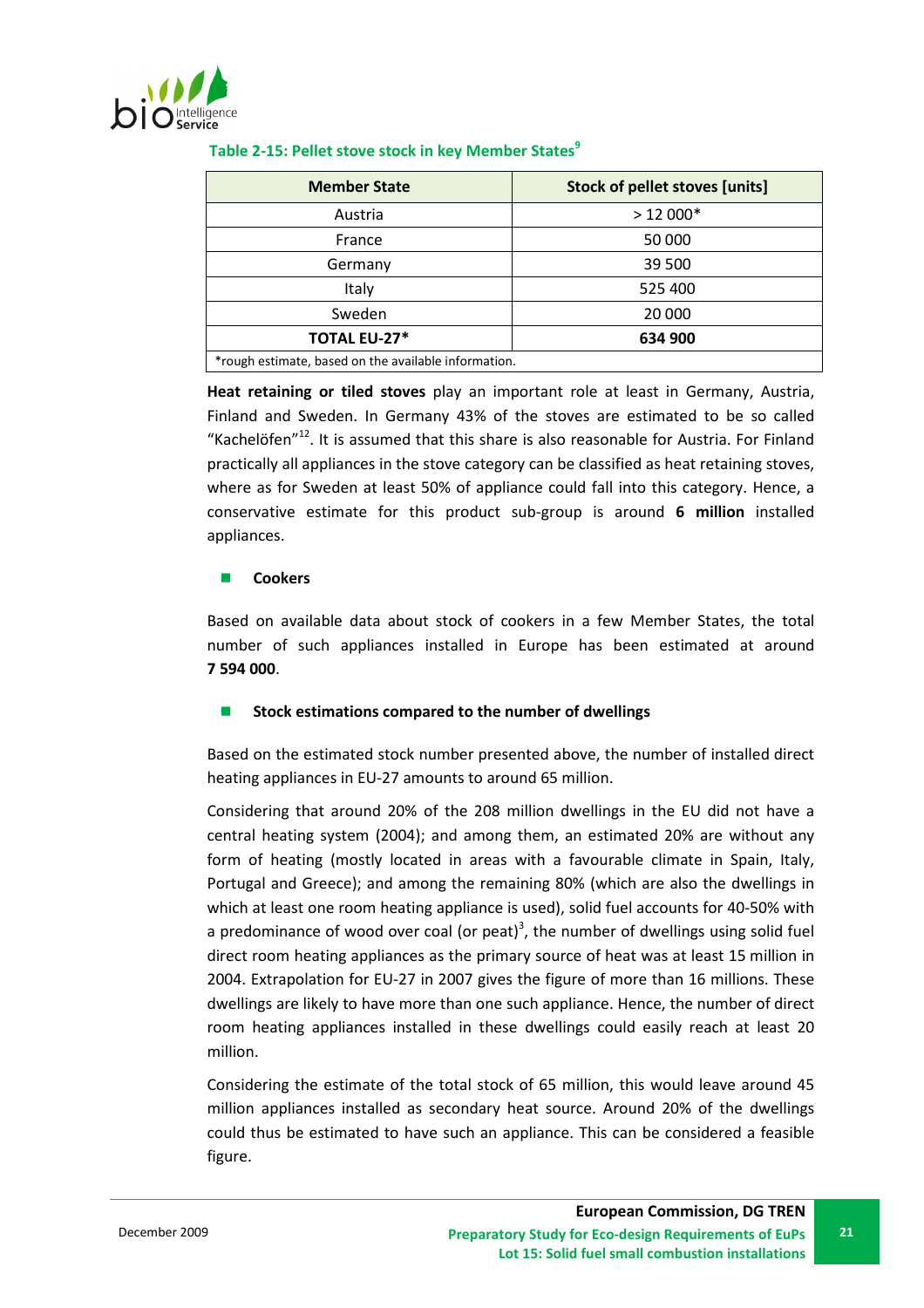

### **2.2.3 SUMMARY OF SALES AND STOCK**

Table 2-16 provides a summary of the different values of sales and stock of Lot 15 appliances.

| <b>Appliance type</b>       |                               | sales     | stock         |
|-----------------------------|-------------------------------|-----------|---------------|
| indirect heating appliances | manually fuelled boilers      | 250 400   | 6433000       |
|                             | automatically fuelled boilers | 62 600    | 1 4 1 2 0 0 0 |
| direct heating appliances   | open fireplaces               | 850 000   | 16 000 000    |
|                             | closed fireplaces / inserts   | 849 100   | 16 139 000    |
|                             | stoves                        | 1 306 700 | 25 901 000    |
|                             | cookers                       | 464 200   | 7 594 000     |

### **Table 2-16: Lot 15 appliances sales and stock (2007)**

### **2.2.4 AVERAGE PRODUCT LIFE**

The lifetime of the appliances is of interest in this study as a key parameter in assessing the Life Cycle Costs of the appliances in the later stages of the study (Tasks 5 and 7). Lifetime can also be used to estimate the stock data based on sales. In the context of this study, the focus is on 'active lifetime', i.e. the time in service.

 $CITERA<sup>14</sup>$  estimates the lifetime of small combustion appliances at 15-25 years, depending on the type of appliance (Table 2-17). As a response to the questionnaire, stakeholders provided somewhat more variable estimations for the different appliance types (Table 2-18).

|                                          | <b>Appliance</b>     | <b>Fuel</b> | Lifetime [year] |  |
|------------------------------------------|----------------------|-------------|-----------------|--|
|                                          | hand stoked          | wood        | 15              |  |
| <b>Boilers</b>                           |                      | coal        | $15 - 25$       |  |
|                                          | automatically stoked | wood        | 15              |  |
|                                          |                      | coal        | $15 - 25$       |  |
| Fireplaces                               | open                 | wood        | 25              |  |
|                                          |                      | coal        |                 |  |
|                                          |                      | wood        | 15              |  |
|                                          | closed / inserts     | coal        | $15 - 25$       |  |
| Stoves and residential cooking<br>stoves |                      | wood        | 15              |  |
|                                          |                      | coal        | $15 - 25$       |  |

| Table 2-17: Characteristics of small combustion appliances referenced by CITEPA <sup>15</sup> |  |  |  |
|-----------------------------------------------------------------------------------------------|--|--|--|
|                                                                                               |  |  |  |

<sup>&</sup>lt;sup>14</sup> Centre Interprofessionnel Technique d'Etudes de la Pollution Atmosphérique, France, **www.citepa.org** <sup>15</sup> Source: Solid Fuel Combustion in Small Appliances, 2003, and Wood Combustion in Domestic Appliances, 2005, both prepared by CITEPA for EGTEI.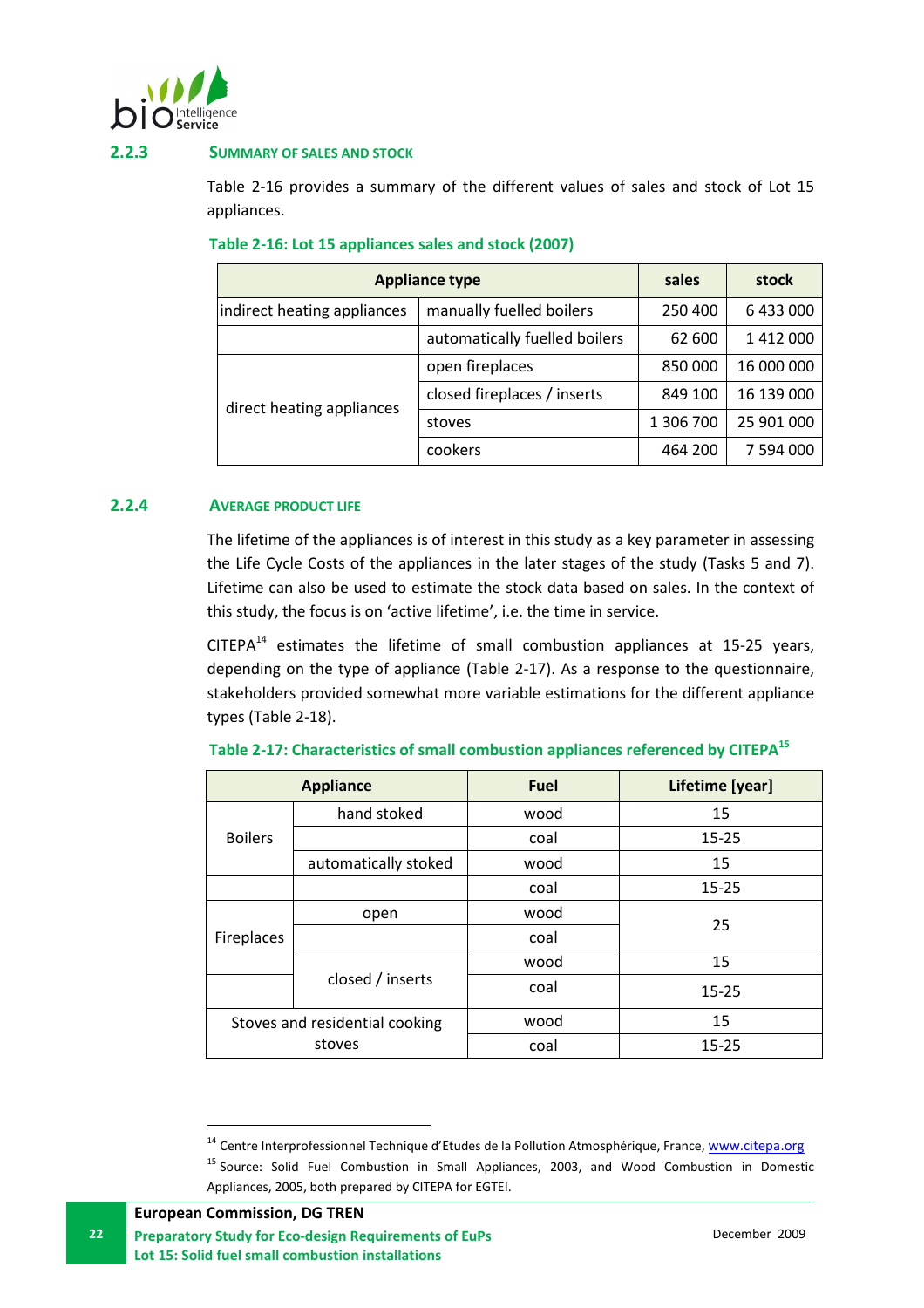

| <b>Appliance</b>   |                      | Average product life time [years] |  |
|--------------------|----------------------|-----------------------------------|--|
| <b>Boilers</b>     | hand stoked          | 10 to 25                          |  |
|                    | automatically stoked | 15 to 25                          |  |
| Fireplaces<br>open |                      | 20 to 50                          |  |
|                    | closed / insert      | 15 to 25                          |  |
| Stove              | hand stoked          | 15 to 40                          |  |
|                    | automatically stoked | 10 to 15                          |  |
| Cookers            | hand stoked          | 10 to 30                          |  |

### **Table 2-18: Average product life time according to stakeholders' input**

Small combustion appliances have few moving parts and they are made of durable materials due to safety reasons. Hence, their wear is generally low and their lifetimes are long. In addition, some appliances are used infrequently and remain in use for the lifetime of the building, especially open fires with inserts. 'Occasional use' means only a few times each year, such as at Christmas, New Year, anniversaries, and a few other days of the year (e.g. the few cold days in spring or autumn).

Parameters that have the greatest influence on the lifetime of appliances are quality of material, frequency of use, maintenance and quality of fuel.

With the exception of boilers, which can actually break down, replacement of direct heating appliances is rarely due to technical failure of the appliance, but rather to the wish of the user to install a better performing appliance or change the interior design, for example at the occasion of a house renovation. In that case, replacement is pushed by the (fuel) market and possible environmental/energy policies, more than defects in existing appliances.

# **2.3 MARKET TRENDS**

This section presents recent evolution and expected orientation of the market, as well as a review of the parameters which are likely to influence appliances sales and design in the future.

### **2.3.1 EXPECTED EVOLUTION OF SOLID FUEL BOILER SALES**

A surge in sales of solid fuel (mainly biomass pellet) boilers has been registered in the past years, after a long period of declining solid fuel appliance sales during the 1990's (see section 2.2.1). The increase accelerated in 2005 when sales grew by nearly 30% (notably in Austria, Czech Republic, Denmark, Finland, France, Germany, Poland and Sweden)<sup>3</sup>. This growth can be partly explained by the following elements:

- Pellet boilers gained an image of a high performance, environmentally friendly heating appliance
- Growing prices of gas and oil (see also section 2.4.2 on fuel prices)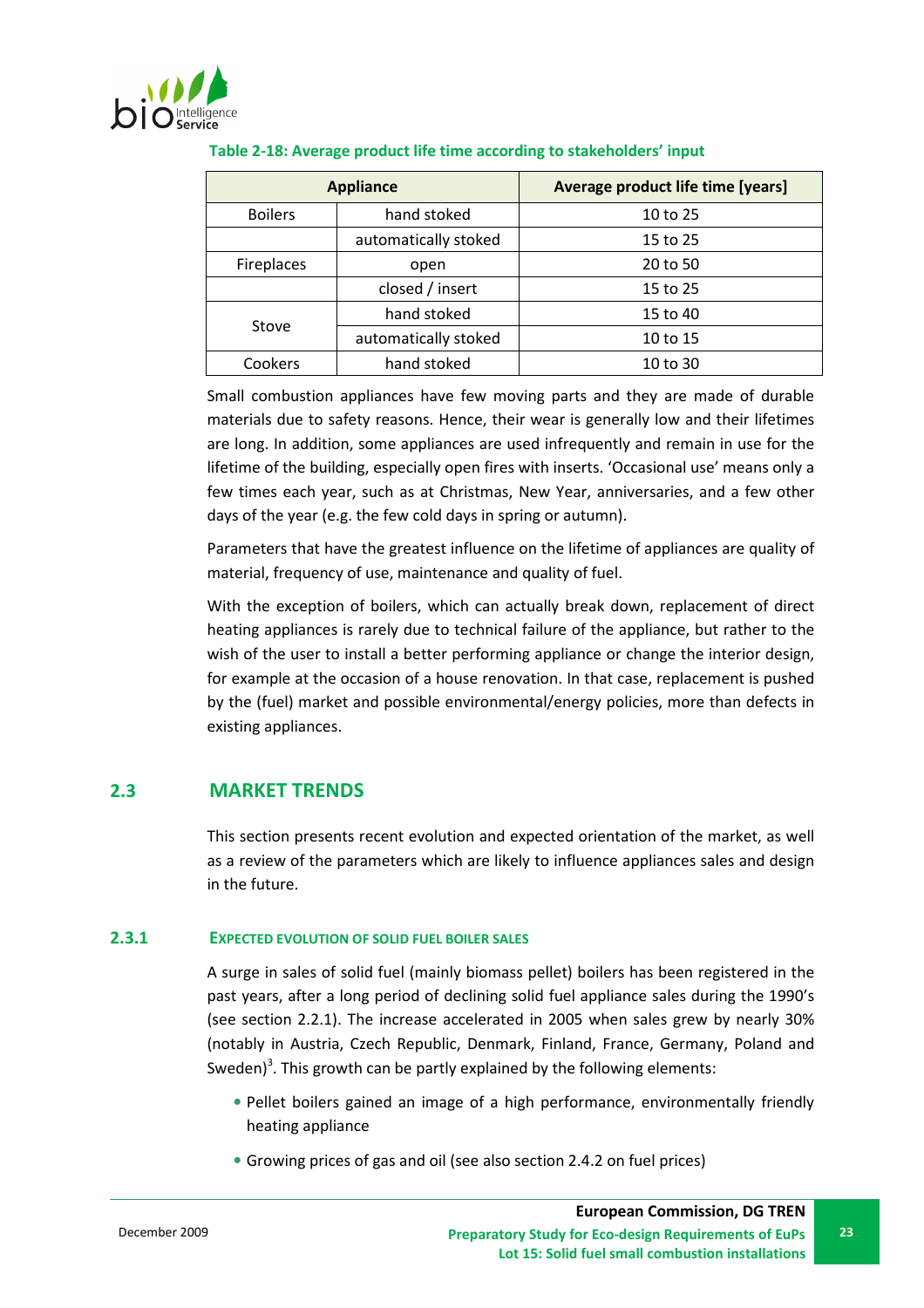

### • Incentive programmes/promotion of the renewable energy sources

According to BRG Consult, forecasts show the share of solid fuel boilers among all types of boilers is rising from 3% in 2004 to 6% in 2010. The sales are expected to reach 435 000 pieces by 2010, with seven MS (Austria, Germany, Denmark, Sweden, France, Czech Republic and Poland) together accounting for 76% of sales of solid fuel boilers. However, in the long term, the increase seems to have its limits. Indeed only a limited proportion of homes can handle solid fuel. It is difficult to imagine many urban gas connected dwellings converting to individual solid fuel appliances because of the cumbersome requirements in terms of fuel supply and storage. Hence, saturation could be reached in the not too distant future, followed by sales stagnation. Whether boiler sales are likely to stagnate in the near future remains contested. Some stakeholders see the price difference between oil/gas and biomass fuels as an economic driver for an increased biomass appliance market and argue that sales of solid fuel installations are thus likely to increase rather than to slow down before 2015.

Reflecting these aspects, past and forecasted solid fuel boiler sales for 2010 and 2025 are presented in Table 2-19 and Figure 2-2.

| Table 2-19: Past and forecasted solid fuel boiler sales in Europe [units] <sup>3</sup> |  |
|----------------------------------------------------------------------------------------|--|
|----------------------------------------------------------------------------------------|--|

| 1990    | 2004    | 2010    | 2025    | Change<br>2004-2010 | Change<br>2010-2025 |
|---------|---------|---------|---------|---------------------|---------------------|
| 288 000 | 237 000 | 436 000 | 296 000 | + 84%               | $-32%$              |

Expected sales per MS, as well as their share in the European market, are presented in Annex 2-1 (Table 2-31).



Figure **2**-**2**: Past and forecasted solid fuel boiler sales in Europe**<sup>3</sup>**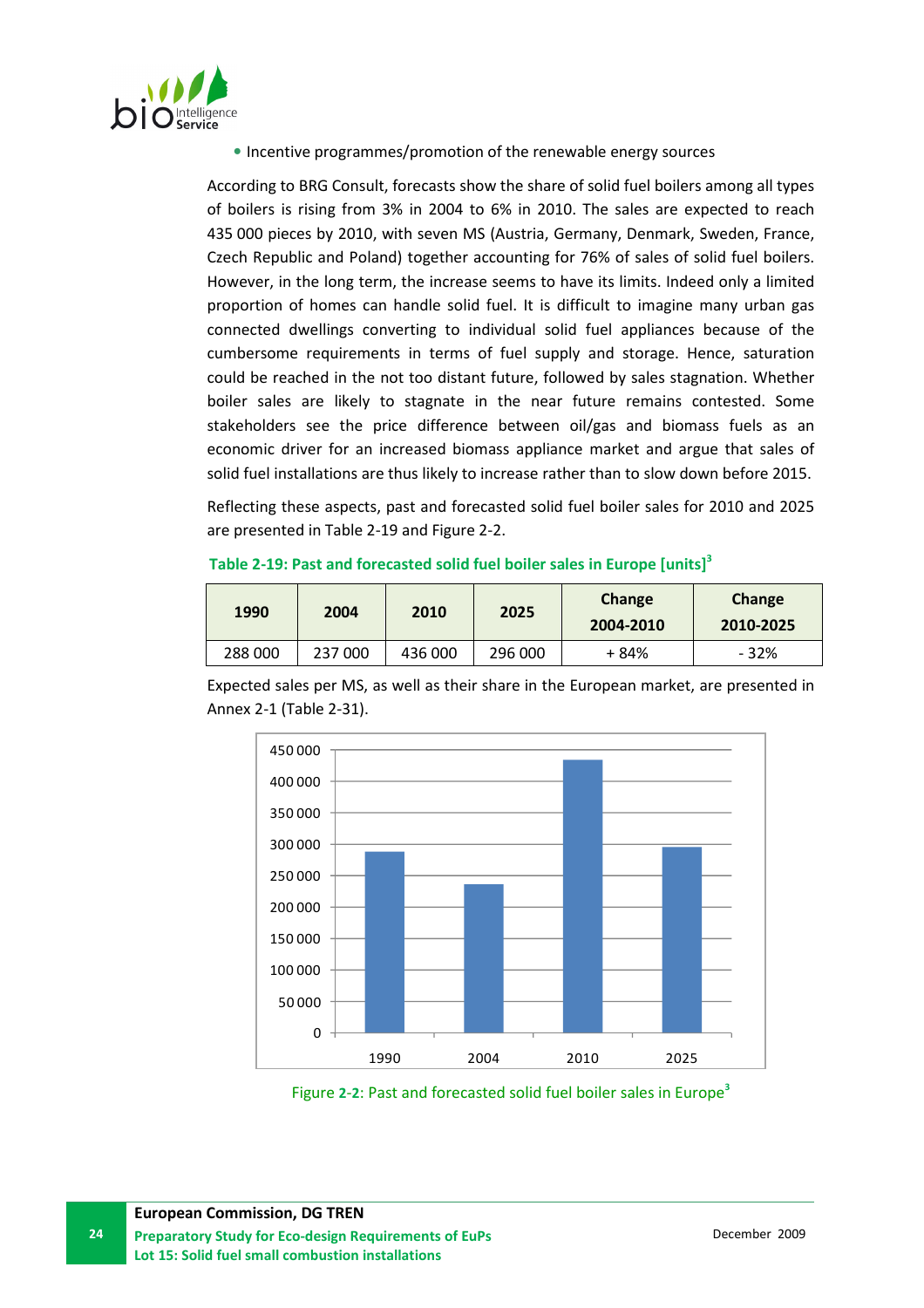

### **2.3.2 BIOMASS USE AND PELLET BOOM**

Within the solid fuel SCIs, biomass fuelled appliances have seen the greatest growth; regarding the pellet appliances (boilers and stoves) one could even talk about a boom.

Biomass fuels can play a crucial role in meeting the 20% target for renewable energy by 2020 and future reduction of  $CO<sub>2</sub>$  emissions in Europe. Furthermore, biomass fuels can improve security of energy supply and help to maintain competitive energy prices (see section 2.4.2).

Biomass is by far the fastest growing renewable energy source. The share of biomass in the energy mix differs widely from one MS to another, e.g. from 1.3% in the United Kingdom to 29.8% in Latvia. On average, the share in the EU is 4.1%.

At the EU level, heat is the most important market for biomass energy: in 2004, 66% of biomass fuel was used for delivering heat.

Wood and by-products of the forest and wood industries are currently the main source of solid biomass energy (85% in 2004), followed by waste (10%) and by agricultural based biomass (5%) (Figure 2-3). It should be noted that this figure presents the overall situation, including not only SCIs but also large thermal power plants.



**Figure 2-3: Sources of the biomass energy in EU-25, 2004<sup>16</sup>**

The use of pellets as fuel for domestic stoves and boilers (as well as for co-combustion in coal fired power plants) has seen a significant increase over last ten years. Figure 2-4 presents the sales of pellet boilers in Austria in the last nine years.

 $16$  AEBIOM (2007) Report on the contribution of biomass to the energy system in Europe 27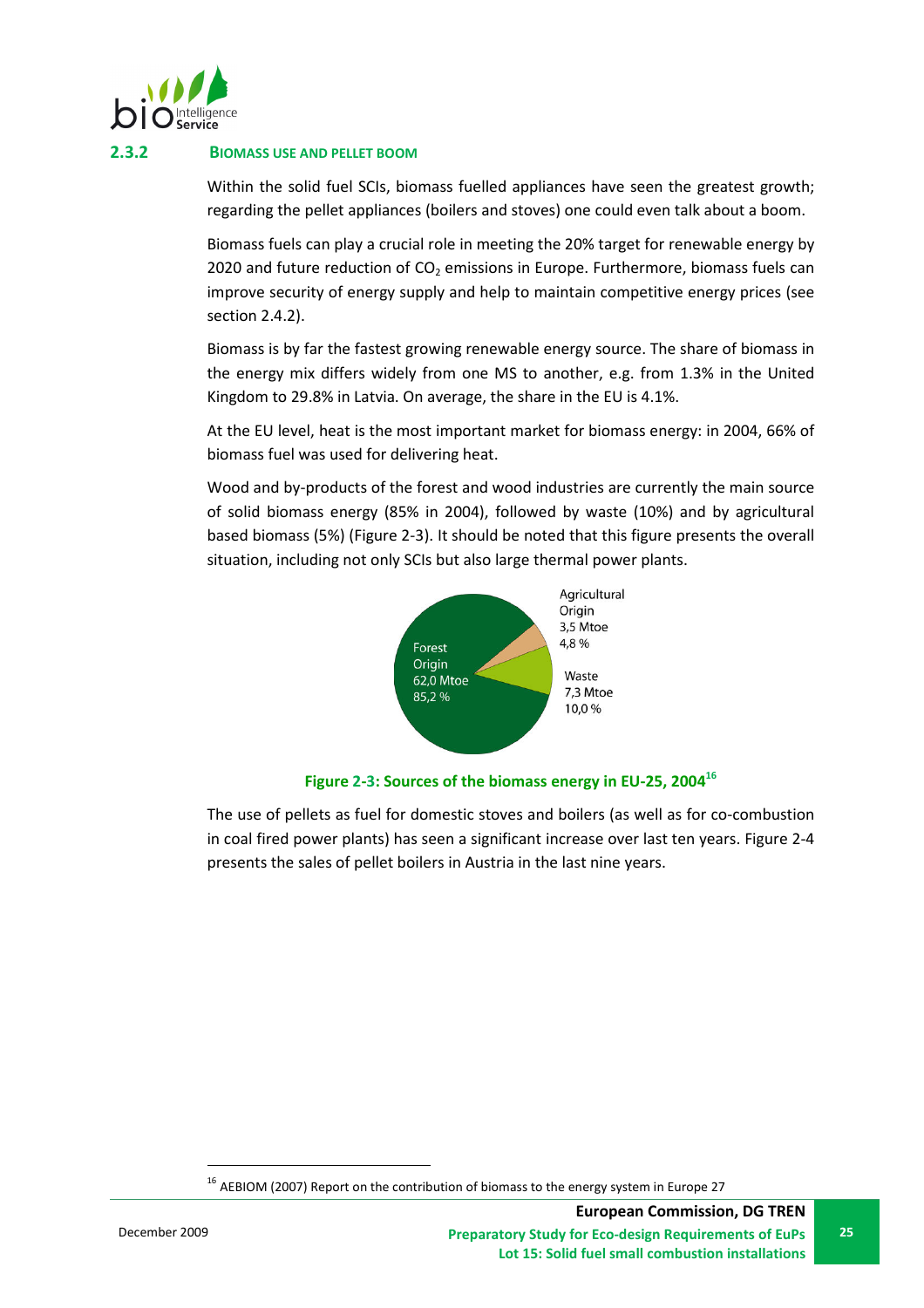



**Figure 2-4: Sales of pellet boilers in Austria from 1999 to 2007<sup>17</sup>**

Pellet market development can be explained by the image of this type of fuel (environmentally friendly,  $CO<sub>2</sub>$ -neutral, sustainable), as well as the high level of comfort of the appliances. Furthermore, they have benefited from supportive government policies, including subsidies and financial incentives, for example the income tax credit introduced in France in  $2005^{18}$ . The growth of pellet appliances sales observed in Austria until 2006 is similar in other Member States including France, Germany, Italy and Sweden.

Nevertheless, the recent evolution of pellet market and pellet appliances market does not mean the "boom" will gradually continue: as shown in Figure 2-4, sales may abruptly decrease due to external factors. For the case presented above, this is due to an exceptionally cold winter in 2006 and the fuel supply and quality problems in the following year.

Furthermore, the evolution of pellet market cannot be interpreted as an EU wide trend. Indeed, so far the interest in pellets has been confined to a limited markets in Europe – Sweden, Denmark, Austria, Germany and Italy being the major areas of interest (Figure 2-5) – sales of pellet heating equipment in these markets have been growing on an average between 30% and 50% per year during the last decade<sup>19</sup>.

**26**

<sup>&</sup>lt;sup>17</sup> NÖ Landes-Landwirtschaftskammer: Biomasse – Heizungserhebung 2007, available at www.lk-bgld.at

 $18$  This tax credit, of 40% of the appliance purchase price in 2005, raised to 50% in 2006 and valid up until 2009, is granted when purchasing a wood burning appliance which complies with energy and emissions criteria.

<sup>&</sup>lt;sup>19</sup> Source: Propellets Austria.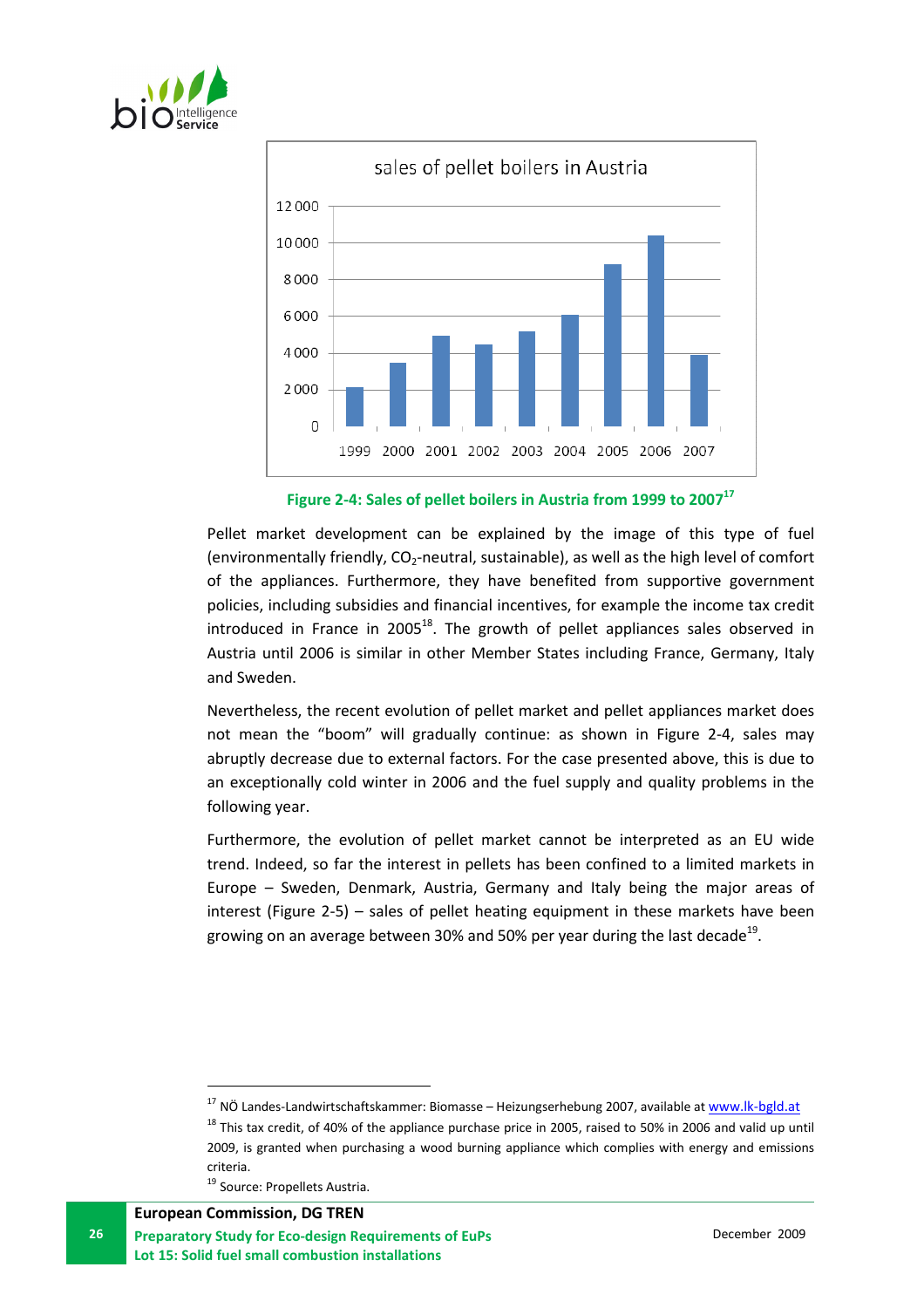



**Figure 2-5 European market for residential pellet heating in 2005<sup>19</sup>**

In many other MS, there is no established pellet supply system or no supply security. According to pellet appliance manufacturers<sup>20</sup>, pellet supply problems, which have also led to price increases and/or quality problems, have already slowed down the sales of pellet appliance. Pellet SCIs also compete from fuel biomass with large heat and power plants, which can cause further price increase scaling down the growth of the SCI market.

Lack or change of political support can also affect the market development: for examples, in Germany the end of subsidies had a great impact on pellet boiler sales in 2006 (Figure 2-6). This shows that the industry can with difficulty cope with subsidies that appear and disappear unexpectedly. Changing subsidies do not allow continuous investment in R&D.



**Figure 2-6: Impact of subsidies stop on boiler sales in Germany in 2006<sup>21</sup>**

<sup>&</sup>lt;sup>20</sup> Personal communication

<sup>&</sup>lt;sup>21</sup> European Bioenergy Business Forum (2006) Market development for small scale pellet boilers in Europe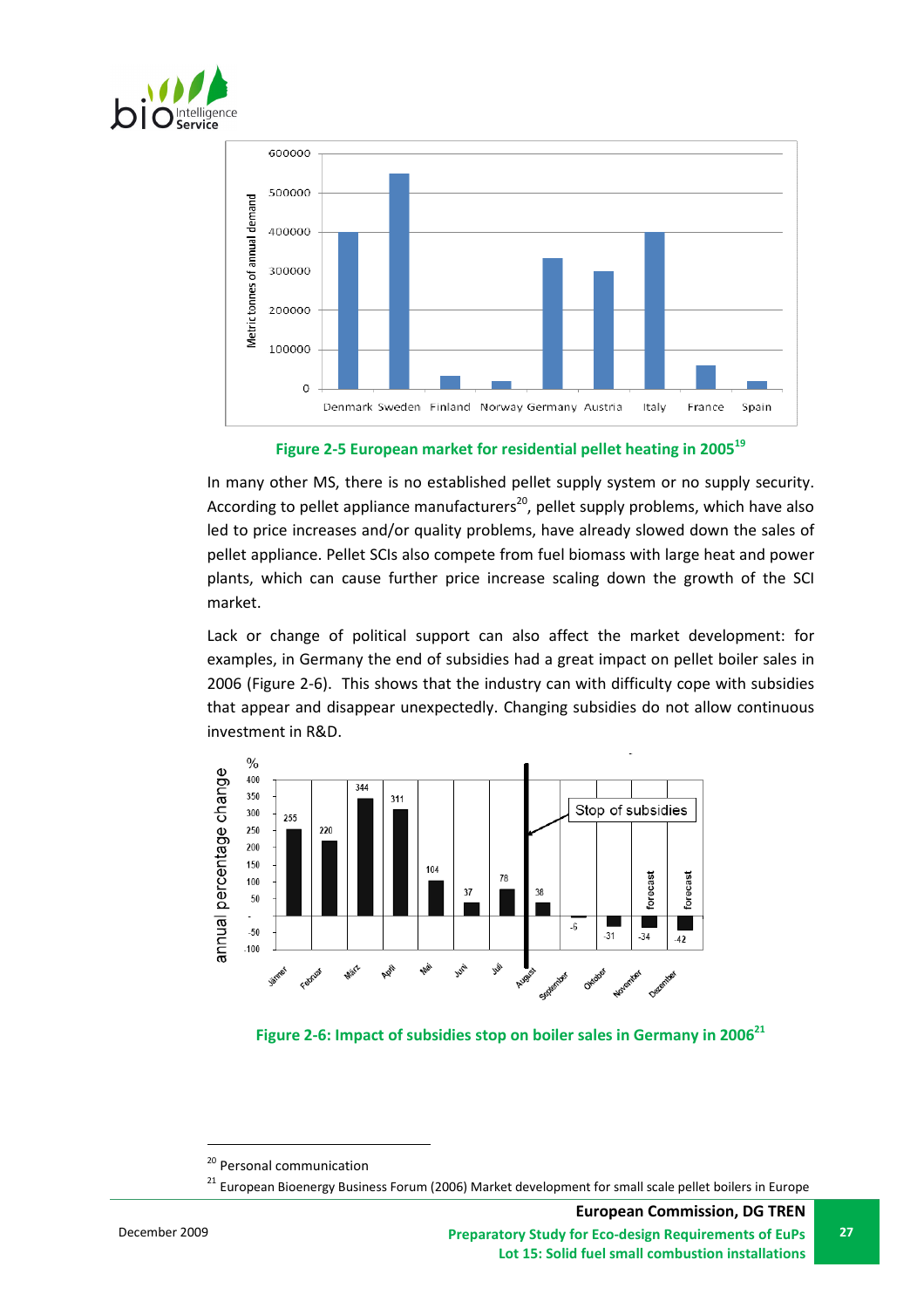

### **2.3.3 KEY FACTORS INFLUENCING THE SOLID FUEL SCI MARKET**

Based on the analysis presented above and stakeholder input, the key drivers of the solid fuel SCIs include:

- Energy prices, in particular fossil fuel prices (see section 2.4.2)
- Government policies and actions: schemes/financial incentives, subsidies for biomass, environmental regulations<sup>22</sup>
- Fuel availability
- Sustainable development and ecological concern/awareness for renewable energy sources
- Functionality of the product

Influenced by these various drivers, the market orientates towards products with better efficiency and lower emissions.

The main elements that may influence the design of solid fuel small combustion installations are the following:

- (For boilers): location within the building and link with the system
- Furthermore, in the "low energy houses", the heat demand may be so small that an installation of a central heating system is not justified; a direct heating appliance would rather be installed to cover the peak heat demand. This could lead to a shift in sales from central heating boilers to direct heating appliances.
- Size optimisation: in future, houses will have, in general, better energy performance (e.g. by better insulation) due to building regulations<sup>23</sup> and construction rules, therefore less stoves will be needed to heat them and the stoves size would be smaller. The trend is to develop appliances with low capacity to fit the energy demand of new dwellings. In modern houses, appliances are already in the 3-9 kW range. It is likely that the most common capacity will be below 5 kW for such houses.
- Aesthetics and fashion trends, especially for stoves and appliances that are installed in a living room and are used to create an atmosphere. Modern interiors tend to have, for example, appliances with large windows to allow a nice view of the flame.
- Ease of operation and maintenance and new functionalities like automated air control, in-situ filtering of particles.

 $22$  The market impacts of the environmental requirements depend a lot on the requirements themselves. Currently, it is seen that the requirements drive qualitative change in the market rather than quantitative change.

<sup>&</sup>lt;sup>23</sup> Energy Performance of Buildings Directive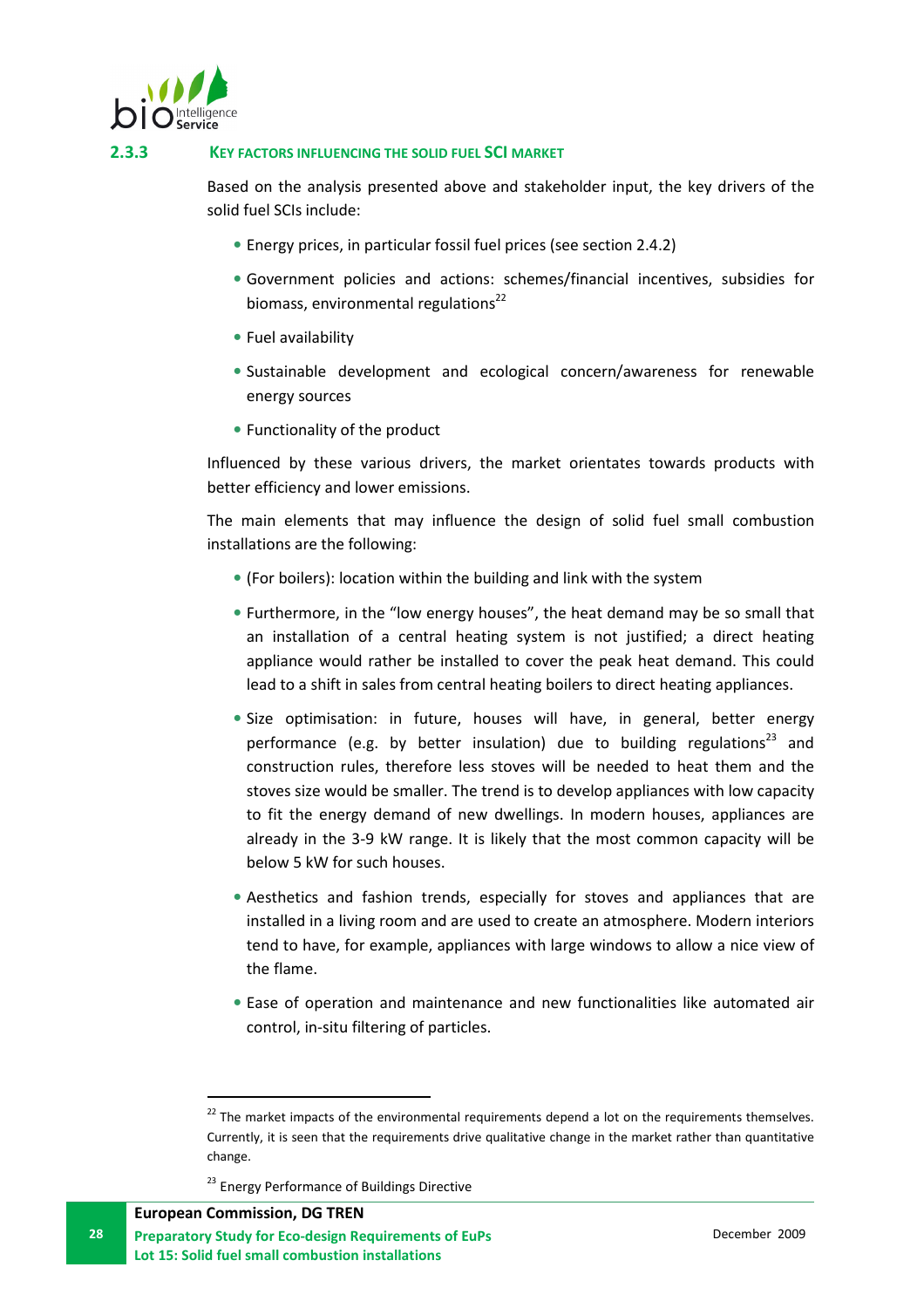

# **2.4 CONSUMER EXPENDITURE DATA**

The total costs of a solid fuel SCI can be divided in:

- Purchase cost: appliance purchase price and installation cost,
- Running costs: energy cost and repair and maintenance costs,
- Disposal cost

All these costs do not necessarily affect the same person. For example, a homeowner can be concerned by the purchase of an appliance, whereas the running costs could be borne by the tenant(s).

Table 2-20 presents the main elements influencing the "total cost" of a solid fuel heating system to the final consumer.

| <b>Element</b>              | <b>Influencing factors</b>                  | <b>Examples of variability / comments</b>                                                                                                                                            |  |
|-----------------------------|---------------------------------------------|--------------------------------------------------------------------------------------------------------------------------------------------------------------------------------------|--|
|                             |                                             | More sophisticated models in Central and<br>Nordic countries                                                                                                                         |  |
|                             | Country habits /<br>preferences             | Preference for wall hung combi-boilers in Italy<br>and Spain                                                                                                                         |  |
| Choice of<br>system /       |                                             | Simpler and cheaper models in recent<br>accession member countries                                                                                                                   |  |
| model                       | Fuel availability                           | Availability of solid fuel (central EU and new<br>member countries)                                                                                                                  |  |
|                             | Country energy policy                       | Support for Renewable Energy Sources (RES)                                                                                                                                           |  |
|                             | Fuel price                                  | High oil prices influenced the shift towards<br>other types of fuels, among which solid fuel                                                                                         |  |
| Accessories<br>and features | E.g. control systems,<br>or weather control | There is a great variability in versions (from<br>the basic versions to the most high tech ones,<br>provided with an internet interface), and thus<br>cost                           |  |
|                             | Legislation / subsidies<br>and incentives   | Between countries                                                                                                                                                                    |  |
|                             | Tax rates                                   | differences in VAT rates                                                                                                                                                             |  |
|                             | Purchasing power of<br>consumer             | Within countries but also between countries /<br>regions                                                                                                                             |  |
| Other                       | Role of the installer                       | Installers often have a strong influence on the<br>choice of the heating system, and can be<br>motivated (biased) by several drivers, such as<br>their margins, training, experience |  |
|                             | Level of "education"<br>of the consumer     | In particular about the long term trade-off<br>between initial investment and running costs<br>and about the environmental impact of<br>various systems                              |  |

### **Table 2-20: Main factors influencing the "total costs" of SCIs**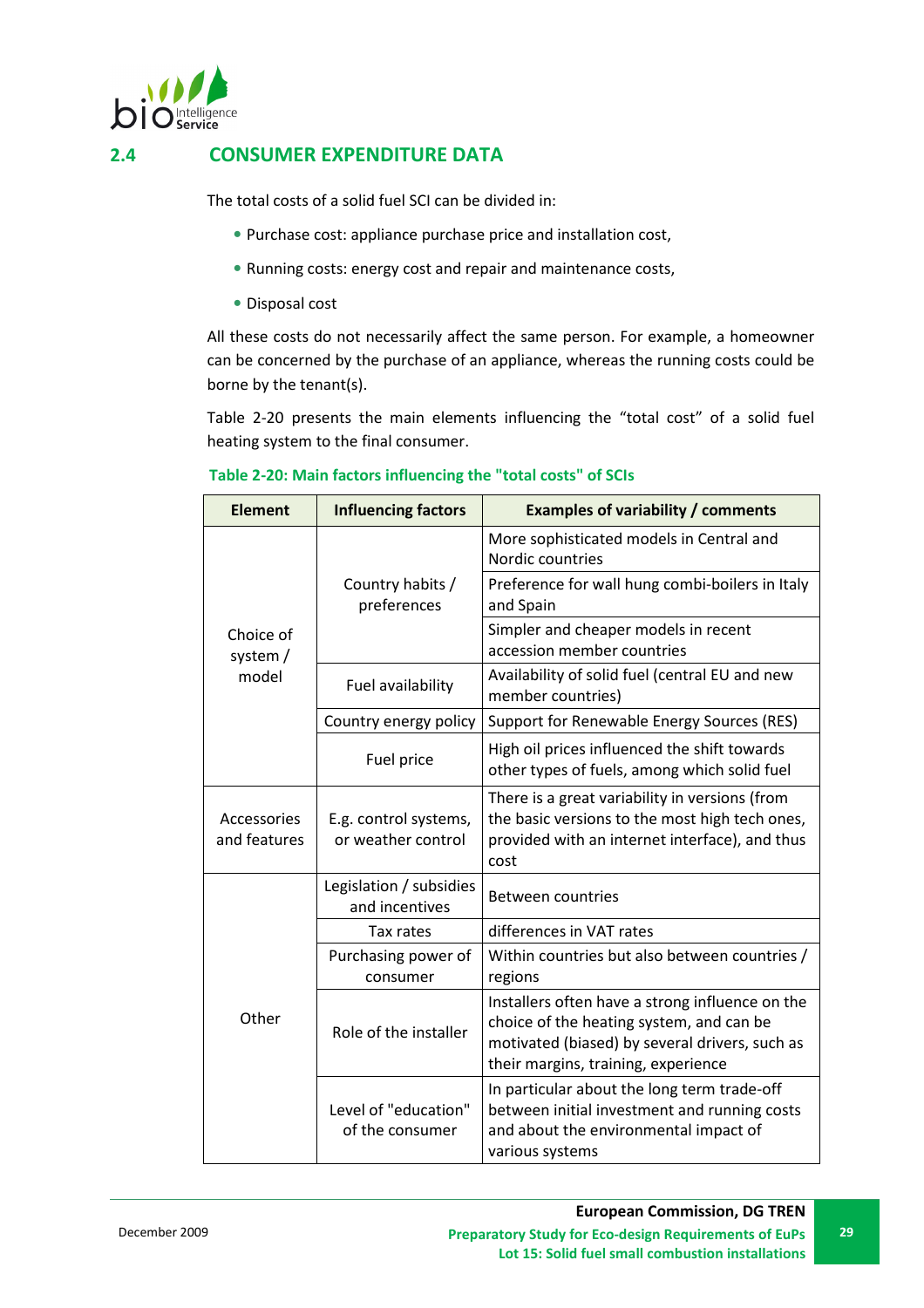

| <b>Element</b>                          | <b>Influencing factors</b>                                                                                                                                                                                                                                    | <b>Examples of variability / comments</b>                                                                                                                                                                                                                                                                                                                                                                                |  |
|-----------------------------------------|---------------------------------------------------------------------------------------------------------------------------------------------------------------------------------------------------------------------------------------------------------------|--------------------------------------------------------------------------------------------------------------------------------------------------------------------------------------------------------------------------------------------------------------------------------------------------------------------------------------------------------------------------------------------------------------------------|--|
|                                         |                                                                                                                                                                                                                                                               | The role of the internet on this issue is<br>reportedly quite considerable                                                                                                                                                                                                                                                                                                                                               |  |
|                                         | <b>Public awareness</b><br>campaigns                                                                                                                                                                                                                          | Information campaigns, normally driven by<br>public authorities often and associated with<br>some kind of subsidy scheme, seem to have an<br>increasing impact on consumer choice                                                                                                                                                                                                                                        |  |
|                                         | The "owner /<br>occupier" dilemma                                                                                                                                                                                                                             | In rented accommodation, the owner usually<br>pays for the system and its installation,<br>whereas The occupier pays the running costs.<br>This can create a conflict of interests, with the<br>owner ending up choosing a sub-efficient<br>solution.                                                                                                                                                                    |  |
| Pricing<br>policies of<br>manufacturers |                                                                                                                                                                                                                                                               | Although the introduction of the Euro seems to have reduced the<br>scope for manufacturers to have widely varying pricing policies across<br>the EU, differences still remain, especially between Old and New MS.<br>These price differences can sometimes be due to economic disparity<br>(thus purchasing power) or additional costs (e.g. transport when the<br>appliance is not manufactured in its country of sale) |  |
| <b>Distribution</b><br>channels         | In particular, the largest differences result from the heating system<br>being purchased by a building contracting company for a new build (or<br>new installation), as opposed to individual purchases by consumers<br>through a longer distribution channel |                                                                                                                                                                                                                                                                                                                                                                                                                          |  |

### **2.4.1 PURCHASE COST**

Purchase costs can be split among:

- Appliance purchase price
- Appliance installation costs

# - **Appliances purchase prices**

In the context of this study, average appliance consumer prices are of interest as they are required as an input for Life Cycle Cost (LCC) calculations that will be performed in Task 5. Prices presented in this paragraph are product purchase prices only; costs related to product installation or maintenance are discussed in section 2.4.

Prices within an appliance category can vary widely. Parameters that are the most critical for fixing the price are the type of material used, the technical features and the design of the appliance. For instance, a stone stove can be twice more expensive than a steel or cast iron stove. Aesthetic appears to be an important parameter in particular in case of fireplaces and stoves, because these products are often considered not only as heat source, but as interior decoration as well: they give life quality to its users in form of an improved atmosphere. On the contrary, size of the appliance (within the same capacity range) and fuel type do not play a very high role in the final price.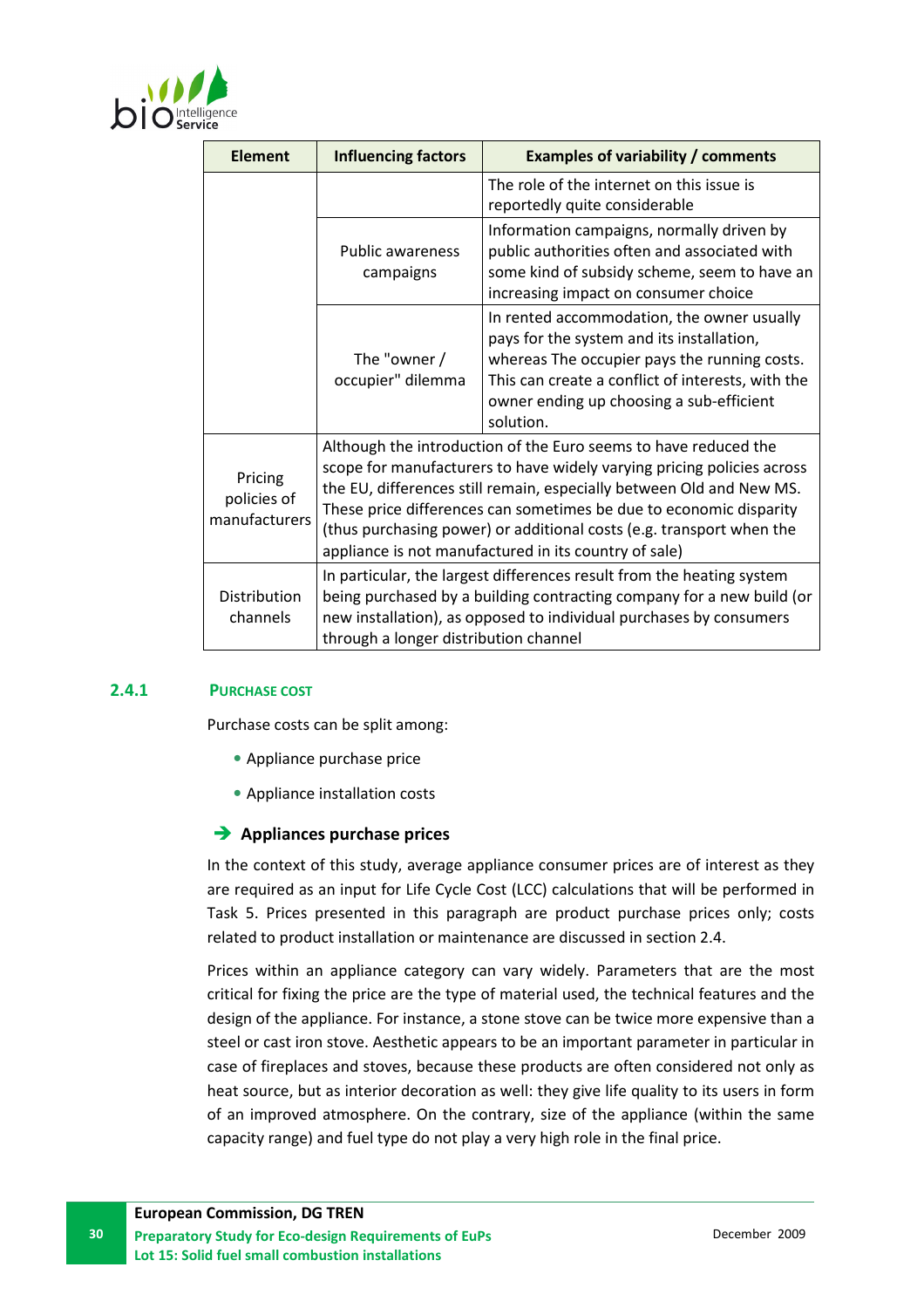

Stakeholder responses to the questionnaire and prices observed in product catalogues indicate that average product prices<sup>24</sup> for the ranges of capacity concerned in this study are 3 000 - 20 000 Euros for boilers and 2 000 - 3 000 Euros for other appliance types (Table 2-21).

| <b>Appliance</b>                                                                                                                                                                                              |                      | <b>Product price range</b><br>[Euros] | <b>Average product price</b><br>[Euros] |
|---------------------------------------------------------------------------------------------------------------------------------------------------------------------------------------------------------------|----------------------|---------------------------------------|-----------------------------------------|
| <b>Boiler</b>                                                                                                                                                                                                 | automatically stoked | 3 000 - 20 000                        | 4 0 0 0                                 |
|                                                                                                                                                                                                               | hand stoked          | 1 500 - 20 000                        | 3 0 0 0                                 |
| Fireplace*                                                                                                                                                                                                    | open                 | $600 - 10000$                         | 2 0 0 0                                 |
|                                                                                                                                                                                                               | closed / insert      | $1000 - 8000$                         | 2 0 0 0                                 |
| Stove*                                                                                                                                                                                                        | automatically stoked | 1 000 - 4 000                         | 2 0 0 0                                 |
|                                                                                                                                                                                                               | hand stoked          | 300 - 10 000                          | 2 0 0 0                                 |
| Cooker                                                                                                                                                                                                        |                      | $1000 - 3000$                         | 2 0 0 0                                 |
| * For fireplace, the price only correspond to the fire chamber, the materials and work to build for<br>example a slow heat release appliance or tiled stove ("Kachelofen") are not included in this price. At |                      |                                       |                                         |

### **Table 2-21: Average consumer appliance prices (excluding installation costs)**

cheapest, bricks are estimated to cost around 500 Euros, but material costs can be significantly higher. Table 2-22 gives an example of the variation that can be observed according to the price range of the products. An alternative division of appliances could be made based on the current market, between the cheap products offered by the DIY (Do It Yourself)

stores, manufactured in low cost countries and of an uncertain quality, and the high quality products offered by specialist dealers.

| <b>Price [Euros]</b> |
|----------------------|

**Table 2-22: Prices scales on the French market of fireplaces and stoves** 

| .                | economic   | middle scale   | <b>Upscale</b> |
|------------------|------------|----------------|----------------|
| closed fireplace | $< 1000$ € | 2 000 - 4 000€ | $>$ 4 000 €    |
| insert           | $<$ 500 €  | 500 - 2 000€   | $>$ 2000 €     |
| stove            | 300 - 500€ | 500 - 2 000€   | $>$ 2000 €     |

# - **Installation costs**

**Appliance** 

The installation costs of a heating system to the final consumer can vary according to many parameters. Table 2-23 presents the main factors and gives examples of the variability that can be observed.

According to the CITEPA<sup>25</sup>, installation costs can be 20-60% of the appliance price for fireplaces and stoves, and 10-20% for new boilers (excluding the installation of the central heating system itself).

<sup>&</sup>lt;sup>24</sup> "Average" product price in this context is not understood as an arithmetic mean, but more as a representative price for a typical average product in each category.

<sup>&</sup>lt;sup>25</sup> Centre Interprofessionnel Technique d'Etudes de la Pollution Atmosphérique. **www.citepa.org**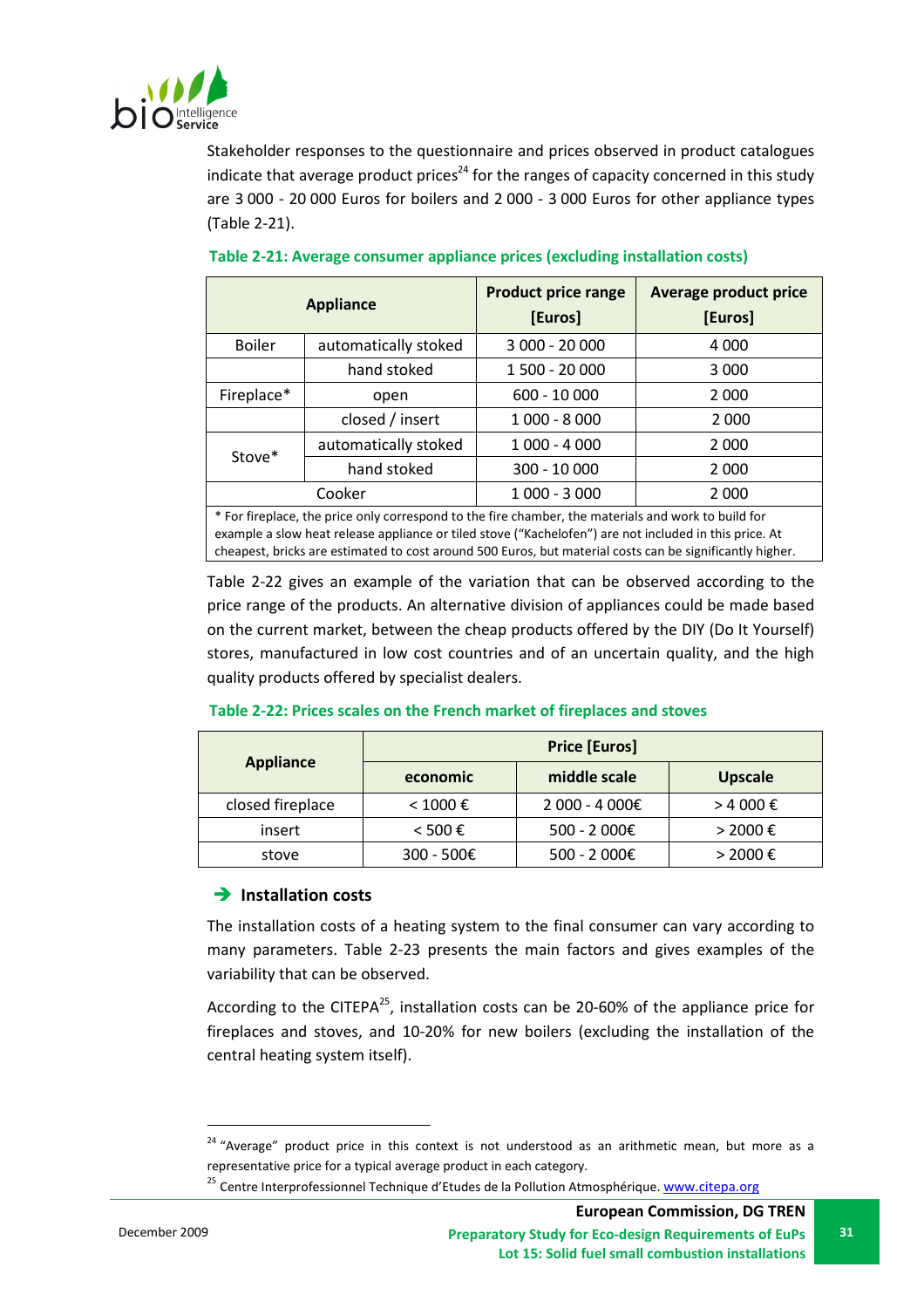

| <b>Element</b>     | <b>Influencing Factors</b>           | <b>Examples of variability / comments</b>                                                                                               |
|--------------------|--------------------------------------|-----------------------------------------------------------------------------------------------------------------------------------------|
|                    |                                      | New construction vs. replacement vs. first time<br>installation                                                                         |
|                    | Type of building                     | Conversion from central or district heating                                                                                             |
|                    |                                      | Detached house vs. flat                                                                                                                 |
| Type of<br>project | Existing system                      | Radiators already in place, chimney<br>available/suitable. Installing a new chimney<br>adds at least 900-1500 Euros to the costs.       |
|                    | Boiler / system<br>location          | A preference for location in the basement, in<br>the loft or on the balcony can have a<br>considerable impact on the installation costs |
|                    | Regulation and legal<br>requirements | Vary widely, although now EPBD should bring<br>them more in line                                                                        |
|                    | Country                              | Great variety, especially between old and new<br>member countries                                                                       |
|                    | New build / existing<br>building     | In new build labour cost may be less clearly<br>identified                                                                              |
| Labour hourly      | Size of installer firm               | Sole trader vs. large firm                                                                                                              |
| rates              | Relative scarcity of<br>installers   | In areas where few installers are available<br>higher prices can be charged                                                             |
|                    | "Black" market                       | In many countries this is a relevant<br>phenomenon - making labour costs<br>considerably lower                                          |
| Cost of            | Quality of<br>components             | Influenced by consumer, installers, building<br>contractor                                                                              |
| components         | Price of comparable<br>components    | Fairly comparable across countries, with some<br>difference between old and new member<br>countries                                     |

| Table 2-23: Main factors influencing appliances installation costs |  |  |  |  |
|--------------------------------------------------------------------|--|--|--|--|
|--------------------------------------------------------------------|--|--|--|--|

Stakeholders' responses to the questionnaire allowed to estimate the installation costs as indicated in Table 2-24.

# **Table 2-24: Average installation costs<sup>26</sup> per type of appliance**

| <b>Appliance</b>                                                                                          | <b>Average installation cost [Euros]</b> |  |
|-----------------------------------------------------------------------------------------------------------|------------------------------------------|--|
| <b>Boiler</b>                                                                                             | 1 500                                    |  |
| Fireplace                                                                                                 | $700^{1}$                                |  |
| Stove                                                                                                     | $500^2$                                  |  |
| Cooker                                                                                                    | 500                                      |  |
| 1 Costs for installing inserts are highly dependent on the presence of an existing heart or recess. Costs |                                          |  |
| related to chimney surround are not included in the price.                                                |                                          |  |

2 For heat-retaining stoves, installation labour costs are estimated ≥ 5 000 Euros.

**European Commission, DG TREN**

 $26$  This price only refers to the installation/connection of the appliance to the system, without the installation of the system itself (chimney, central heating piping and radiators, etc.)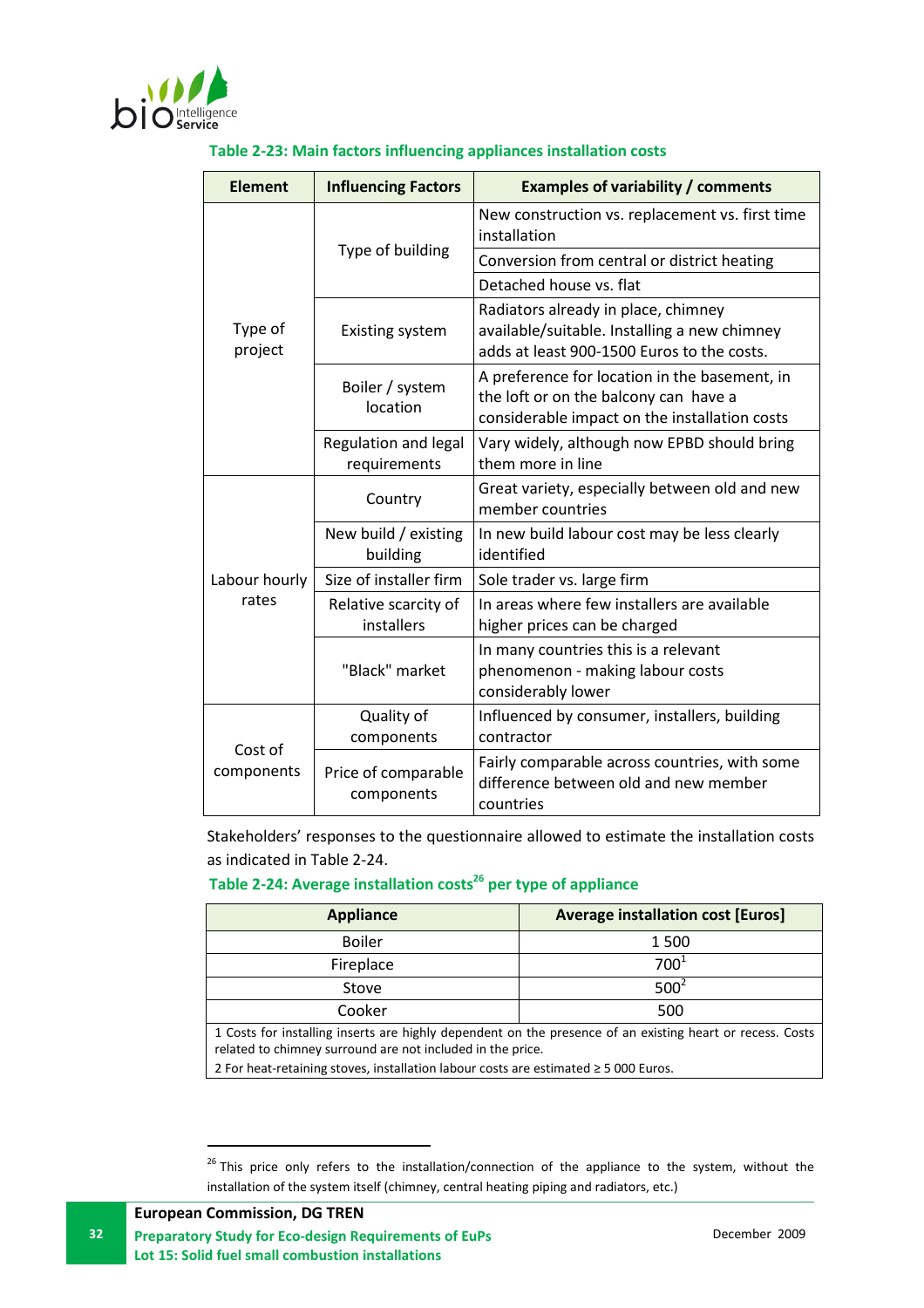

### **2.4.2 RUNNING COSTS**

Running costs, understood as costs generated by the use of the appliances, can be split in:

- Energy costs (fuel price and possibly electricity price)
- Maintenance and repair costs

# - **Fuel prices**

In order to calculate the life cycle costs of small combustion appliances in the later stages of the study, it is necessary to determine representative solid fuel prices. It is acknowledged that solid fuel prices vary widely over time, similar to other fuel prices in general. Figure 2-7 illustrates the fuel price (wood pellets, gas, and heating oil) developments in Germany from January 2006 to March 2008.



**Figure 2-7: Price development of heating oil, gas and wood pellets in Germany in ct/kWh<sup>27</sup>**

Furthermore, fuel prices differ widely from a country to another depending on the local characteristics, e.g. availability of different resources. Table 2-25 provides an overview of retail prices in Member States for the main types of solid fuel: wood logs, refined wood fuels (pellets and briquettes), and coal. Even for a particular country the indicated price is an average: there can be large variations within a country due to local fuel availability, characteristics of delivery and packaging, etc.

<sup>&</sup>lt;sup>27</sup> Source: stakeholder contribution.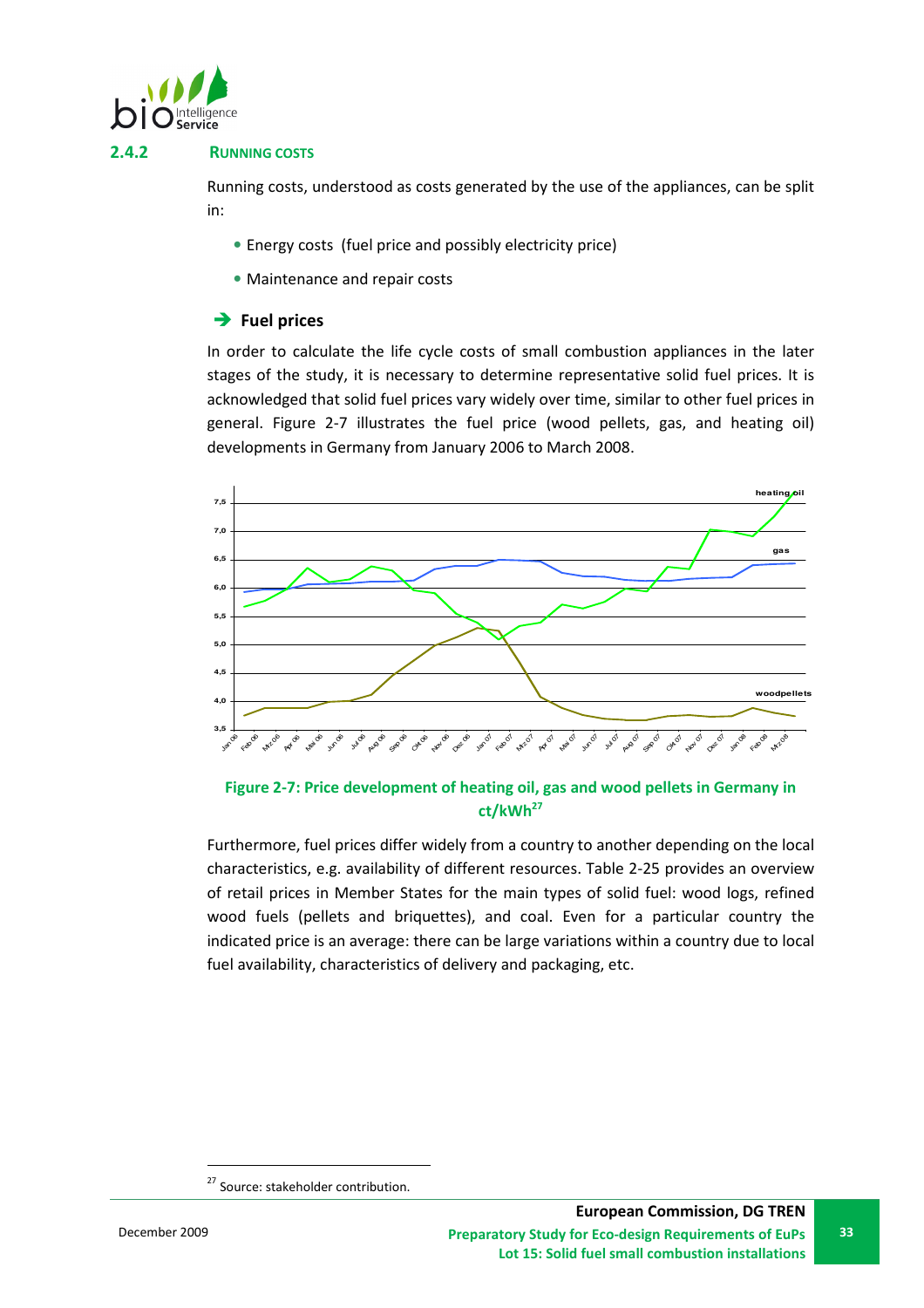

|             | Retail prices [€/GJ, net basis] |                      |                                           |                   |
|-------------|---------------------------------|----------------------|-------------------------------------------|-------------------|
|             | <b>Forest</b><br>residues       | <b>Firewood logs</b> | <b>Refined wood</b><br>fuels <sup>1</sup> | Coal <sup>2</sup> |
| Austria     | N.A                             | 5.56                 | 8.61                                      | 12.68             |
| Belgium     | N.A                             | 3.90                 | 10.00                                     | N.A               |
| Czech Rep.  | 2.79                            | 5.51                 | 4.57                                      | 1.29              |
| Denmark     | 4.48                            | 10.90                | 9.21                                      | 20.80             |
| Estonia     | N.A                             | 1.43                 | N.A.                                      | 3.31              |
| Finland     | N.A                             | 8.33                 | 7.21                                      | N.A.              |
| France      | 7.13                            | 5.10                 | 10.03                                     | 15.03             |
| Germany     | 2.87                            | 5.31                 | 10.83                                     | 9.23              |
| Greece      | N.A                             | 8.39                 | 22.65                                     | N.A.              |
| Hungary     | N.A                             | 4.80                 | 6.41                                      | 3.88              |
| Ireland     | 3.77                            | 23.18                | 16.70                                     | 12.59             |
| Latvia      | N.A                             | 0.81                 | 4.50                                      | 1.75              |
| Netherlands | N.A                             | $5.8^3$              | 16.00                                     | N.A.              |
| Poland      | N.A                             | 2.50                 | 5.58                                      | 3.49              |
| Portugal    | 2.78                            | 3.61                 | 6.80                                      | N.A.              |
| Slovakia    | N.A                             | 1.55                 | 5.38                                      | 4.49              |
| Spain       | 4.09                            | 15.89                | 12.93                                     | N.A.              |
| Sweden      | N.A                             | 5.10                 | 12.72                                     | N.A.              |
| EU average  | 4.0                             | 6.5                  | 10.0                                      | 8.0               |

# **Table 2-25: Fuel prices without VAT in 18 Member States, in June 2005<sup>28</sup>**

1 Pellets and briquettes

2 It is acknowledged that price varies according to the type of coal. This table presents a typical price for a commonly used coal type in the relevant Member States.

3 Data provided by a stakeholder.

Energy price plays a major role in appliance operating costs and also in appliance choice: it has been identified as one of the main drivers of SCI market trends (see section 2.3). Therefore it is interesting to compare solid fuel prices with the prices of other energy sources. Figure 2-8 shows the differences observed in France. Solid fuels are in general cheaper than other energy sources. Within the solid fuel category, refined wood fuel and coal appear to be the most expensive ones.

<sup>28</sup> E. Alakangas et al. (2007) Biomass fuel trade in Europe, Summary Report*.* Eubionet II.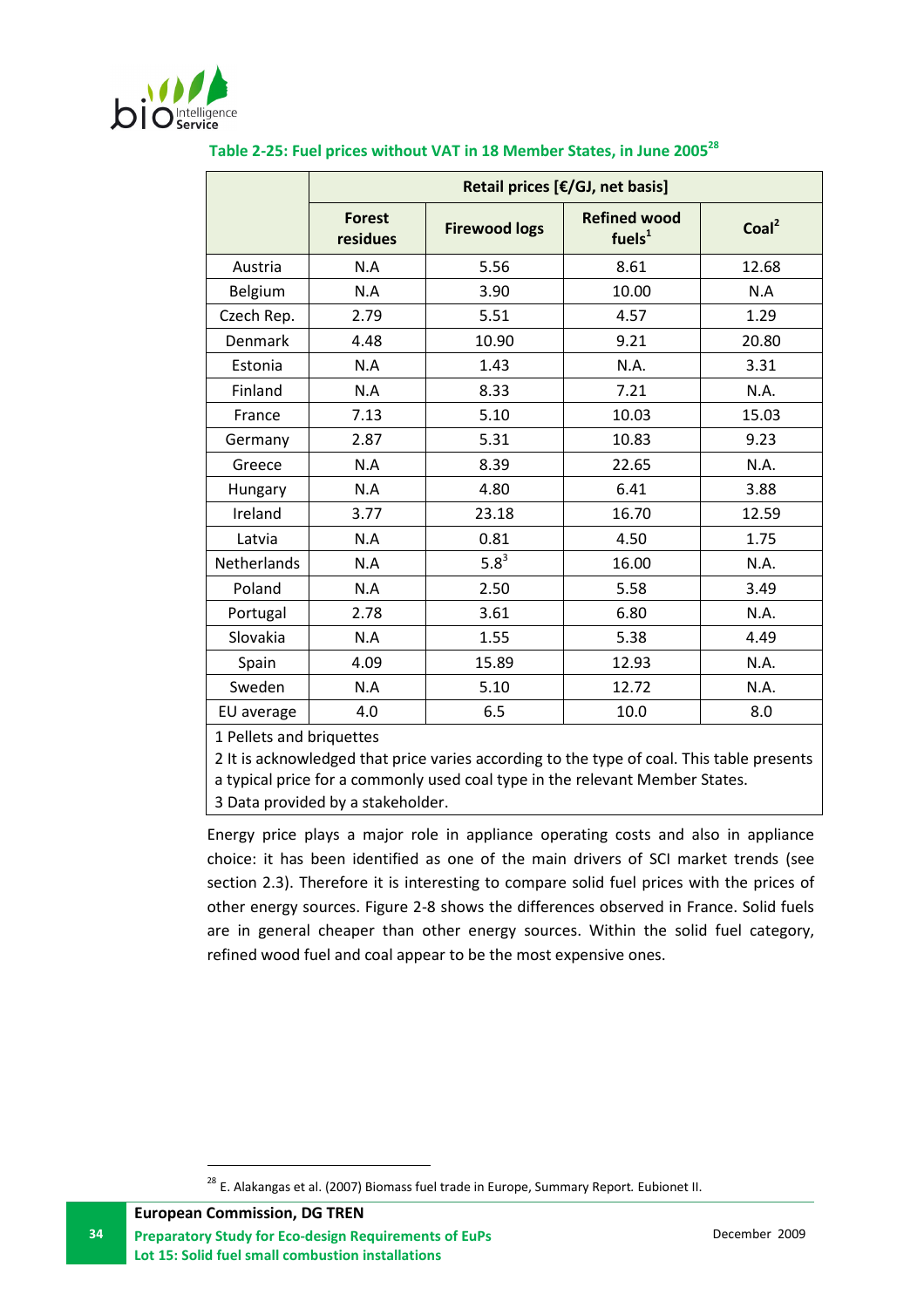



### **Figure 2-8: Price of different energy sources in France in 2005<sup>29</sup>**

In the discussion about the fuel price, it is to be kept in mind that many people obtain wood freely from forests and thus do not pay much (or nothing!) for biomass fuel use. For example in Finland it has been estimated that 80% of the wood used in SCIs is received free of charge. Thus, the informal market, as well as private forest lands contributes to a significant extent to the SCI fuel supply.

# - **Electricity prices**

Electricity costs have to be taken into account for appliances having an automatically controlled part. Electricity prices reported by Eurostat are presented in Table 2-26.

| <b>Member State</b> | <b>Electricity Prices S2 2007 [Euros/kWh]</b> |
|---------------------|-----------------------------------------------|
| Austria (AT)        | 0.18                                          |
| Belgium (BE)        | 0.20                                          |
| Bulgaria (BG)       | 0.07                                          |
| Cyprus (CY)         | 0.18                                          |
| Czech Republic (CZ) | 0.13                                          |
| Germany (DE)        | 0.21                                          |
| Denmark (DK)        | 0.26                                          |
| Estonia (EE)        | 0.08                                          |
| Spain (ES)          | 0.14                                          |
| Finland (FI)        | 0.12                                          |
| France (FR)         | 0.12                                          |
| Greece (EL)         | 0.10                                          |

### **Table 2-26: Electricity prices for household consumers<sup>30</sup>**

 $29$  Source: French Ministry of the Economy, the Exchequer and the Industry (2005) http://www.arecpc.com/Energie/bois/combustible.htm

<sup>&</sup>lt;sup>30</sup> Data retrieved on Eurostat website: http://epp.Eurostat.ec.Europa.eu. Household consumers refer to consumer band Dc (annual consumption between 2 500 and 5 000 kWh).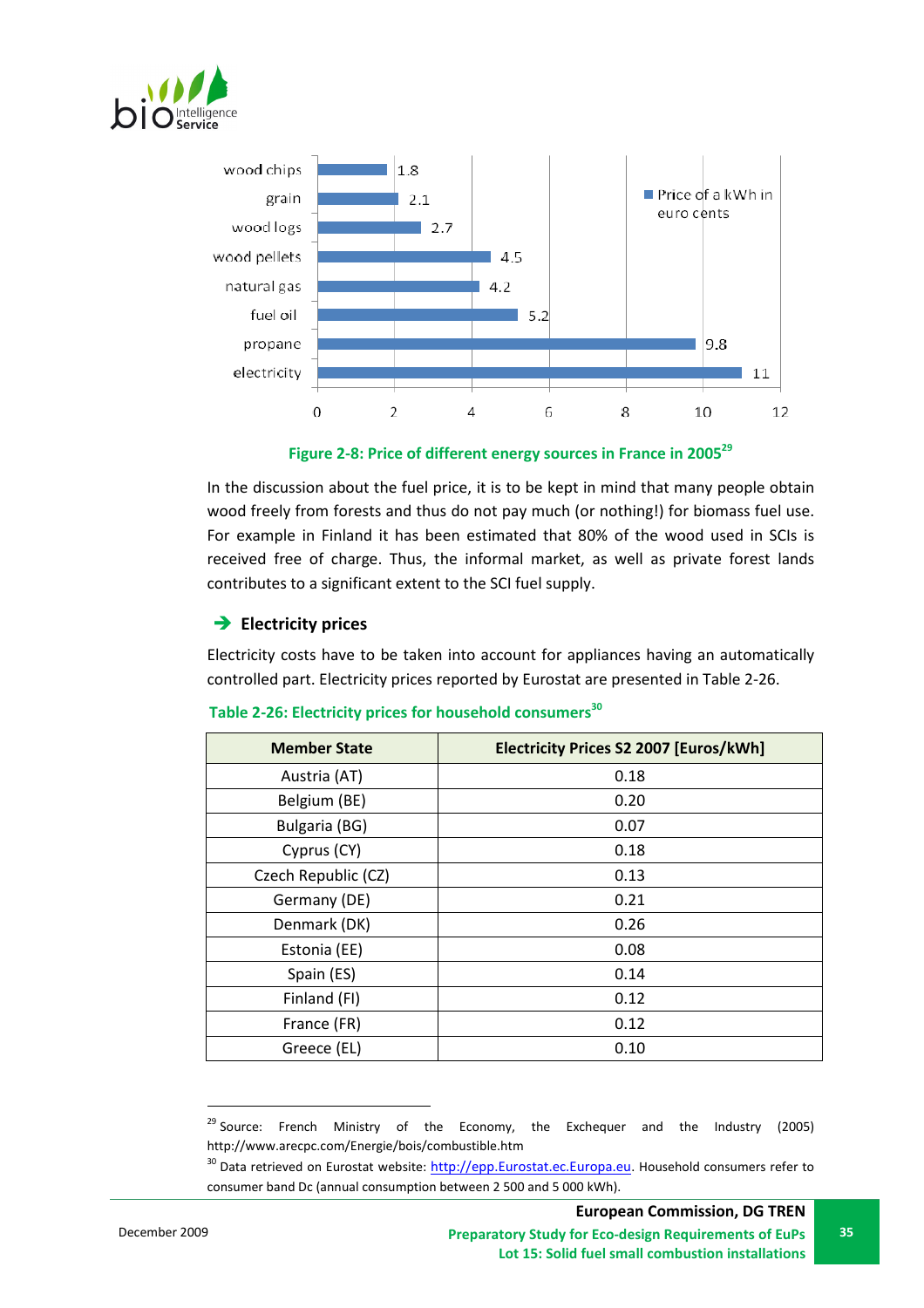

| <b>Member State</b> | <b>Electricity Prices S2 2007 [Euros/kWh]</b> |
|---------------------|-----------------------------------------------|
| Hungary (HU)        | 0.15                                          |
| Ireland (IE)        | 0.18                                          |
| Lithuania (LT)      | 0.09                                          |
| Luxembourg (LU)     | 0.16                                          |
| Latvia (LV)         | 0.08                                          |
| Malta (MT)          | 0.10                                          |
| Netherlands (NL)    | 0.17                                          |
| Poland (PL)         | 0.13                                          |
| Portugal (PT)       | 0.15                                          |
| Romania (RO)        | 0.11                                          |
| Sweden (SE)         | 0.17                                          |
| Slovenia (SI)       | 0.11                                          |
| Slovakia (SK)       | 0.14                                          |
| United Kingdom (UK) | 0.15                                          |
| <b>TOTAL EU-27</b>  | 0.16                                          |

# - **Maintenance and repair costs**

Main elements influencing maintenance are presented in Table 2-27.

|  |  |  | Table 2-27: Factors influencing maintenance costs |  |
|--|--|--|---------------------------------------------------|--|
|--|--|--|---------------------------------------------------|--|

| <b>Influencing Factors</b>                 | <b>Examples of variability / comments</b>                                                                                                |
|--------------------------------------------|------------------------------------------------------------------------------------------------------------------------------------------|
| Legal requirements                         | Imposing frequency of inspections                                                                                                        |
| Actual practice                            | How well are legal requirements enforced                                                                                                 |
| Terms of warranty                          | Standard length of warranty varies by more than 100%<br>across countries                                                                 |
| Relative cost of repair vs.<br>replacement | Heating systems being typically a "distress purchase",<br>they will often be repaired until it is economical, rather<br>than be replaced |
| Cost of inspections                        | Maintenance contracts vs one-off calls                                                                                                   |
| Cost of component<br>replacement           | Related to type and quality of system installed                                                                                          |

Costs for maintenance and repair of the appliances (excluding chimney sweep) over the appliance lifetime (see section 2.2.3) have been estimated based on the stakeholder input (Table 2-28).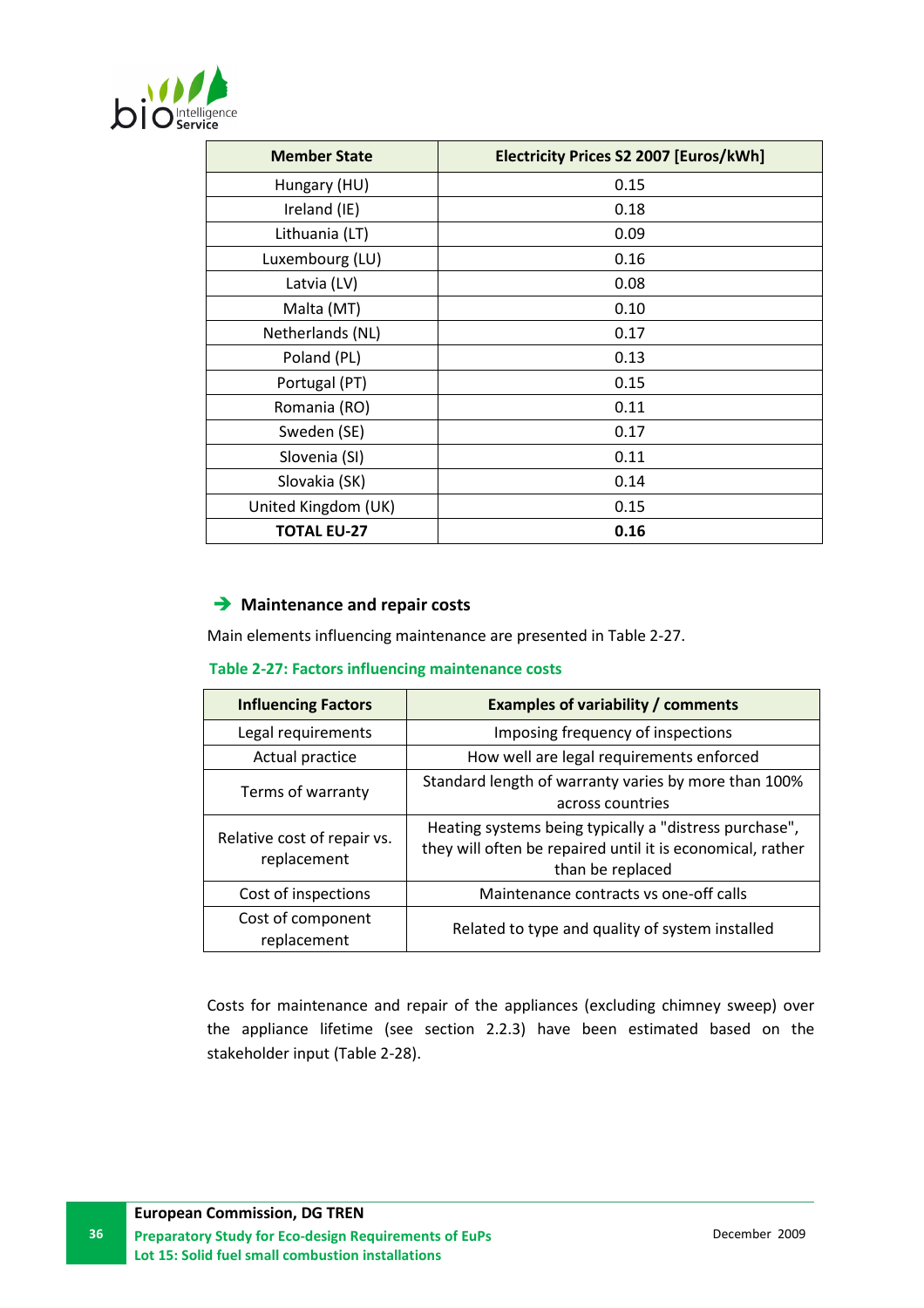

| <b>Appliance</b>            |             | <b>Maintenance cost</b><br>for the life time [Euros] | for the life time [Euros] | <b>Repair cost</b> |
|-----------------------------|-------------|------------------------------------------------------|---------------------------|--------------------|
|                             | cost range  | average cost                                         | cost range                | average cost       |
| <b>Boiler</b>               |             | 500                                                  |                           | 500                |
| Fireplace                   | $100 - 500$ | 300                                                  | $0 - 500$                 | 250                |
| Stove (excl. pellet stoves) | $50 - 500$  | 250                                                  | $0 - 500$                 | 250                |
| Pellet stoves               | 100-500     | 350                                                  |                           | 200                |
| Cooker                      | $50 - 500$  | 250                                                  | 200                       |                    |

### **Table 2-28: Average maintenance and repair costs per type of appliance over the appliance lifetime**

In addition, the cost of the check by a chimney sweeper for the concerned appliances is estimated to be around 100 Euros per year, although it is acknowledged that the price varies between MS depending on whether the sweeping is voluntary or mandatory, and how the mandatory schemes are organised at the national/local level.

### **2.4.3 DISPOSAL COSTS**

All solid fuel boilers and most stoves are made of either steel or cast iron, and in the current market situation, they have a positive value as a scrap metal at end-of-life. However, in practice, in most cases the installer of the new heating appliances or system takes back the old appliance without any charge. Thus, the revenue at the endof-life goes to the installer rather than to the consumer, who nevertheless benefits as he does not need to worry about the transport of the heavy and bulky appliance. With the exception of a few decorative appliances (e.g. traditional cast iron cookers), there is no second hand market for SCIs.

Hence, on average both the disposal costs and resale value (as scrap metal or secondhand product) for SCIs are considered negligible.

### **2.4.4 INTEREST AND INFLATION RATES**

Table 2-29 shows national inflation and interest rates for the EU-27 as published by Eurostat and the European Central Bank (ECB).

| <b>Member State</b> | Inflation rate $1$ [%] | Interest rate $2$ [%] |
|---------------------|------------------------|-----------------------|
| Austria (AT)        | 2.9                    | 4.29                  |
| Belgium (BE)        | 2.8                    | 4.33                  |
| Bulgaria (BG)       | 10.9                   | 4.54                  |
| Cyprus (CY)         | 3.4                    | 4.48                  |
| Czech Republic (CZ) | 5.1                    | 4.28                  |
| Denmark (DK)        | 2.3                    | 4.29                  |
| Estonia (EE)        | 9.3                    | 5.69                  |
| Finland (FI)        | 2.5                    | 4.29                  |
| France (FR)         | 2.5                    | 4.30                  |

### **Table 2-29: Interest and inflation rates for EU-27**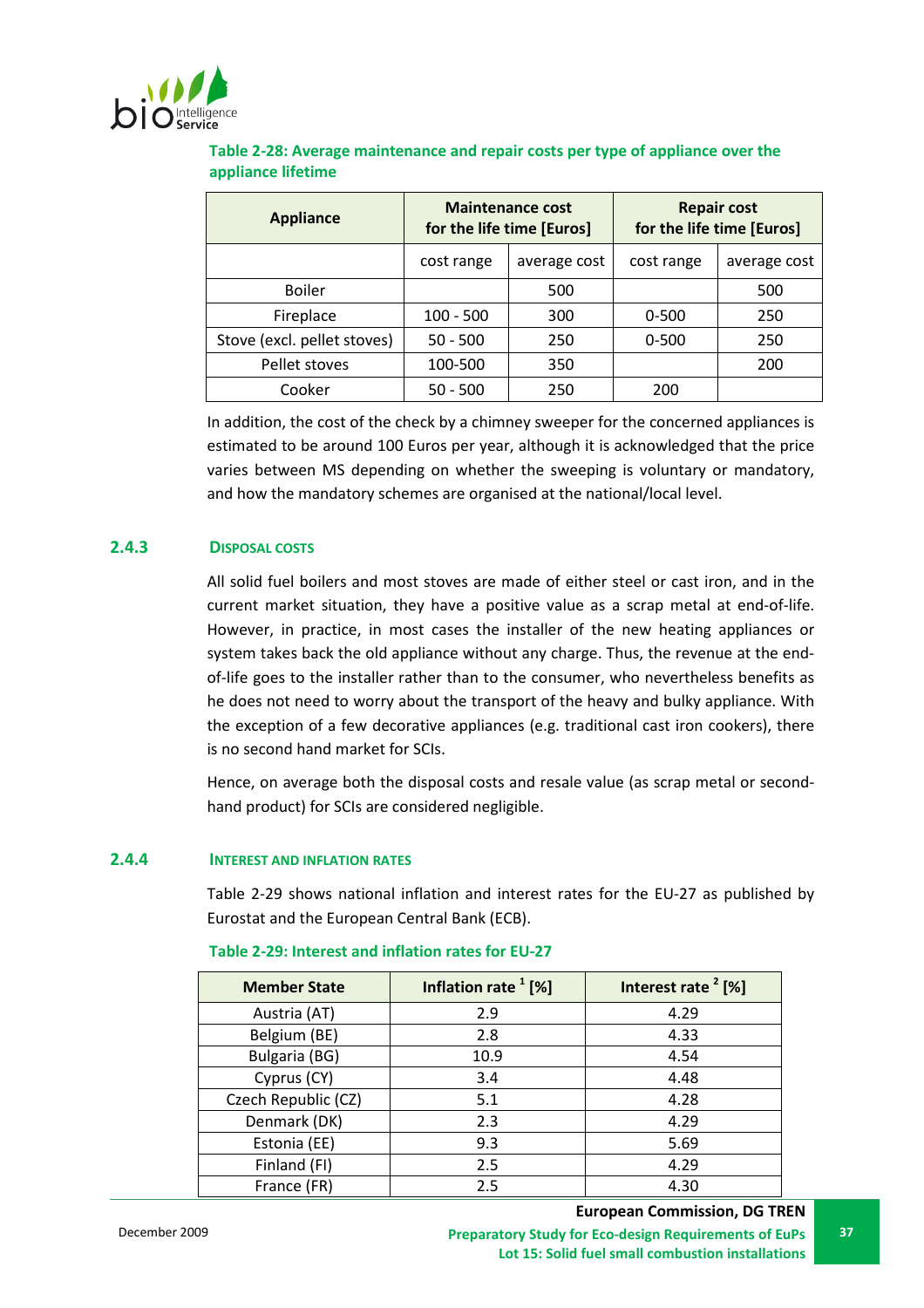

| <b>Member State</b>                                                        | Inflation rate $1$ [%] | Interest rate $2$ [%] |  |  |  |  |
|----------------------------------------------------------------------------|------------------------|-----------------------|--|--|--|--|
| Germany (DE)                                                               | 2.7                    | 4.22                  |  |  |  |  |
| Greece (EL)                                                                | 3.7                    | 4.50                  |  |  |  |  |
| Hungary (HU)                                                               | 7.2                    | 6.74                  |  |  |  |  |
| Ireland (IE)                                                               | 3.1                    | 4.31                  |  |  |  |  |
| Italy (IT)                                                                 | 2.7                    | 4.49                  |  |  |  |  |
| Latvia (LV)                                                                | 13.8                   | 5.28                  |  |  |  |  |
| Lithuania (LT)                                                             | 8.6                    | 4.55                  |  |  |  |  |
| Luxembourg (LU)                                                            | 3.5                    | 4.56                  |  |  |  |  |
| Malta (MT)                                                                 | 2.3                    | 4.72                  |  |  |  |  |
| Poland (PL)                                                                | 3.6                    | 5.48                  |  |  |  |  |
| Portugal (PT)                                                              | 2.6                    | 4.42                  |  |  |  |  |
| Romania (RO)                                                               | 6.7                    | 7.15                  |  |  |  |  |
| Slovakia (SK)                                                              | 2.6                    | 4.49                  |  |  |  |  |
| Slovenia (SI)                                                              | 5.3                    | 4.52                  |  |  |  |  |
| Spain (ES)                                                                 | 3.7                    | 4.31                  |  |  |  |  |
| Sweden (SE)                                                                | 2.4                    | 4.17                  |  |  |  |  |
| The Netherlands (NL)                                                       | 1.7                    | 4.29                  |  |  |  |  |
| United Kingdom (UK)                                                        | n.a.                   | 5.06                  |  |  |  |  |
| Euro area                                                                  | 2.8                    | 4.32                  |  |  |  |  |
| EU-27 Average                                                              | 3.0                    | 4.58                  |  |  |  |  |
| $1$ 12 month average rates May 08-07 / May 07-06, source: Eurostat $^{31}$ |                        |                       |  |  |  |  |

12 month average rates May 08-07 / May 07-06, source: Eurostat<sup>31</sup>

 $2$  ECB long-term interest rates; 10-year government bond yields, secondary market. Annual average  $(%)$ , 2007

# **2.5 CONCLUSIONS**

The data presented in Task 2 will form the basis for selecting the most representative products on the European market and eventually formulating the base-case(s) in Task 5. However, estimating sales and establishing the stock of solid fuel small combustion installations in sufficient detail to allow base-case selection through existing data sources represents a challenge. This report represents the best estimates based on a number of individual sources.

The available data shows that the yearly sales of the products are higher than the 200 000 unit threshold set in the EuP Directive.

The general trend observed is a growth of both sales and stock of solid fuel SCIs. This growth is partly due to the development of biomass use, as it is clearly visible through the example of pellets market. However, this growth may be limited in the future because of a "natural ceiling" due to requirements in term of fuel storage and supply.

Energy prices and fuel availability are the most important parameters that explain the current structure of the market. Government actions at a national level (e.g. financial

<sup>31</sup>http://europa.eu/rapid/pressReleasesAction.do?reference=STAT/08/85&format=HTML&aged=0&langua ge=EN&guiLanguage=en

<sup>32</sup> http://epp.eurostat.ec.europa.eu/cache/ITY\_OFFPUB/KS-30-08-410/EN/KS-30-08-410-EN.PDF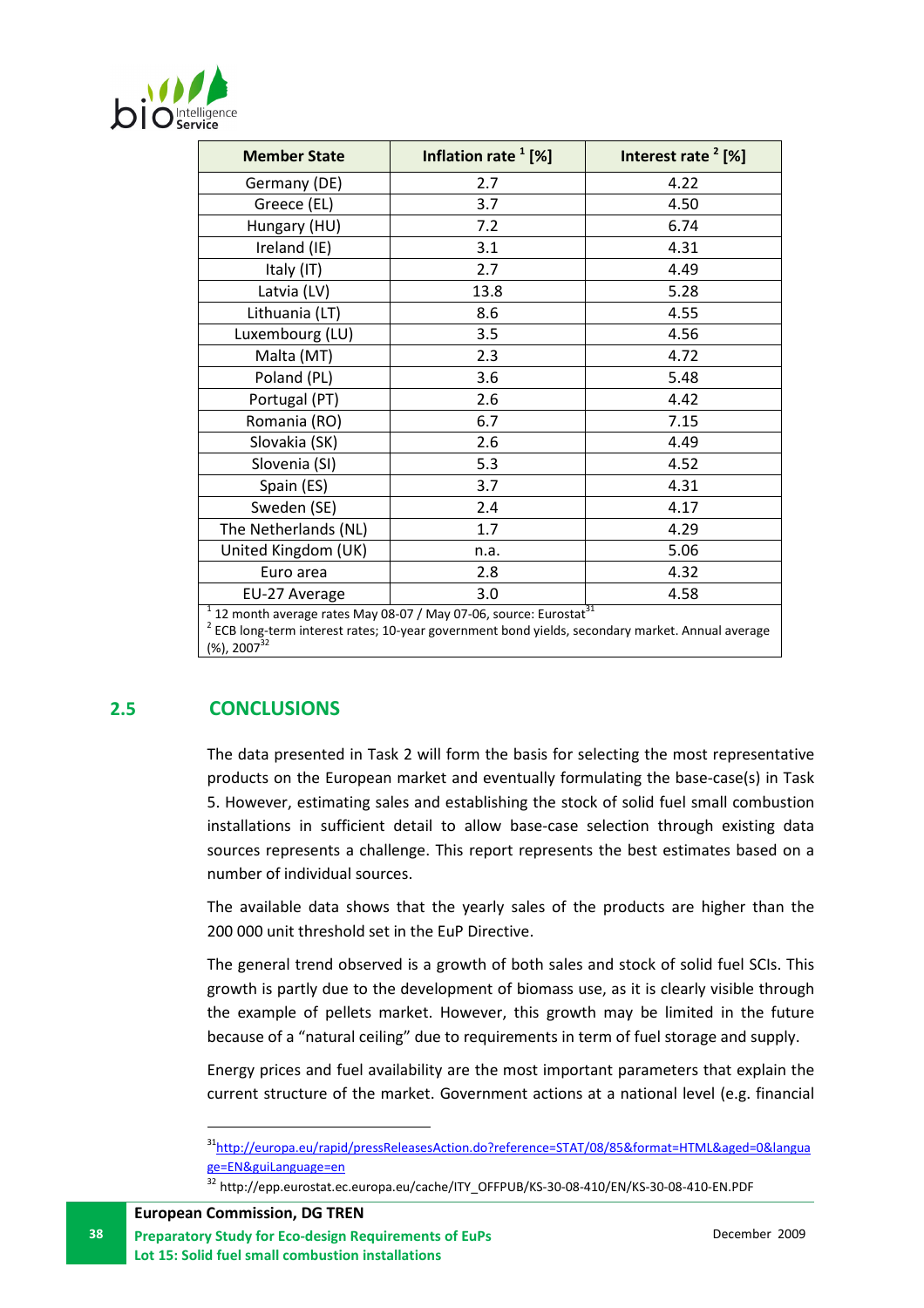

incentives) have played a fundamental role in some countries. Increasing environmental concerns on the one hand and consumers' preference for aesthetic quality and comfort on the other hand appear to be the main elements that currently determine appliance design.

**39**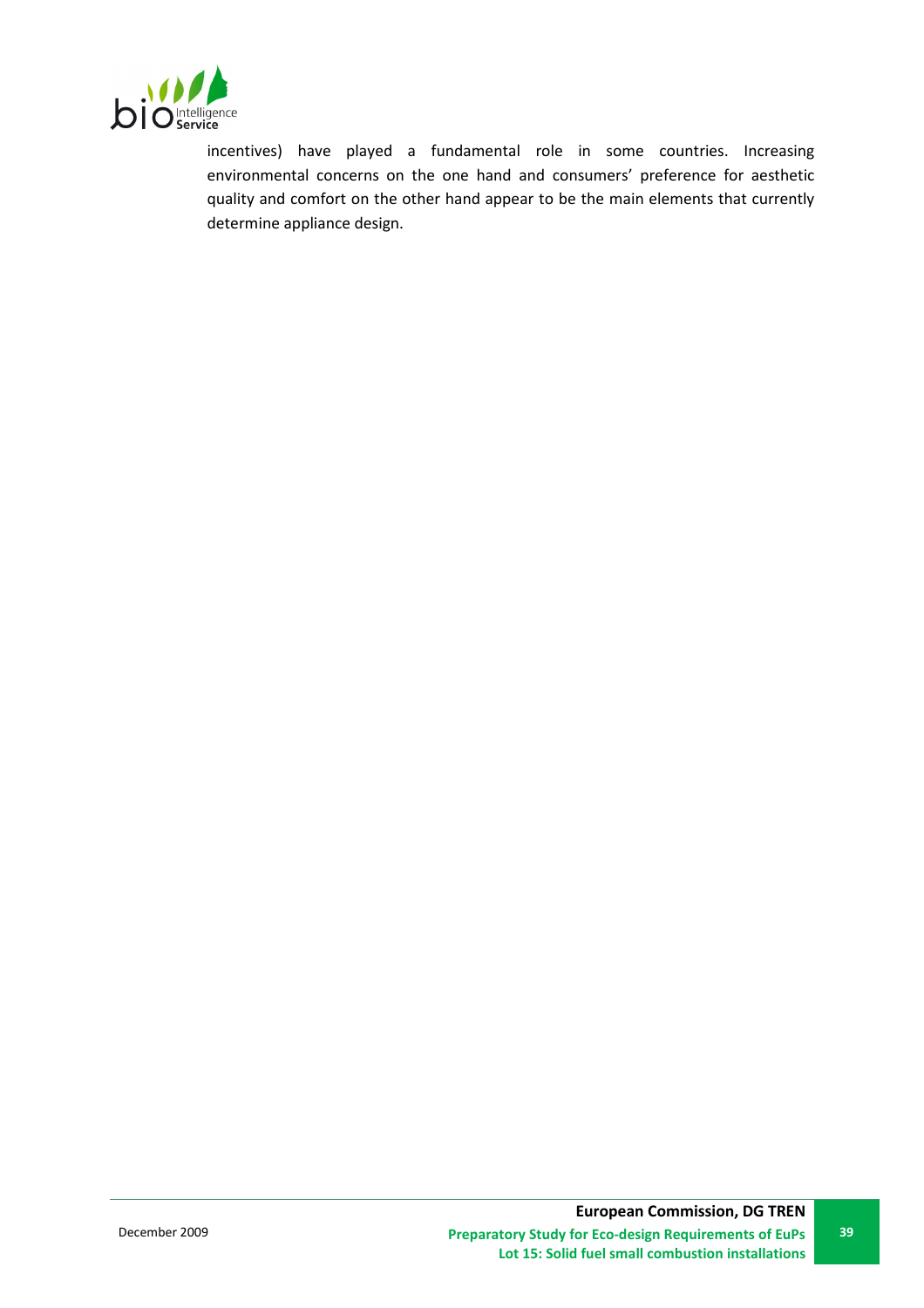

# **2.6 TASK 2 ANNEX**

### **2.6.1 MARKET DATA FOR CENTRAL HEATING SYSTEMS**

Table 2-30, Table 2-31, and Table 2-32 present sales and stock data of central heating solid fuel boilers per MS (source: BRG Consult (2006) The Boiler and Heating System Market in the European Union).

| <b>Country</b>    | 1990           | 1991           | 1992           | 1993           | 1994           | 1995                    | 1996           | 1997           | 1998           | 1999           | 2000           | 2001           | 2002           | 2003           | 2004           |
|-------------------|----------------|----------------|----------------|----------------|----------------|-------------------------|----------------|----------------|----------------|----------------|----------------|----------------|----------------|----------------|----------------|
| Austria           | 21             | 19             | 18             | 16             | 14             | 14                      | 13             | 13             | 12             | 13             | 15             | 17             | 16             | 17             | 18             |
| Belgium           | $\mathbf{1}$   | $\mathbf{1}$   | $\mathbf{1}$   | $\mathbf{1}$   | $\mathbf{1}$   | $\mathbf{1}$            | $\mathbf{1}$   | $\mathbf{1}$   | $\mathbf{1}$   | $\mathbf{1}$   | $\mathbf{1}$   | $\mathbf{1}$   | $\mathbf{1}$   | $\mathbf{1}$   | $\mathbf{1}$   |
| Czech<br>Republic | 28             | 27             | 30             | 19             | 21             | 25                      | 27             | 29             | 28             | 27             | 28             | 42             | 35             | 35             | 39             |
| Denmark           | 1              | $\mathbf{1}$   | $\mathbf{1}$   | $\mathbf{1}$   | $\mathbf{1}$   | $\mathbf{1}$            | $\overline{2}$ | $\overline{2}$ | $\overline{2}$ | $\overline{2}$ | 5              | $\overline{4}$ | 3              | $\overline{3}$ | 5              |
| Estonia           | $\mathbf 0$    | $\Omega$       | $\overline{0}$ | $\overline{0}$ | 0              | $\mathbf{1}$            | $\mathbf{1}$   | $\mathbf{1}$   | $\mathbf{1}$   | $\mathbf{1}$   | $\mathbf{1}$   | $\mathbf{1}$   | $\overline{2}$ | $\overline{2}$ | $\overline{2}$ |
| Finland           | $\overline{2}$ | $\overline{2}$ | $\overline{2}$ | $\overline{2}$ | $\overline{2}$ | $\overline{2}$          | $\overline{2}$ | $\overline{2}$ | $\overline{2}$ | $\overline{2}$ | $\overline{2}$ | $\overline{2}$ | $\overline{2}$ | $\overline{2}$ | $\overline{2}$ |
| France            | 17             | 16             | 14             | 14             | 13             | 12                      | 10             | 9              | 8              | $\overline{7}$ | 9              | 9              | $\overline{7}$ | $\overline{7}$ | 8              |
| Germany           | 19             | 17             | 15             | 14             | 13             | 12                      | 11             | 11             | 11             | 12             | 16             | 19             | 16             | 18             | 20             |
| Greece            | 3              | 3              | 3              | $\overline{2}$ | $\overline{2}$ | $\overline{2}$          | $\overline{2}$ | $\overline{2}$ | $\mathbf{1}$   | $\mathbf{1}$   | $\mathbf{1}$   | $\mathbf{1}$   | $\mathbf{1}$   | $\mathbf{1}$   | $\mathbf{1}$   |
| Hungary           | 18             | 14             | 12             | 11             | 10             | 8                       | 8              | 8              | 8              | 6              | 5              | $\overline{4}$ | 4              | 4              | 4              |
| Ireland           | 6              | 5              | 5              | 5              | 5              | 4                       | $\overline{4}$ | 4              | 4              | 4              | $\overline{4}$ | 4              | 4              | 4              | 4              |
| Italy             | 5              | 5              | 6              | 5              | 5              | 5                       | 5              | 5              | 5              | 5              | 5              | 5              | 4              | 5              | 5              |
| Latvia            | 3              | 4              | 4              | 4              | 4              | $\overline{\mathbf{4}}$ | 4              | 4              | 4              | 4              | 5              | 6              | 6              | 6              | 6              |
| Lithuania         | 4              | 7              | 8              | 8              | 8              | 9                       | 9              | 9              | 9              | 10             | 10             | 10             | 11             | 11             | 11             |
| Netherlands       | 5              | $\overline{4}$ | 5              | $\overline{4}$ | $\overline{2}$ | $\overline{2}$          | $\overline{2}$ | $\overline{2}$ | $\mathbf{1}$   | $\mathbf{1}$   | $\mathbf{1}$   | $\mathbf{1}$   | 1              | $\mathbf{1}$   | $\mathbf{1}$   |
| Poland            | 100            | 95             | 90             | 85             | 78             | 65                      | 60             | 55             | 50             | 47             | 64             | 65             | 65             | 72             | 75             |
| Portugal          | $\overline{2}$ | $\overline{2}$ | $\overline{2}$ | $\overline{2}$ | $\overline{2}$ | $\mathbf{1}$            | $\mathbf{1}$   | $\mathbf{1}$   | $\mathbf{1}$   | $\mathbf{1}$   | $\overline{0}$ | $\Omega$       | $\overline{0}$ | $\overline{0}$ | $\Omega$       |
| Slovakia          | 14             | 14             | 16             | 22             | 16             | 13                      | 10             | 6              | 4              | 5              | 6              | 8              | 9              | 15             | 15             |
| Slovenia          | $\overline{7}$ | $\overline{7}$ | 6              | 5              | 5              | $\overline{4}$          | 3              | 3              | 3              | $\overline{4}$ | 8              | $\overline{7}$ | 8              | 8              | 8              |
| Spain             | 6              | 6              | 5              | 4              | $\overline{4}$ | $\overline{4}$          | 3              | $\overline{2}$ | $\overline{2}$ | $\mathbf{1}$   | $\overline{0}$ | $\mathbf 0$    | 0              | $\overline{0}$ | $\mathbf 0$    |
| Sweden            | 12             | 13             | 13             | 14             | 15             | 15                      | 12             | 9              | $\overline{7}$ | 6              | 5              | 5              | 5              | $\overline{7}$ | 9              |
| UK                | 14             | 13             | 13             | 12             | 11             | 11                      | 9              | 9              | 8              | $\overline{7}$ | 6              | 5              | 5              | 5              | 5              |
| Total             | 288            | 275            | 267            | 248            | 230            | 214                     | 198            | 185            | 171            | 163            | 196            | 216            | 204            | 223            | 237            |

### **Table 2-30: Solid fuel boiler sales for 22 Member States 1990 - 2004 ('000 appliances)**

### **European Commission, DG TREN**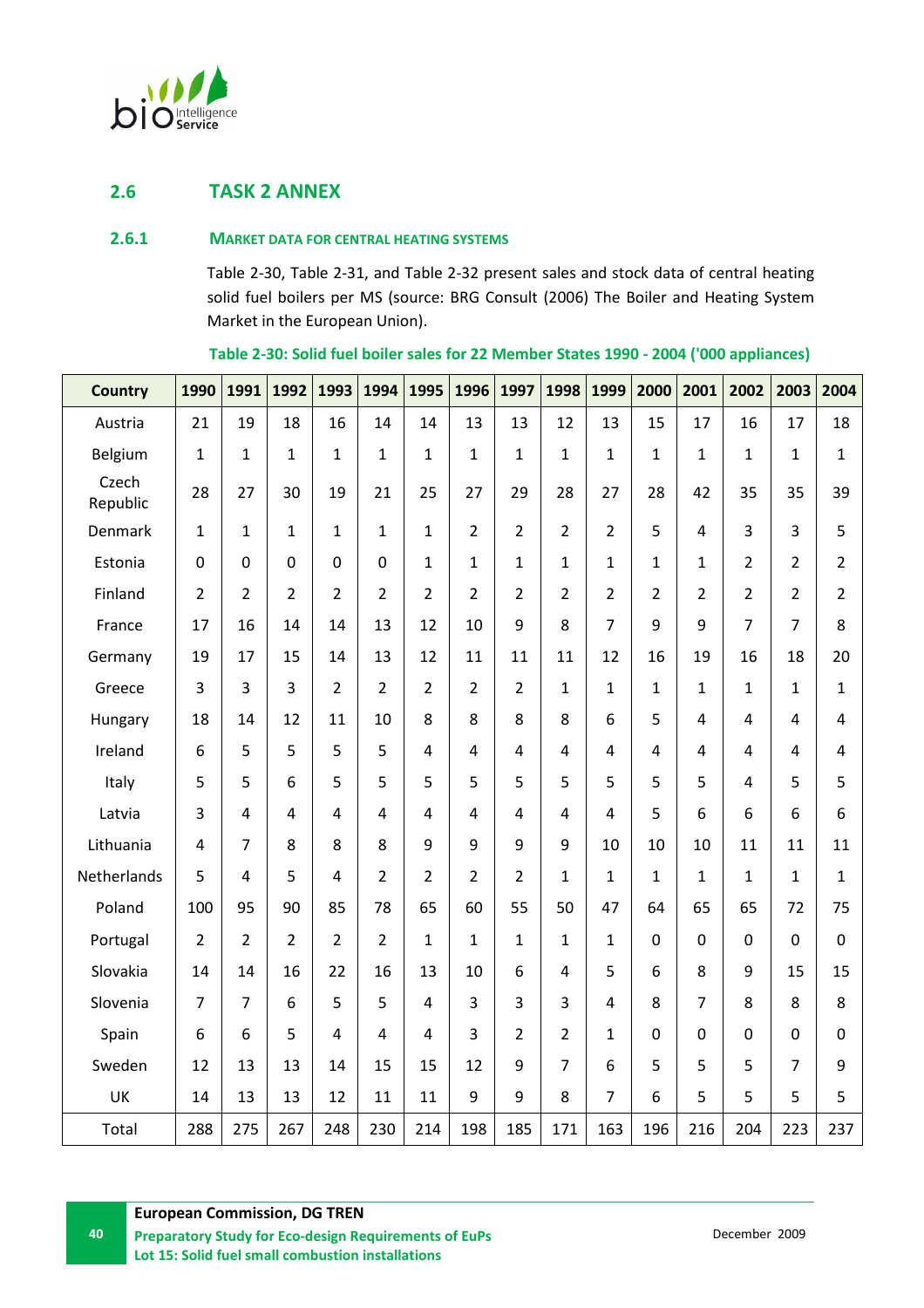

# **Country 1990 2004 2010 2015 2020 2025 '000 % '000 % '000 % '000 % '000 % '000 %**  Austria 21 7.3% 18 7.4% 32 7.3% 26 7.0% 23 7.2% 22 7.4% Belgium | 1 | 0.3% | 1 | 0.4% | 1 | 0.3% | 1 | 0.3% | 1 | 0.4% | 1 | 0.4% Czech Republic 28 9.7% 39 16.6% 56 12.7% 43 11.9% 41 12.5% 40 13.5% Denmark | 1 | 0.4% | 5 | 1.9% | 13 | 2.9% | 11 | 2.9% | 9 | 2.8% | 8 | 2.8% Estonia 0 0.0% 2 0.8% 3 0.6% 2 0.6% 2 0.6% 2 0.7% Finland | 2 | 0.7% | 2 | 1.0% | 3 | 0.7% | 3 | 0.8% | 3 | 0.8% | 2 | 0.8% France | 17 | 5.9% | 8 | 3.2% | 40 | 9.2% | 37 | 10.1% | 29 | 9.0% | 20 | 6.9% Germany | 19 | 6.6% | 20 | 8.4% | 74 | 17.1% | 57 | 15.5% | 40 | 12.3% | 32 | 10.7% Greece | 3 | 1.0% | 1 | 0.3% | 0 | 0.0% | - | - | - | - | - | - | -Hungary | 18 | 6.3% | 4 | 1.5% | 10 | 2.3% | 10 | 2.7% | 9 | 2.8% | 8 | 2.5% Ireland | 6 | 2.1% | 4 | 1.6% | 3 | 0.6% | 3 | 0.8% | 3 | 0.9% | 3 | 1.1% Italy | 5 | 1.7% | 5 | 2.1% | 6 | 1.4% | 4 | 1.2% | 5 | 1.4% | 5 | 1.6% Latvia 3 0.9% 6 2.5% 9 2.0% 7 1.9% 6 2.0% 6 2.1% Lithuania 4 1.4% 11 4.4% 14 3.1% 13 3.4% 12 3.7% 12 4.1% Netherlands | 5 | 1.7% | 1 | 0.4% | 1 | 0.2% | 1 | 0.3% | 1 | 0.3% | 1 | 0.4% Poland | 100 | 34.8% | 75 | 31.7% | 113 | 25.9% | 97 | 26.3% | 91 | 27.9% | 87 | 29.6% Portugal | 2 | 0.7% | 0 | 0.0% | 0 | 0.0% | - | - | - | - | - | - | -Slovakia 14 4.9% 15 6.2% 17 3.9% 16 4.2% 15 4.5% 14 4.7% Slovenia 7 2.4% 8 3.5% 9 2.1% 9 2.4% 9 2.9% 10 3.2% Spain 6 2.1% 0 0.0% 1 0.2% 1 0.2% 1 0.3% 1 0.3% Sweden | 12 | 4.2% | 9 | 3.8% | 25 | 5.7% | 23 | 6.2% | 19 | 5.8% | 15 | 5.1% UK 14 4.9% 5 2.1% 7 1.6% 4 1.2% 6 1.8% 6 2.0% Total 288 100% 237 100% 436 100% 367 100% 325 100% 296 100%

# **Table 2-31: Past and forecasted solid fuel boiler sales in 22 Member States ('000 appliances)**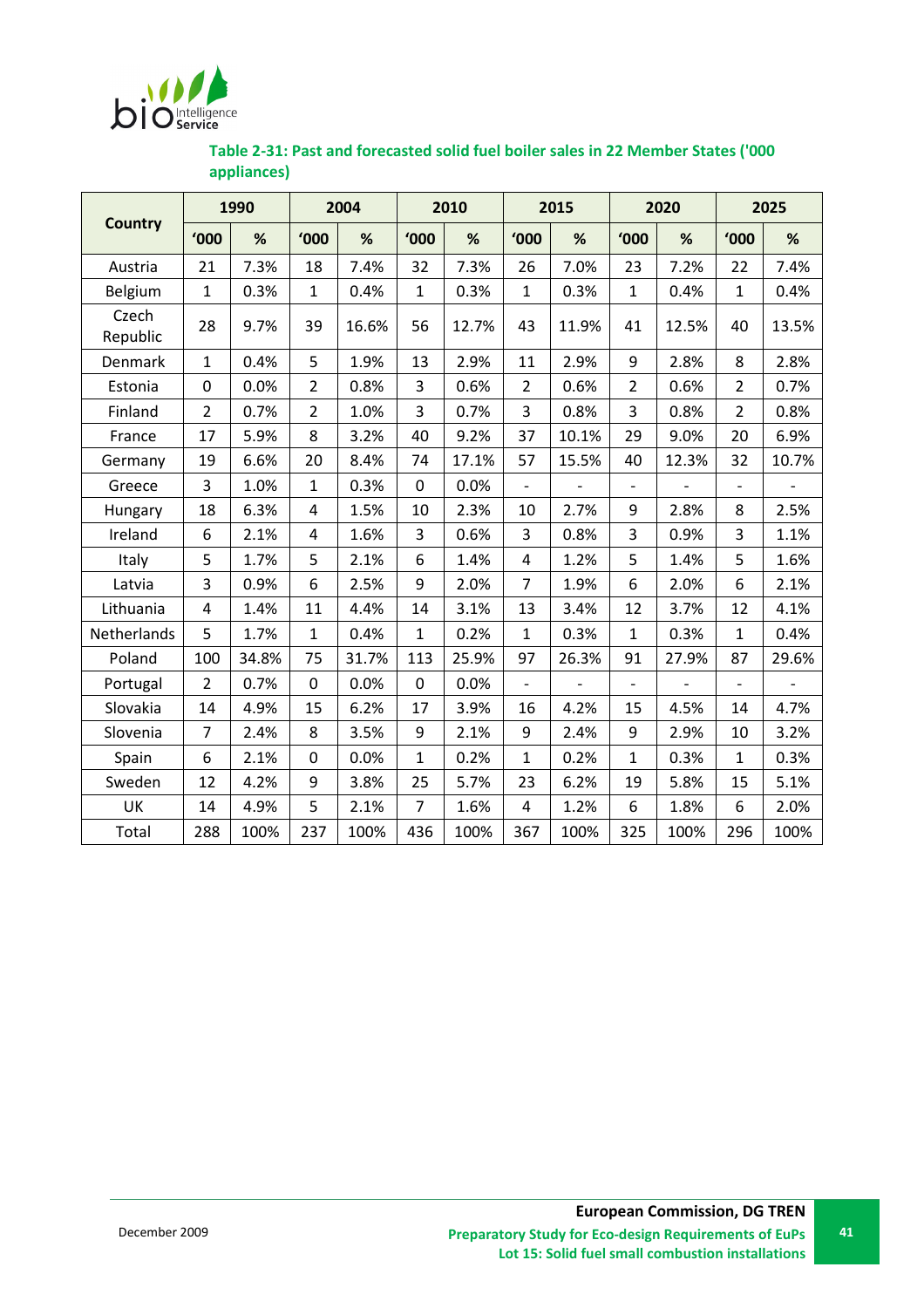

|                                                                                                                                                                      |         | 1990  |         | 2004  | % change* |
|----------------------------------------------------------------------------------------------------------------------------------------------------------------------|---------|-------|---------|-------|-----------|
| Country                                                                                                                                                              | '000    | %     | '000    | %     | 90-04     |
| Poland                                                                                                                                                               | 1794    | 20.2% | 1761    | 28.4% | $-2%$     |
| Czech Republic                                                                                                                                                       | 512     | 5.8%  | 511     | 8.2%  | 0%        |
| France                                                                                                                                                               | 724     | 8.2%  | 492     | 7.9%  | $-32%$    |
| Sweden                                                                                                                                                               | 611     | 6.9%  | 467     | 7.5%  | $-24%$    |
| Austria                                                                                                                                                              | 320     | 3.6%  | 420     | 6.8%  | 31%       |
| UK                                                                                                                                                                   | 807     | 9.1%  | 385     | 6.2%  | $-52%$    |
| Spain                                                                                                                                                                | 541     | 6.1%  | 345     | 5.6%  | $-36%$    |
| Finland                                                                                                                                                              | 325     | 3.7%  | 322     | 5.2%  | $-1%$     |
| Slovakia                                                                                                                                                             | 300     | 3.4%  | 241     | 3.9%  | $-20%$    |
| Ireland                                                                                                                                                              | 243     | 2.7%  | 197     | 3.2%  | $-19%$    |
| Hungary                                                                                                                                                              | 695     | 7.8%  | 173     | 2.8%  | $-75%$    |
| Slovenia                                                                                                                                                             | 150     | 1.7%  | 166     | 2.7%  | 10%       |
| Lithuania                                                                                                                                                            | 148     | 1.7%  | 145     | 2.3%  | $-2%$     |
| Germany                                                                                                                                                              | 1 1 8 1 | 13.3% | 128     | 2.1%  | $-89%$    |
| Greece                                                                                                                                                               | 97      | 1.1%  | 100     | 1.6%  | 3%        |
| Italy                                                                                                                                                                | 52      | 0.6%  | 79      | 1.3%  | 50%       |
| Latvia                                                                                                                                                               | 89      | 1.0%  | 74      | 1.2%  | $-17%$    |
| Belgium                                                                                                                                                              | 158     | 1.8%  | 59      | 1.0%  | $-63%$    |
| Denmark                                                                                                                                                              | 41      | 0.5%  | 51      | 0.8%  | 25%       |
| Netherlands                                                                                                                                                          | 50      | 0.6%  | 50      | 0.8%  |           |
| Portugal                                                                                                                                                             | 14      | 0.2%  | 22      | 0.4%  | 54%       |
| Estonia                                                                                                                                                              | 11      | 0.1%  | 14      | 0.2%  | 28%       |
| Total                                                                                                                                                                | 8864    | 100%  | 6 2 0 2 | 100%  | $-30%$    |
| *Figures are original figures given in the reference document; signs have been<br>added for a better visibility of the direction of the change (increase or decrease |         |       |         |       |           |

### **Table 2-32: Solid fuel boiler stock per Member State in 1990 and 2004 ('000 equipped dwellings)**

of the stock).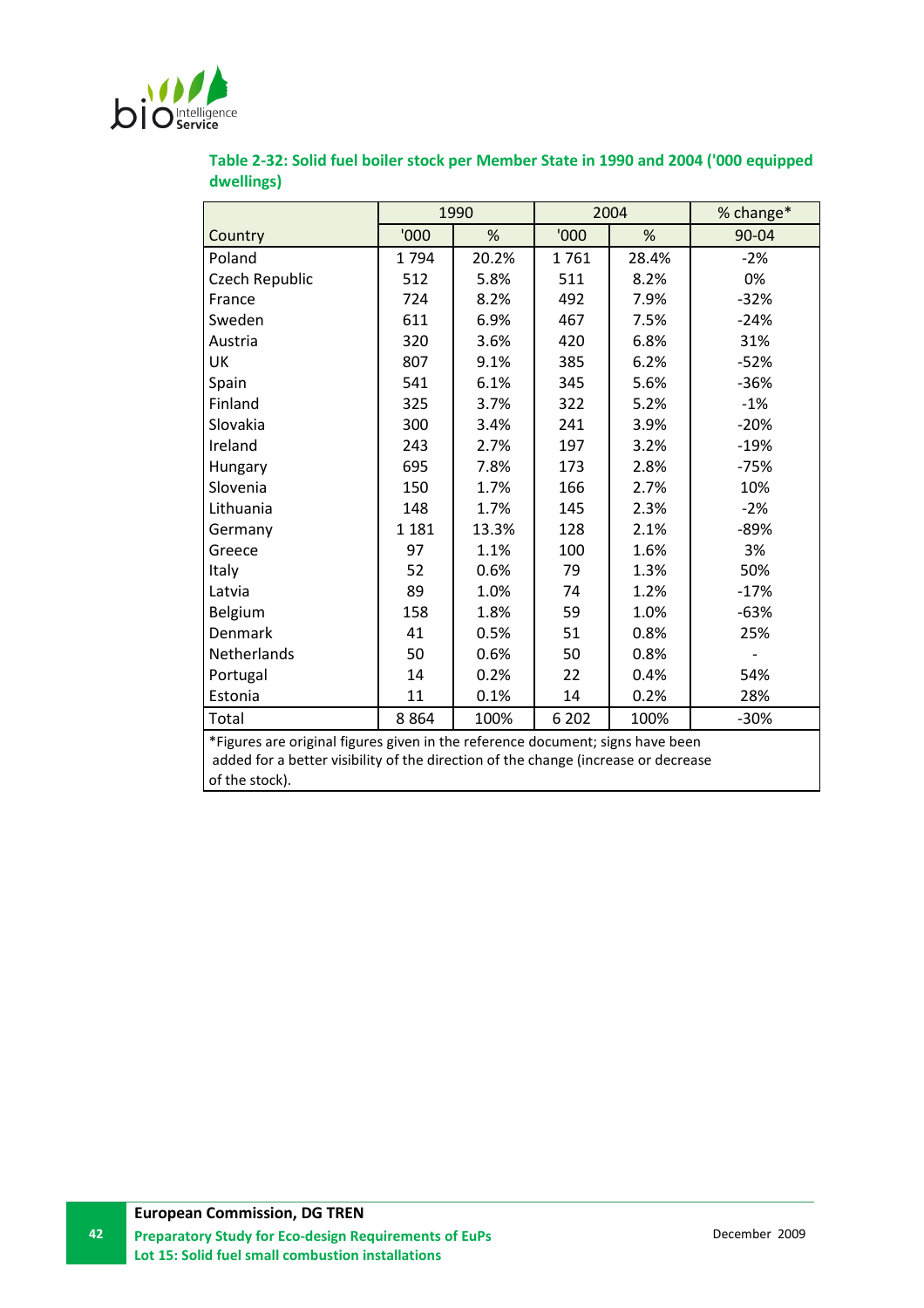

# **2.6.2 COUNTRY GROUPS USED FOR DATA EXTRAPOLATION TO EU-27**

The EU encompasses a large variety of space heating profiles, reflecting differences in culture, history, energy resources, fuel supply as well as climate and housing stock. Indeed, each MS has specific characteristics - sometimes with significant regional variations within the MS. However, some Member States could be considered similar enough in order to simplify the analysis.

Three main parameters have been taken into account:

- The climate and weather conditions, based on the heating degree-days,
- The importance of local coal resources as a proxy for the use in small combustion installations,
- The forest coverage.

### **Heating degree-days**

The mean heating degree-days over the period  $1980-2004^{33}$  are presented below, ranked from the highest to the lowest.

| <b>Member State</b> | Mean heating degree-days over period 1980 - 2004 |
|---------------------|--------------------------------------------------|
| Finland (FI)        | 5849                                             |
| Sweden (SE)         | 5444                                             |
|                     |                                                  |
| Estonia (EE)        | 4 4 4 5                                          |
| Latvia (LV)         | 4 2 6 5                                          |
| Lithuania (LT)      | 4 0 9 4                                          |
|                     |                                                  |
| Poland (PL)         | 3616                                             |
| Austria (AT)        | 3574                                             |
| Czech Republic (CZ) | 3571                                             |
| Denmark (DK)        | 3 5 0 3                                          |
| Slovakia (SK)       | 3 4 5 3                                          |
| EU-27 average*      | 3 2 5 4                                          |
| Germany (DE)        | 3 2 3 9                                          |
| Luxembourg (LU)     | 3 2 1 0                                          |
| Romania (RO)        | 3 1 2 9                                          |
| United Kingdom (UK) | 3 1 1 5                                          |
| Slovenia (SI)       | 3 0 5 3                                          |
|                     |                                                  |
| Hungary (HU)        | 2922                                             |

### **Table 2-33: Mean heating degree-days for member states between 1980 and 2004**

l

**43** 

<sup>&</sup>lt;sup>33</sup> Source: Eurostat.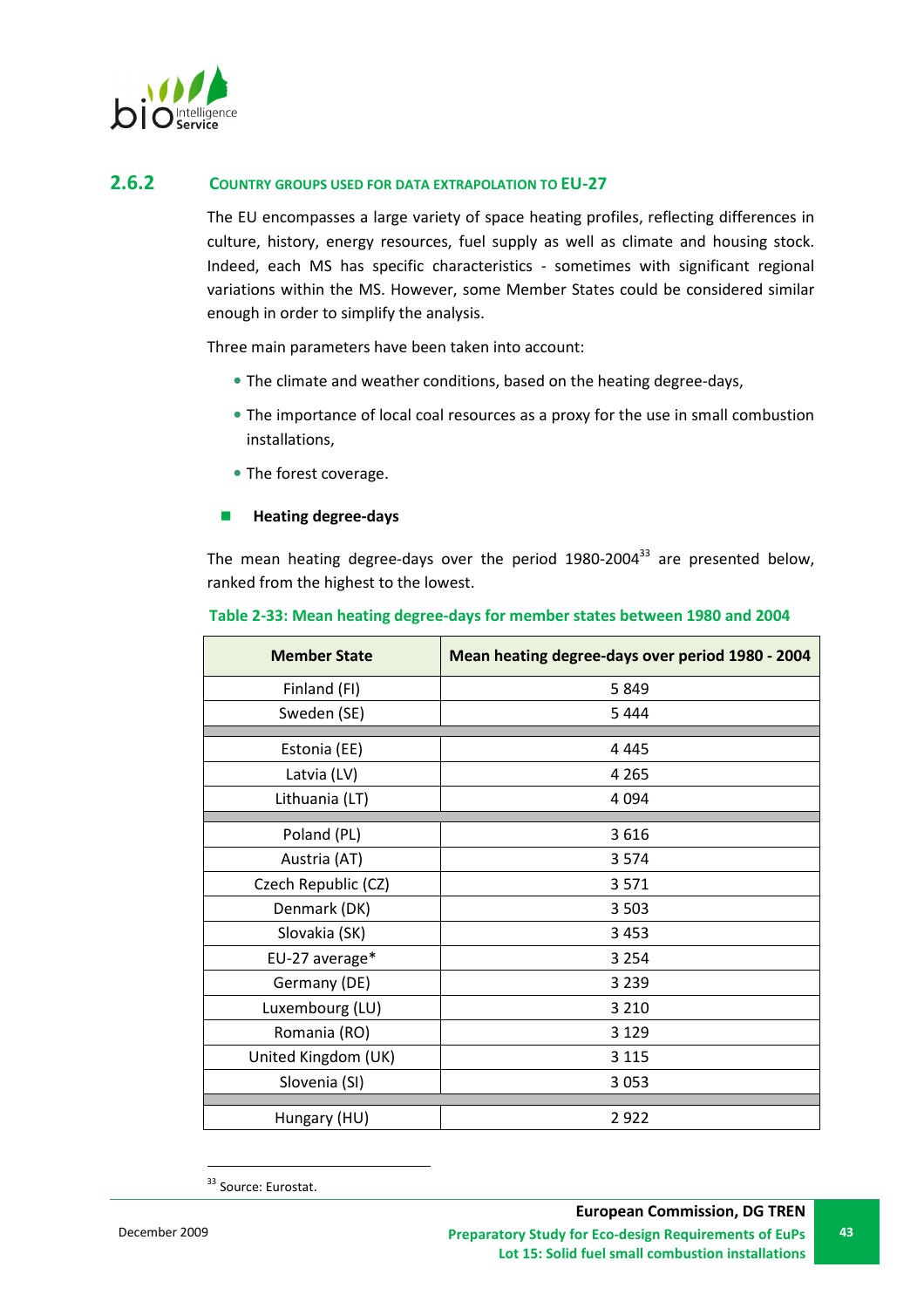

| <b>Member State</b>           | Mean heating degree-days over period 1980 - 2004 |
|-------------------------------|--------------------------------------------------|
| Ireland (IE)                  | 2 9 0 6                                          |
| Netherlands (NL)              | 2 9 0 2                                          |
| Belgium (BE)                  | 2872                                             |
| Bulgaria (BG)                 | 2687                                             |
| France (FR)                   | 2483                                             |
|                               |                                                  |
| Italy (IT)                    | 1970                                             |
| Spain (ES)                    | 1842                                             |
| Greece (EL)                   | 1663                                             |
| Portugal (PT)                 | 1 2 8 2                                          |
|                               |                                                  |
| Cyprus (CY)                   | 782                                              |
| Malta (MT)                    | 560                                              |
| * weighted by dwelling stock. |                                                  |

### **Coal use**

Coal is used in small combustion installations principally in countries where this kind of fuel is produced as local supply enables competitive prices. The table below presents the coal production for 2006 in Europe<sup>34</sup>.

Note that the lignite and coal production given here may not correspond exactly to use in SCIs. These figures are an indicator that enables identification of countries where these types of fuel are mainly produced, and hence where it is most likely that coal is used in combustion appliances.

| <b>Member State</b> | Lignite and hard coal production [Mt] |
|---------------------|---------------------------------------|
| Germany             | 200                                   |
| Poland              | 156                                   |
| Greece              | 64                                    |
| Czech Republic      | 62                                    |
| Romania             | 38                                    |
| <b>Bulgaria</b>     | 25                                    |
| UK                  | 19                                    |
| Spain               | 18                                    |
| Estonia             | 15                                    |
| Hungary             | 10                                    |
| Slovenia            | 5                                     |
| Slovakia            | 2                                     |

# **Table 2-34: Coal production of Member States in 2006<sup>34</sup>**

<sup>34</sup> Source : http://www.euracoal.be/newsite/referenzkarte2005engl.pdf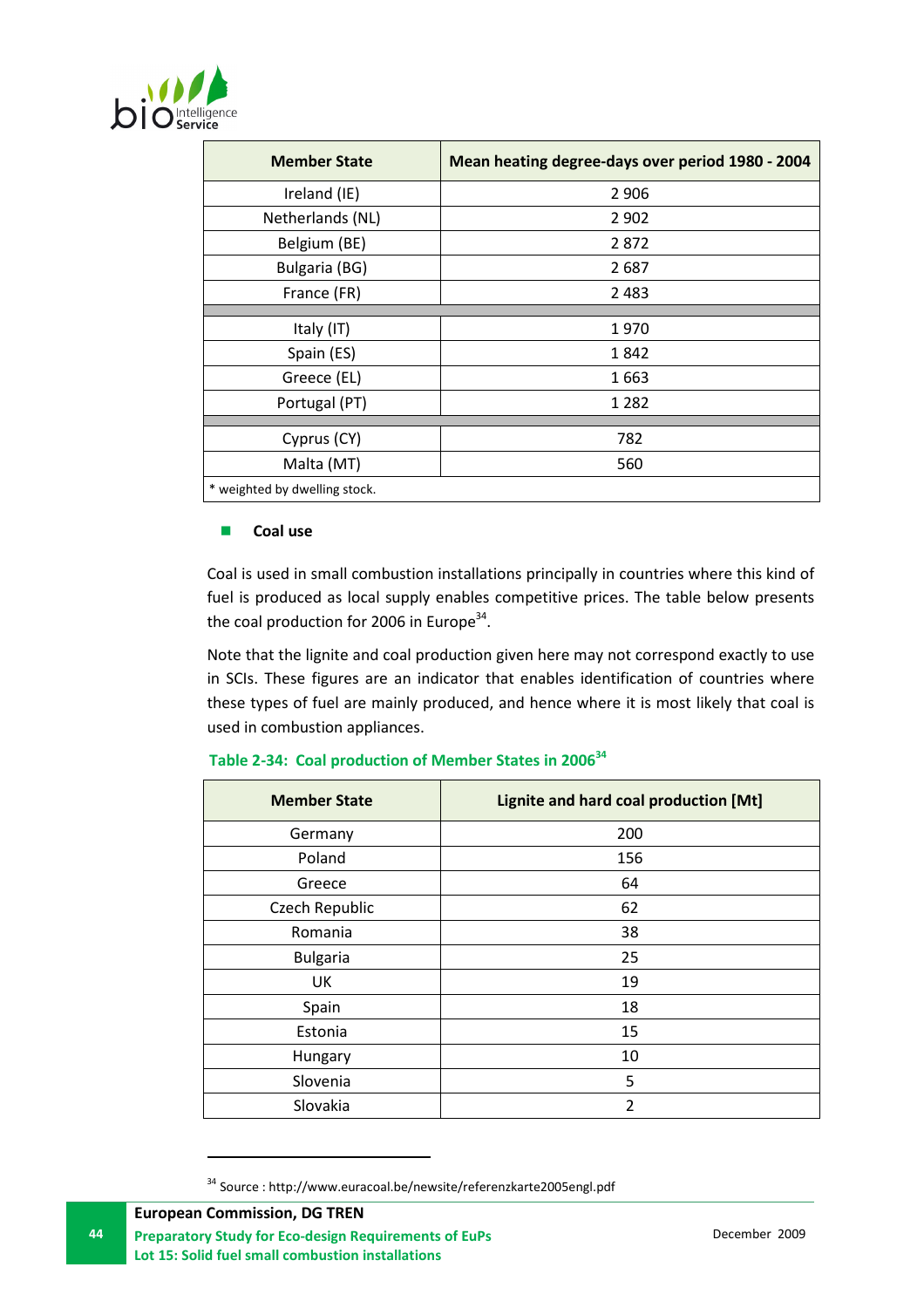

| Austria                                                                      | 0     |  |
|------------------------------------------------------------------------------|-------|--|
| Belgium                                                                      | 0     |  |
| Denmark                                                                      | 0     |  |
| Finland                                                                      | 0     |  |
| France                                                                       | 0     |  |
| Ireland                                                                      | 0     |  |
| Italy                                                                        | 0     |  |
| Latvia                                                                       | 0     |  |
| Lithuania                                                                    | 0     |  |
| Netherlands                                                                  | 0     |  |
| Portugal                                                                     | 0     |  |
| Sweden                                                                       | 0     |  |
| Cyprus                                                                       | $na*$ |  |
| Luxembourg                                                                   | $na*$ |  |
| Malta                                                                        | $na*$ |  |
| *not available. For these countries, coal production can be assumed to be 0. |       |  |

### **Forest coverage**

The forest and other wooded land (FOWL)<sup>35</sup> area per capita is presented below, ranked from the highest to the lowest.

| <b>Member State</b> | <b>FOWL per capita [ha]</b> |  |
|---------------------|-----------------------------|--|
| Finland (FI)        | 4.42                        |  |
| Sweden (SE)         | 3.46                        |  |
| Estonia (EE)        | 1.58                        |  |
| Latvia (LV)         | 1.27                        |  |
| Spain (ES)          | 0.66                        |  |
| Greece (EL)         | 0.61                        |  |
| Lithuania (LT)      | 0.61                        |  |
| Slovenia (SI)       | 0.60                        |  |
| Austria (AT)        | 0.49                        |  |
| Cyprus (CY)         | 0.49                        |  |
| Bulgaria (BG)       | 0.48                        |  |
| Slovakia (SK)       | 0.38                        |  |
| Romania (RO)        | 0.34                        |  |
| Portugal (PT)       | 0.33                        |  |

# **Table 2-35: Forest and other wooded land area of member states<sup>35</sup>**

<sup>&</sup>lt;sup>35</sup> Source: European Forest European Forest European European Forest http://www.efi.int/databases/ltfra/data.php?group=5&land%5B%5D=11002&land%5B%5D=11004&land% 5B%5D=11005&land%5B%5D=11006&source=502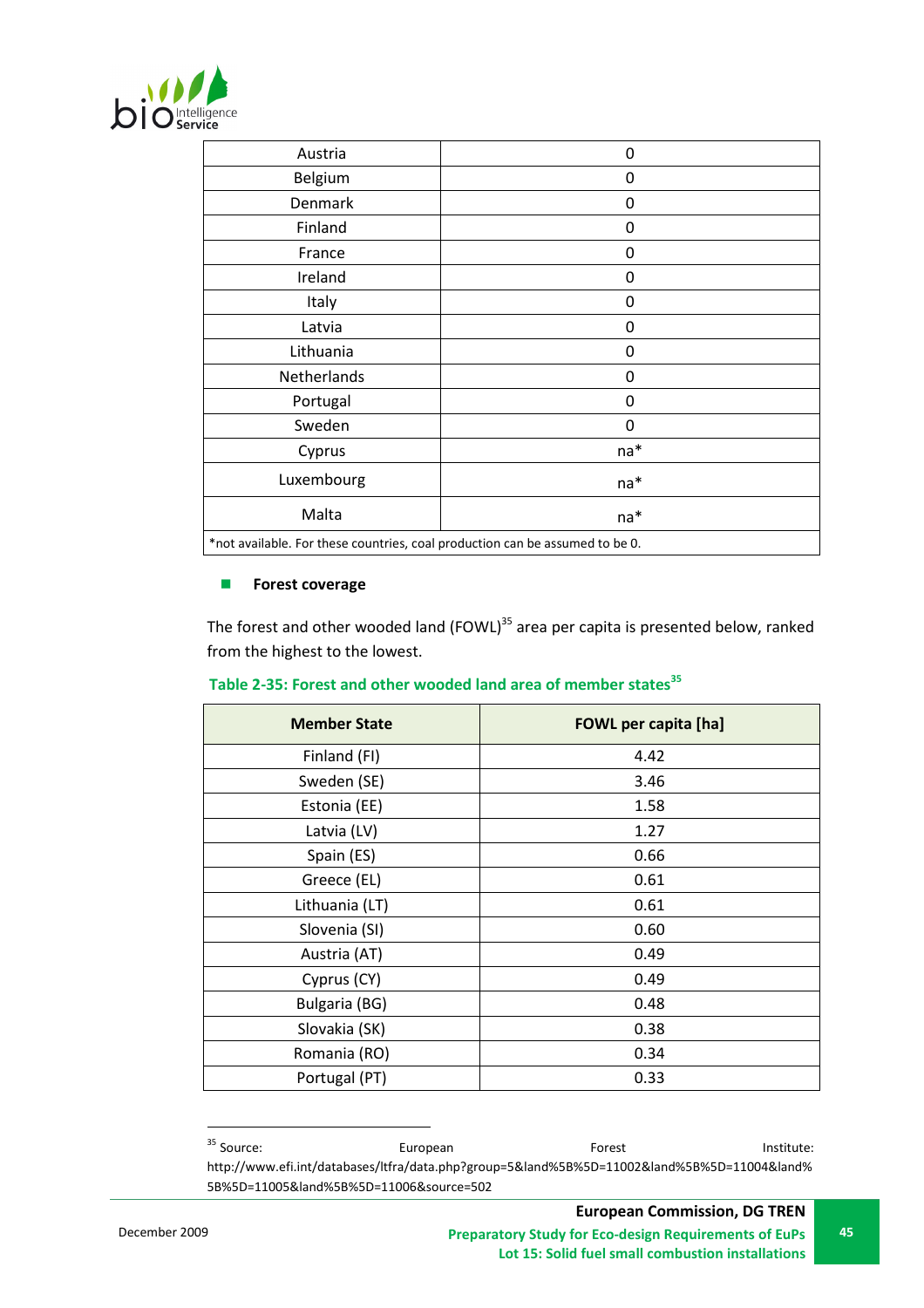

| <b>Member State</b> | <b>FOWL per capita [ha]</b> |  |
|---------------------|-----------------------------|--|
| France (FR)         | 0.29                        |  |
| Czech Republic (CZ) | 0.26                        |  |
| Poland (PL)         | 0.24                        |  |
| Luxembourg (LU)     | 0.20                        |  |
| Italy (IT)          | 0.19                        |  |
| Hungary (HU)        | 0.18                        |  |
| Ireland (IE)        | 0.17                        |  |
| Germany (DE)        | 0.13                        |  |
| Denmark (DK)        | 0.11                        |  |
| Belgium (BE)        | 0.07                        |  |
| United Kingdom (UK) | 0.05                        |  |
| Netherlands (NL)    | 0.02                        |  |
| Malta (MT)          | 0                           |  |

### **E** Country groups

Considering the above-mentioned parameters as well as the "cultural" similarity and socio-economic situation in a more general level, the following country grouping is derived. The grouping of countries shall only be used for extrapolation of unavailable market data.

• Group 1: Finland, Sweden, Estonia, Latvia, Lithuania and Denmark

This group is characterised by "cold" climate, practically no coal production whose use is the SCI is thus assumed close to nothing. Ample forest resources encourage the use of wood and wood-based fuels. Lithuania has lower forest resources compared to other MS in this group, but they are nevertheless higher than in most other MS. Due to its similar history and geographical vicinity, it is thus grouped together with the other Baltic States.

| <b>Country</b> | <b>Heating degree-</b><br>days | <b>Lignite and hard coal</b><br>production [Mt] | <b>FOWL per capita</b><br>[ha] |
|----------------|--------------------------------|-------------------------------------------------|--------------------------------|
| Finland        | 5849                           | 0                                               | 4.42                           |
| Sweden         | 5444                           | 0                                               | 3.46                           |
| Estonia        | 4 4 4 5                        | 15                                              | 1.58                           |
| Latvia         | 4 2 6 5                        | 0                                               | 1.27                           |
| Lithuania      | 4 0 9 4                        | 0                                               | 0.61                           |
| <b>Denmark</b> | 3 503                          | 0                                               | 0.11                           |

### **Table 2-36: Country group 1 data**

• Group 2: Ireland and United Kingdom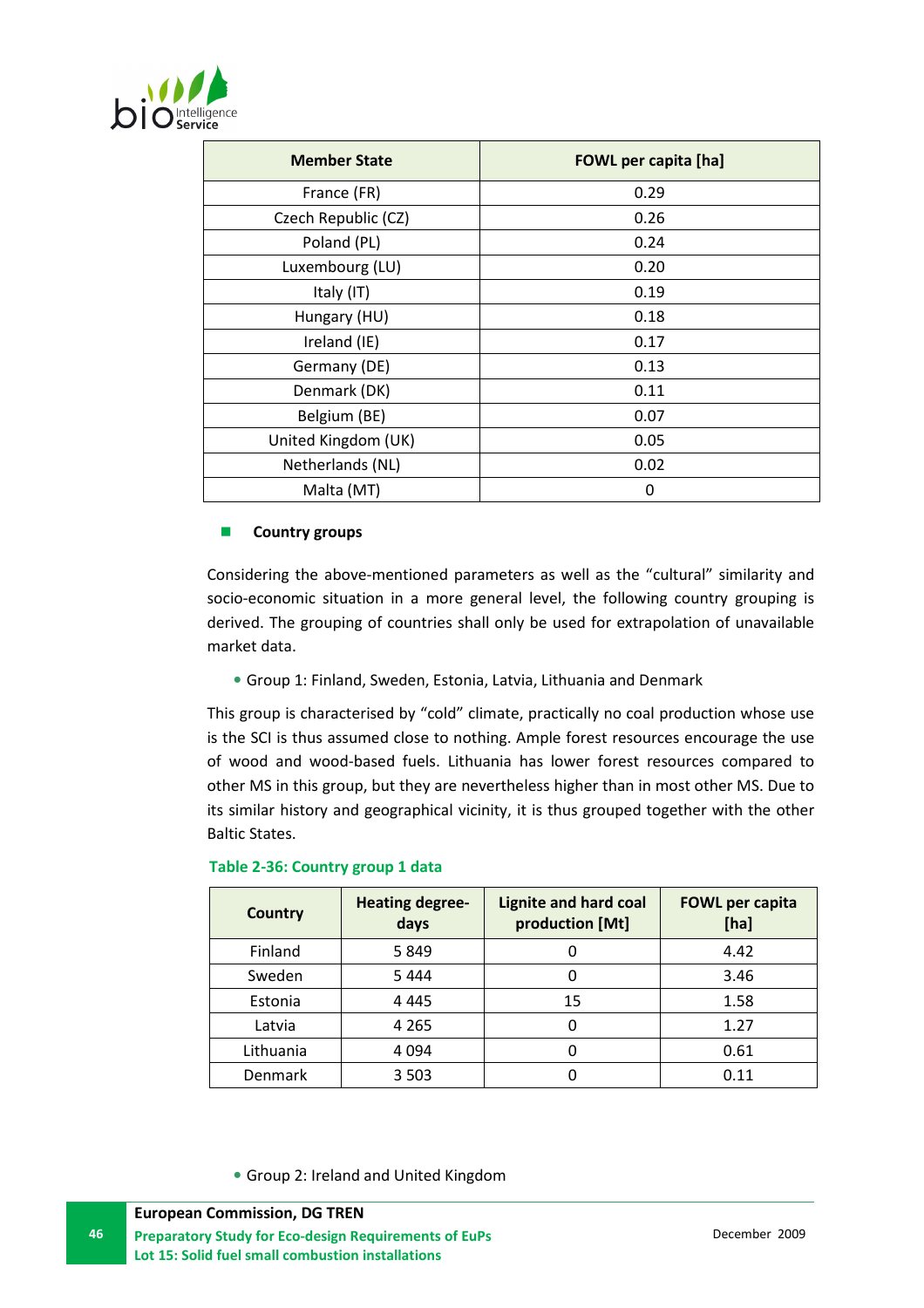

Both countries are characterised by a "moderate" climate (in the European scale). The availability of coal and forest resources differs, but due to geographic and socioeconomic similarity, these two MS are grouped together.

### **Table 2-37: Country group 2 data**

| Country        | <b>Heating degree-</b><br>day | Lignite and hard coal<br>production [Mt] | <b>FOWL per capita</b><br>[ha] |
|----------------|-------------------------------|------------------------------------------|--------------------------------|
| United Kingdom | 3 1 1 5                       | 19                                       | 0.05                           |
| Ireland        | 2 906                         |                                          | 0.17                           |

• Group 3: Netherlands, Belgium, Luxembourg and France

These MS also have a "moderate" climate in general, coal production and thus use in SCIs is considered negligible. Forest resources vary from 0.02 – 0.29 ha/capita.

| Country            | <b>Heating degree-</b><br>day | <b>Lignite and hard coal</b><br>production [Mt] | <b>FOWL per capita</b><br>[ha] |
|--------------------|-------------------------------|-------------------------------------------------|--------------------------------|
| <b>Netherlands</b> | 2 9 0 2                       |                                                 | 0.02                           |
| Belgium            | 2872                          |                                                 | 0.07                           |
| Luxembourg         | 3 2 1 0                       | U                                               | 0.20                           |
| France             | 2483                          |                                                 | 0.29                           |

### **Table 2-38: Country group 3 data**

• Group 4: Germany, Austria and Slovenia

The three MS have a "moderate" climate. Coal is produced in Germany, but based on other sources its use in SCIs is limited. Coal might also be used to some extent in Slovenia. Forest resources vary from 0.13 – 0.60.

### **Table 2-39: Country group 4 data**

| Country  | <b>Heating degree-</b><br>day | <b>Lignite and hard coal</b><br>production [Mt] | <b>FOWL per capita</b><br>[ha] |
|----------|-------------------------------|-------------------------------------------------|--------------------------------|
| Germany  | 3 2 3 9                       | 200                                             | 0.13                           |
| Austria  | 3 5 7 4                       |                                                 | 0.49                           |
| Slovenia | 3053                          |                                                 | 0.60                           |

• Group 5: Poland, Czech Republic, Slovakia, Hungary, Romania and Bulgaria

Again, these MS can be characterised by a "moderate" climate. Coal resources are variable but existing, so coal use in SCIs is assumed to play a role. Forest resources per capita are also in the similar order of magnitude.